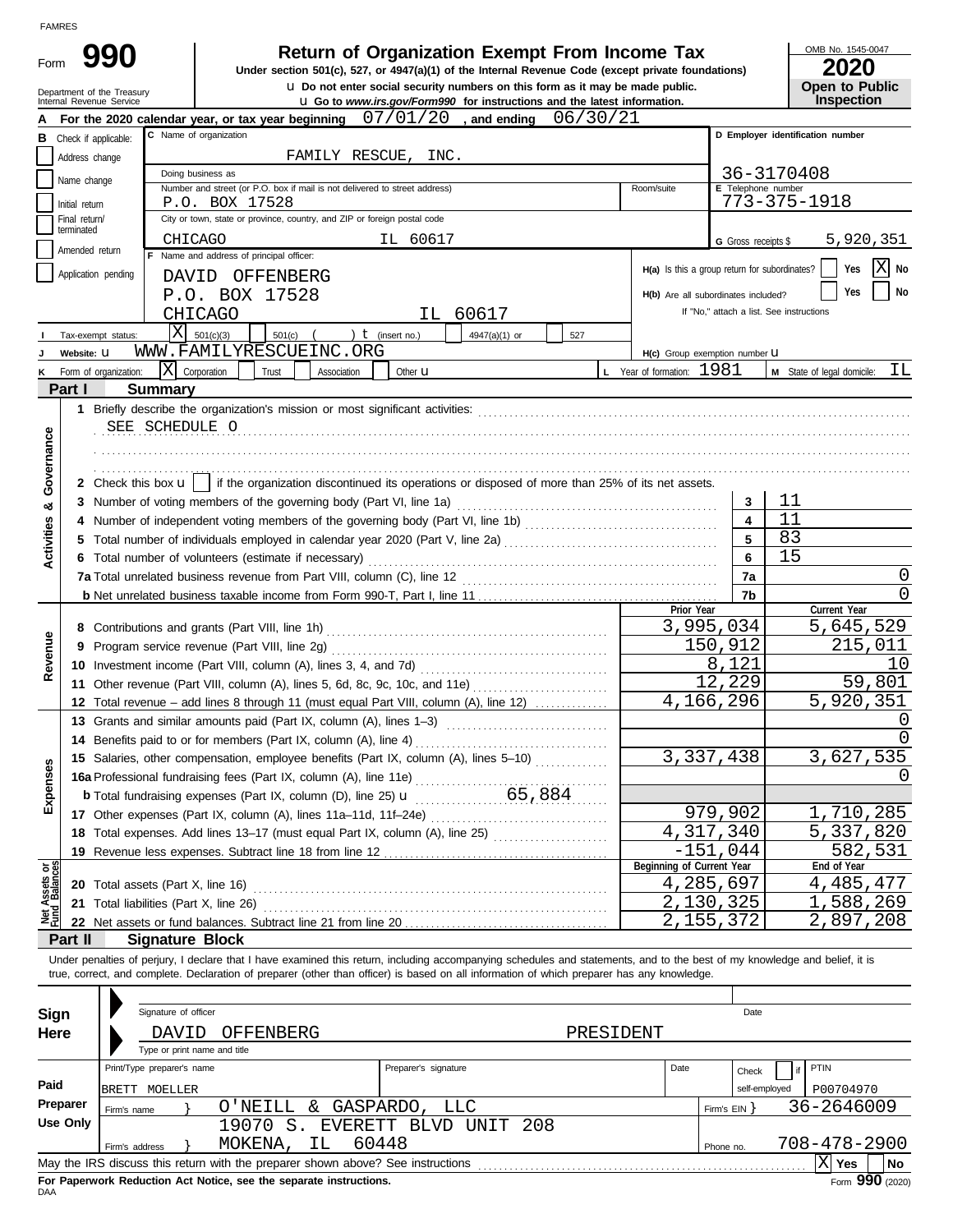| Form 990 (2020) FAMILY RESCUE, INC.                                                                                                                             | 36-3170408                                             | Page 2                      |
|-----------------------------------------------------------------------------------------------------------------------------------------------------------------|--------------------------------------------------------|-----------------------------|
| <b>Statement of Program Service Accomplishments</b><br>Part III                                                                                                 |                                                        |                             |
| Check if Schedule O contains a response or note to any line in this Part III [11] [11] [11] [11] [11] [11] [1                                                   |                                                        | $ \mathrm{x} $              |
| 1 Briefly describe the organization's mission:<br>SEE SCHEDULE O                                                                                                |                                                        |                             |
|                                                                                                                                                                 |                                                        |                             |
|                                                                                                                                                                 |                                                        |                             |
|                                                                                                                                                                 |                                                        |                             |
| Did the organization undertake any significant program services during the year which were not listed on the<br>$\mathbf{2}$                                    |                                                        |                             |
| prior Form 990 or 990-EZ?                                                                                                                                       |                                                        | Yes $ \overline{X} $ No     |
| If "Yes," describe these new services on Schedule O.<br>Did the organization cease conducting, or make significant changes in how it conducts, any program<br>3 |                                                        |                             |
| services?                                                                                                                                                       |                                                        | Yes $\boxed{\text{X}}$ No   |
| If "Yes," describe these changes on Schedule O.                                                                                                                 |                                                        |                             |
| Describe the organization's program service accomplishments for each of its three largest program services, as measured by<br>4                                 |                                                        |                             |
| expenses. Section 501(c)(3) and 501(c)(4) organizations are required to report the amount of grants and allocations to others,                                  |                                                        |                             |
| the total expenses, and revenue, if any, for each program service reported.                                                                                     |                                                        |                             |
|                                                                                                                                                                 |                                                        |                             |
| SEE SCHEDULE O                                                                                                                                                  |                                                        |                             |
|                                                                                                                                                                 |                                                        |                             |
|                                                                                                                                                                 |                                                        |                             |
|                                                                                                                                                                 |                                                        |                             |
|                                                                                                                                                                 |                                                        |                             |
|                                                                                                                                                                 |                                                        |                             |
|                                                                                                                                                                 |                                                        |                             |
|                                                                                                                                                                 |                                                        |                             |
|                                                                                                                                                                 |                                                        |                             |
|                                                                                                                                                                 |                                                        |                             |
|                                                                                                                                                                 |                                                        |                             |
| SEE SCHEDULE O                                                                                                                                                  |                                                        |                             |
|                                                                                                                                                                 |                                                        |                             |
|                                                                                                                                                                 |                                                        |                             |
|                                                                                                                                                                 |                                                        |                             |
|                                                                                                                                                                 |                                                        |                             |
|                                                                                                                                                                 |                                                        |                             |
|                                                                                                                                                                 |                                                        |                             |
|                                                                                                                                                                 |                                                        |                             |
|                                                                                                                                                                 |                                                        |                             |
|                                                                                                                                                                 |                                                        |                             |
|                                                                                                                                                                 |                                                        |                             |
| $572,270$ including grants of \$<br>4c (Code:<br>) (Expenses \$<br>COMMUNITY OUTREACH<br>PROGRAM<br>PROVIDES<br>THE                                             | ) (Revenue \$<br>INDIVIDUAL<br>COUNSELING,             | SUPPORT                     |
| CASE<br>MANAGEMENT,<br>GROUPS,<br>ADVOCACY,                                                                                                                     | AND<br>FINANCIAL LITERACY SERVICES                     | TO                          |
| DOMESTIC VIOLENCE<br>AND<br>SURVIVORS OF                                                                                                                        | THEIR<br>CHILDREN<br>FY'21<br>THE<br>ΤN                | COMMUNITY                   |
| OUTREACH PROGRAM SERVED<br>635<br>VICTIMS                                                                                                                       | ΟF<br>DOMESTIC<br>VIOLENCE:<br>565                     | ADULTS<br>AND<br>70 U       |
| CHILDREN<br>THEY PROVIDED<br>CLIENTS<br>THEIR                                                                                                                   | 7,500<br>HOURS OF<br>SUPPORT<br>WITH                   | SERVICES                    |
| ITS MAJOR ACCOMPLISHMENTS<br>FOR<br>SOME<br>ΟF                                                                                                                  | 100%<br>THE<br>YEAR<br>INCLUDED:                       | OF<br>ITS                   |
| ACCOMPLISHED<br>MORE<br>GOALS<br>CLIENTS<br>OR.<br>CHILDREN<br>SERVED<br>ABLE<br>TO<br>TDENTIFY                                                                 | THEIR<br>SERVICE<br>PLANS:<br>ON.<br>SOURCES<br>AND    | 100% OF<br>THE              |
| WERE<br>UNDERSTAND<br>THAT<br>VIOLENCE<br>THE<br>ΙN<br>'T.O                                                                                                     | SAFETY<br>TWO<br>ΟF<br>THEIR<br>FAMILIES<br>WAS<br>NOT | 100%<br>CAME<br>THEIR FAULT |
| COMMUNITY OUTREACH<br>AL SO<br>MADE.                                                                                                                            | COMMUNITY<br>EDICATION<br>PRESENTATIONS                | TO<br>THE                   |
| COMMUNITY.                                                                                                                                                      |                                                        |                             |
|                                                                                                                                                                 |                                                        |                             |
| 4d Other program services (Describe on Schedule O.)                                                                                                             |                                                        |                             |
| 1,891,370<br>including grants of \$<br>(Expenses \$<br>4 406 249<br>4e Total program service expenses u                                                         | (Revenue \$                                            |                             |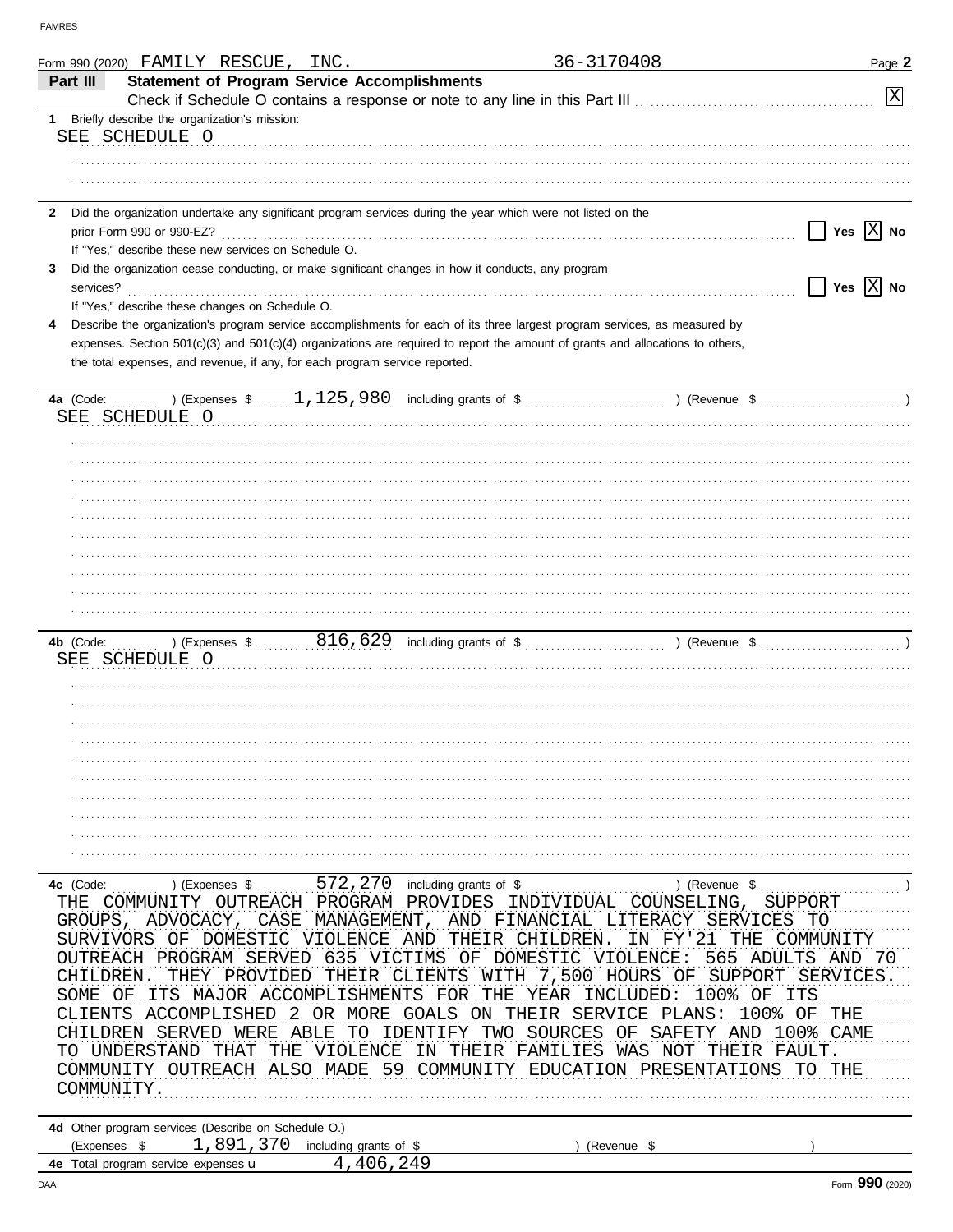|     | 36-3170408<br>Form 990 (2020) FAMILY RESCUE,<br>INC.                                                                                                                                                                   |                 |     | Page 3 |
|-----|------------------------------------------------------------------------------------------------------------------------------------------------------------------------------------------------------------------------|-----------------|-----|--------|
|     | Part IV<br><b>Checklist of Required Schedules</b>                                                                                                                                                                      |                 |     |        |
|     |                                                                                                                                                                                                                        |                 | Yes | No     |
| 1.  | Is the organization described in section $501(c)(3)$ or $4947(a)(1)$ (other than a private foundation)? If "Yes,"<br>complete Schedule A                                                                               | 1               | Χ   |        |
| 2   |                                                                                                                                                                                                                        | $\overline{2}$  | Χ   |        |
| 3   | Did the organization engage in direct or indirect political campaign activities on behalf of or in opposition to                                                                                                       |                 |     |        |
|     | candidates for public office? If "Yes," complete Schedule C, Part I                                                                                                                                                    | 3               |     | Χ      |
| 4   | Section 501(c)(3) organizations. Did the organization engage in lobbying activities, or have a section 501(h)                                                                                                          |                 |     |        |
|     | election in effect during the tax year? If "Yes," complete Schedule C, Part II                                                                                                                                         | 4               |     | Χ      |
| 5   | Is the organization a section $501(c)(4)$ , $501(c)(5)$ , or $501(c)(6)$ organization that receives membership dues,                                                                                                   |                 |     |        |
|     | assessments, or similar amounts as defined in Revenue Procedure 98-19? If "Yes," complete Schedule C, Part III                                                                                                         | 5               |     | Χ      |
| 6   | Did the organization maintain any donor advised funds or any similar funds or accounts for which donors<br>have the right to provide advice on the distribution or investment of amounts in such funds or accounts? If |                 |     |        |
|     | "Yes," complete Schedule D, Part I                                                                                                                                                                                     | 6               |     | Χ      |
| 7   | Did the organization receive or hold a conservation easement, including easements to preserve open space,                                                                                                              |                 |     |        |
|     | the environment, historic land areas, or historic structures? If "Yes," complete Schedule D, Part II                                                                                                                   | 7               |     | Χ      |
| 8   | Did the organization maintain collections of works of art, historical treasures, or other similar assets? If "Yes,"                                                                                                    |                 |     |        |
|     | complete Schedule D, Part III                                                                                                                                                                                          | 8               |     | Χ      |
| 9   | Did the organization report an amount in Part X, line 21, for escrow or custodial account liability, serve as a                                                                                                        |                 |     |        |
|     | custodian for amounts not listed in Part X; or provide credit counseling, debt management, credit repair, or                                                                                                           |                 |     |        |
|     | debt negotiation services? If "Yes," complete Schedule D, Part IV                                                                                                                                                      | 9               |     | Χ      |
| 10  | Did the organization, directly or through a related organization, hold assets in donor-restricted endowments                                                                                                           |                 |     |        |
| 11  | or in quasi endowments? If "Yes," complete Schedule D, Part V<br>If the organization's answer to any of the following questions is "Yes," then complete Schedule D, Parts VI,                                          | 10              |     | Χ      |
|     | VII, VIII, IX, or X as applicable.                                                                                                                                                                                     |                 |     |        |
| а   | Did the organization report an amount for land, buildings, and equipment in Part X, line 10? If "Yes,"                                                                                                                 |                 |     |        |
|     | complete Schedule D, Part VI                                                                                                                                                                                           | 11a             | Χ   |        |
| b   | Did the organization report an amount for investments-other securities in Part X, line 12, that is 5% or more                                                                                                          |                 |     |        |
|     | of its total assets reported in Part X, line 16? If "Yes," complete Schedule D, Part VII                                                                                                                               | 11b             |     | Χ      |
| c   | Did the organization report an amount for investments—program related in Part X, line 13, that is 5% or more                                                                                                           |                 |     |        |
|     | of its total assets reported in Part X, line 16? If "Yes," complete Schedule D, Part VIII                                                                                                                              | 11c             |     | Χ      |
| d   | Did the organization report an amount for other assets in Part X, line 15, that is 5% or more of its total assets                                                                                                      |                 |     |        |
|     | reported in Part X, line 16? If "Yes," complete Schedule D, Part IX<br>Did the organization report an amount for other liabilities in Part X, line 25? If "Yes," complete Schedule D, Part X                           | 11d<br>11e      | Χ   | Χ      |
| е   | Did the organization's separate or consolidated financial statements for the tax year include a footnote that addresses                                                                                                |                 |     |        |
|     | the organization's liability for uncertain tax positions under FIN 48 (ASC 740)? If "Yes," complete Schedule D, Part X                                                                                                 | 11f             | Χ   |        |
|     | Did the organization obtain separate, independent audited financial statements for the tax year? If "Yes," complete                                                                                                    |                 |     |        |
|     |                                                                                                                                                                                                                        | 12a             | Χ   |        |
| b   | Was the organization included in consolidated, independent audited financial statements for the tax year? If                                                                                                           |                 |     |        |
|     | "Yes," and if the organization answered "No" to line 12a, then completing Schedule D, Parts XI and XII is optional                                                                                                     | 12b             |     | Χ      |
| 13  |                                                                                                                                                                                                                        | 13              |     | Χ      |
| 14a | Did the organization maintain an office, employees, or agents outside of the United States?                                                                                                                            | 14a             |     | Χ      |
| b   | Did the organization have aggregate revenues or expenses of more than \$10,000 from grantmaking,<br>fundraising, business, investment, and program service activities outside the United States, or aggregate          |                 |     |        |
|     | foreign investments valued at \$100,000 or more? If "Yes," complete Schedule F, Parts I and IV [[[[[[[[[[[[[[[                                                                                                         | 14b             |     | Χ      |
| 15  | Did the organization report on Part IX, column (A), line 3, more than \$5,000 of grants or other assistance to or                                                                                                      |                 |     |        |
|     | for any foreign organization? If "Yes," complete Schedule F, Parts II and IV                                                                                                                                           | 15              |     | Χ      |
| 16  | Did the organization report on Part IX, column (A), line 3, more than \$5,000 of aggregate grants or other                                                                                                             |                 |     |        |
|     |                                                                                                                                                                                                                        | 16              |     | Χ      |
| 17  | Did the organization report a total of more than \$15,000 of expenses for professional fundraising services on                                                                                                         |                 |     |        |
|     |                                                                                                                                                                                                                        | 17              |     | Χ      |
| 18  | Did the organization report more than \$15,000 total of fundraising event gross income and contributions on                                                                                                            |                 |     |        |
|     | Part VIII, lines 1c and 8a? If "Yes," complete Schedule G, Part II                                                                                                                                                     | 18              |     | Χ      |
| 19  | Did the organization report more than \$15,000 of gross income from gaming activities on Part VIII, line 9a?                                                                                                           | 19              |     | Χ      |
| 20a | Did the organization operate one or more hospital facilities? If "Yes," complete Schedule H                                                                                                                            | <b>20a</b>      |     | Χ      |
| b   |                                                                                                                                                                                                                        | 20 <sub>b</sub> |     |        |
| 21  | Did the organization report more than \$5,000 of grants or other assistance to any domestic organization or                                                                                                            |                 |     |        |
|     |                                                                                                                                                                                                                        | 21              |     | Χ      |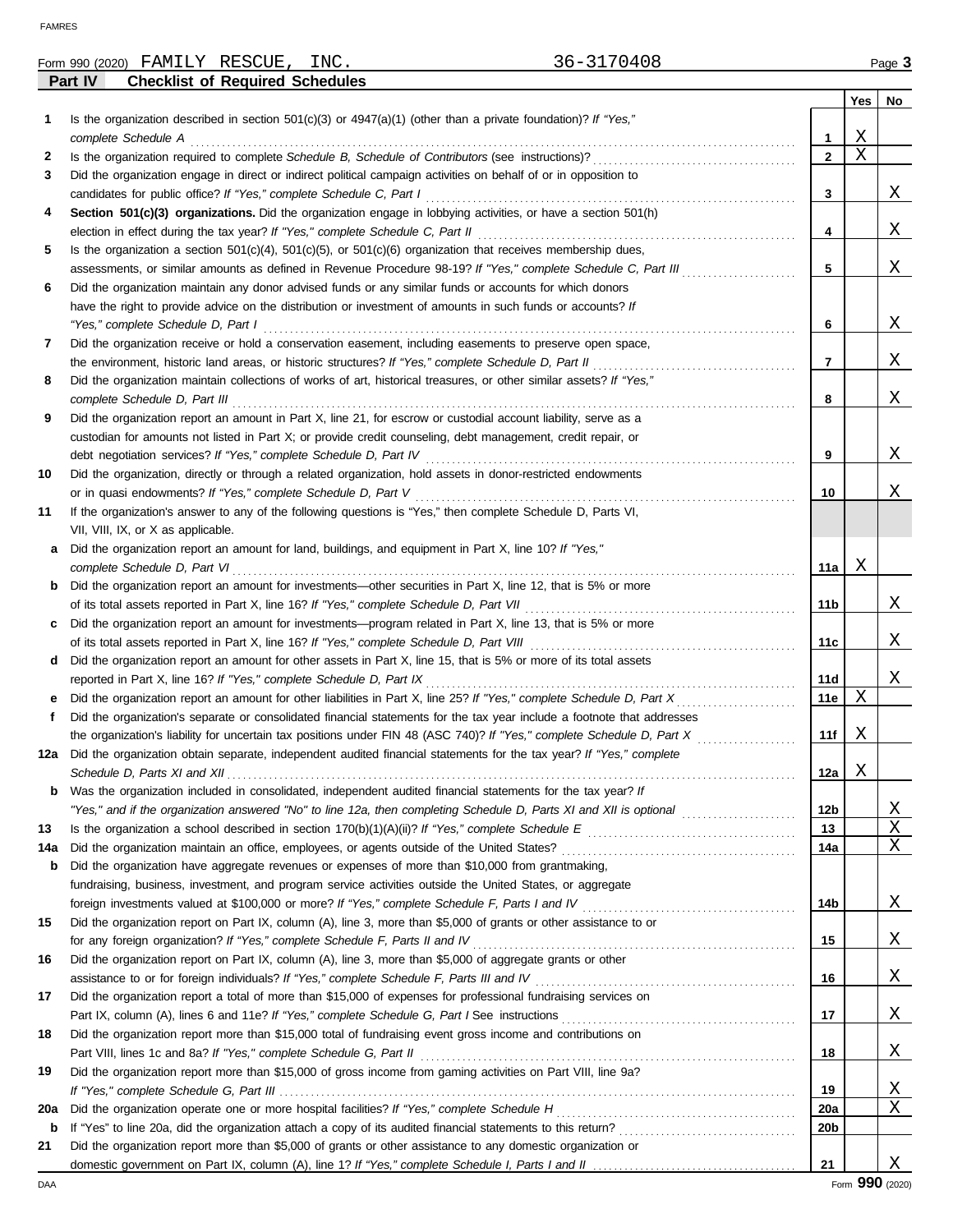|     | 36-3170408<br>Form 990 (2020) FAMILY RESCUE,<br>INC.                                                                                                       |                 |             | Page 4                            |
|-----|------------------------------------------------------------------------------------------------------------------------------------------------------------|-----------------|-------------|-----------------------------------|
|     | Part IV<br><b>Checklist of Required Schedules (continued)</b>                                                                                              |                 |             |                                   |
|     |                                                                                                                                                            |                 | Yes         | No                                |
| 22  | Did the organization report more than \$5,000 of grants or other assistance to or for domestic individuals on                                              |                 |             |                                   |
|     | Part IX, column (A), line 2? If "Yes," complete Schedule I, Parts I and III                                                                                | 22              |             | Χ                                 |
| 23  | Did the organization answer "Yes" to Part VII, Section A, line 3, 4, or 5 about compensation of the                                                        |                 |             |                                   |
|     | organization's current and former officers, directors, trustees, key employees, and highest compensated                                                    |                 |             |                                   |
|     | employees? If "Yes," complete Schedule J                                                                                                                   | 23              | Χ           |                                   |
| 24a | Did the organization have a tax-exempt bond issue with an outstanding principal amount of more than                                                        |                 |             |                                   |
|     | \$100,000 as of the last day of the year, that was issued after December 31, 2002? If "Yes," answer lines 24b                                              |                 |             |                                   |
|     | through 24d and complete Schedule K. If "No," go to line 25a                                                                                               | 24a             |             | Χ                                 |
| b   | Did the organization invest any proceeds of tax-exempt bonds beyond a temporary period exception?                                                          | 24b             |             |                                   |
| с   | Did the organization maintain an escrow account other than a refunding escrow at any time during the year                                                  |                 |             |                                   |
|     | to defease any tax-exempt bonds?                                                                                                                           | 24c             |             |                                   |
| d   | Did the organization act as an "on behalf of" issuer for bonds outstanding at any time during the year?                                                    | 24d             |             |                                   |
| 25а | Section 501(c)(3), 501(c)(4), and 501(c)(29) organizations. Did the organization engage in an excess benefit                                               |                 |             |                                   |
|     | transaction with a disqualified person during the year? If "Yes," complete Schedule L, Part I                                                              | 25a             |             | X                                 |
| b   | Is the organization aware that it engaged in an excess benefit transaction with a disqualified person in a prior                                           |                 |             |                                   |
|     | year, and that the transaction has not been reported on any of the organization's prior Forms 990 or 990-EZ?                                               |                 |             |                                   |
|     | If "Yes," complete Schedule L, Part I                                                                                                                      | 25 <sub>b</sub> |             | X                                 |
| 26  | Did the organization report any amount on Part X, line 5 or 22, for receivables from or payables to any current                                            |                 |             |                                   |
|     | or former officer, director, trustee, key employee, creator or founder, substantial contributor, or 35%                                                    |                 |             |                                   |
|     | controlled entity or family member of any of these persons? If "Yes," complete Schedule L, Part II                                                         | 26              |             | Χ                                 |
| 27  | Did the organization provide a grant or other assistance to any current or former officer, director, trustee, key                                          |                 |             |                                   |
|     | employee, creator or founder, substantial contributor or employee thereof, a grant selection committee                                                     |                 |             |                                   |
|     | member, or to a 35% controlled entity (including an employee thereof) or family member of any of these                                                     |                 |             |                                   |
|     | persons? If "Yes," complete Schedule L, Part III                                                                                                           | 27              |             | Χ                                 |
| 28  | Was the organization a party to a business transaction with one of the following parties (see Schedule L, Part                                             |                 |             |                                   |
|     | IV instructions, for applicable filing thresholds, conditions, and exceptions):                                                                            |                 |             |                                   |
| а   | A current or former officer, director, trustee, key employee, creator or founder, or substantial contributor? If                                           |                 |             |                                   |
|     | "Yes," complete Schedule L, Part IV                                                                                                                        | <b>28a</b>      |             | <u>X</u>                          |
| b   | A family member of any individual described in line 28a? If "Yes," complete Schedule L, Part IV                                                            | 28 <sub>b</sub> |             | $\overline{\text{X}}$             |
| c   | A 35% controlled entity of one or more individuals and/or organizations described in lines 28a or 28b? If                                                  |                 |             |                                   |
|     | "Yes," complete Schedule L, Part IV                                                                                                                        | 28c             |             | X                                 |
| 29  | Did the organization receive more than \$25,000 in non-cash contributions? If "Yes," complete Schedule M                                                   | 29              | $\mathbf X$ |                                   |
| 30  | Did the organization receive contributions of art, historical treasures, or other similar assets, or qualified                                             |                 |             |                                   |
|     | conservation contributions? If "Yes," complete Schedule M                                                                                                  | 30              |             | Χ                                 |
| 31  | Did the organization liquidate, terminate, or dissolve and cease operations? If "Yes," complete Schedule N, Part I                                         | 31              |             | $\overline{\text{X}}$             |
| 32  | Did the organization sell, exchange, dispose of, or transfer more than 25% of its net assets? If "Yes,"                                                    |                 |             |                                   |
|     | complete Schedule N, Part II                                                                                                                               | 32              |             | Χ                                 |
| 33  | Did the organization own 100% of an entity disregarded as separate from the organization under Regulations                                                 |                 |             |                                   |
|     | sections 301.7701-2 and 301.7701-3? If "Yes," complete Schedule R, Part I                                                                                  | 33              |             | Χ                                 |
|     | Was the organization related to any tax-exempt or taxable entity? If "Yes," complete Schedule R, Part II, III,                                             |                 |             |                                   |
| 34  |                                                                                                                                                            |                 |             |                                   |
|     | or IV, and Part V, line 1                                                                                                                                  | 34              |             | <u>X</u><br>$\overline{\text{X}}$ |
| 35a |                                                                                                                                                            | 35a             |             |                                   |
| b   | If "Yes" to line 35a, did the organization receive any payment from or engage in any transaction with a                                                    |                 |             |                                   |
|     | controlled entity within the meaning of section 512(b)(13)? If "Yes," complete Schedule R, Part V, line 2                                                  | 35 <sub>b</sub> |             |                                   |
| 36  | Section 501(c)(3) organizations. Did the organization make any transfers to an exempt non-charitable                                                       |                 |             |                                   |
|     | related organization? If "Yes," complete Schedule R, Part V, line 2                                                                                        | 36              |             | Χ                                 |
| 37  | Did the organization conduct more than 5% of its activities through an entity that is not a related organization                                           |                 |             |                                   |
|     | and that is treated as a partnership for federal income tax purposes? If "Yes," complete Schedule R, Part VI                                               | 37              |             | Χ                                 |
| 38  | Did the organization complete Schedule O and provide explanations in Schedule O for Part VI, lines 11b and                                                 |                 |             |                                   |
|     | 19? Note: All Form 990 filers are required to complete Schedule O.                                                                                         | 38              | Χ           |                                   |
|     | Statements Regarding Other IRS Filings and Tax Compliance<br>Part V                                                                                        |                 |             |                                   |
|     | Check if Schedule O contains a response or note to any line in this Part V [11] Check if Schedule O contains a response or note to any line in this Part V |                 |             |                                   |
|     |                                                                                                                                                            |                 | Yes         | No                                |
| 1a  | 50<br>Enter the number reported in Box 3 of Form 1096. Enter -0- if not applicable<br>1a                                                                   |                 |             |                                   |
| b   | 0<br>1 <sub>b</sub><br>Enter the number of Forms W-2G included in line 1a. Enter -0- if not applicable                                                     |                 |             |                                   |
| c   | Did the organization comply with backup withholding rules for reportable payments to vendors and                                                           |                 |             |                                   |
|     |                                                                                                                                                            | 1c              | Χ           |                                   |
| DAA |                                                                                                                                                            |                 |             | Form 990 (2020)                   |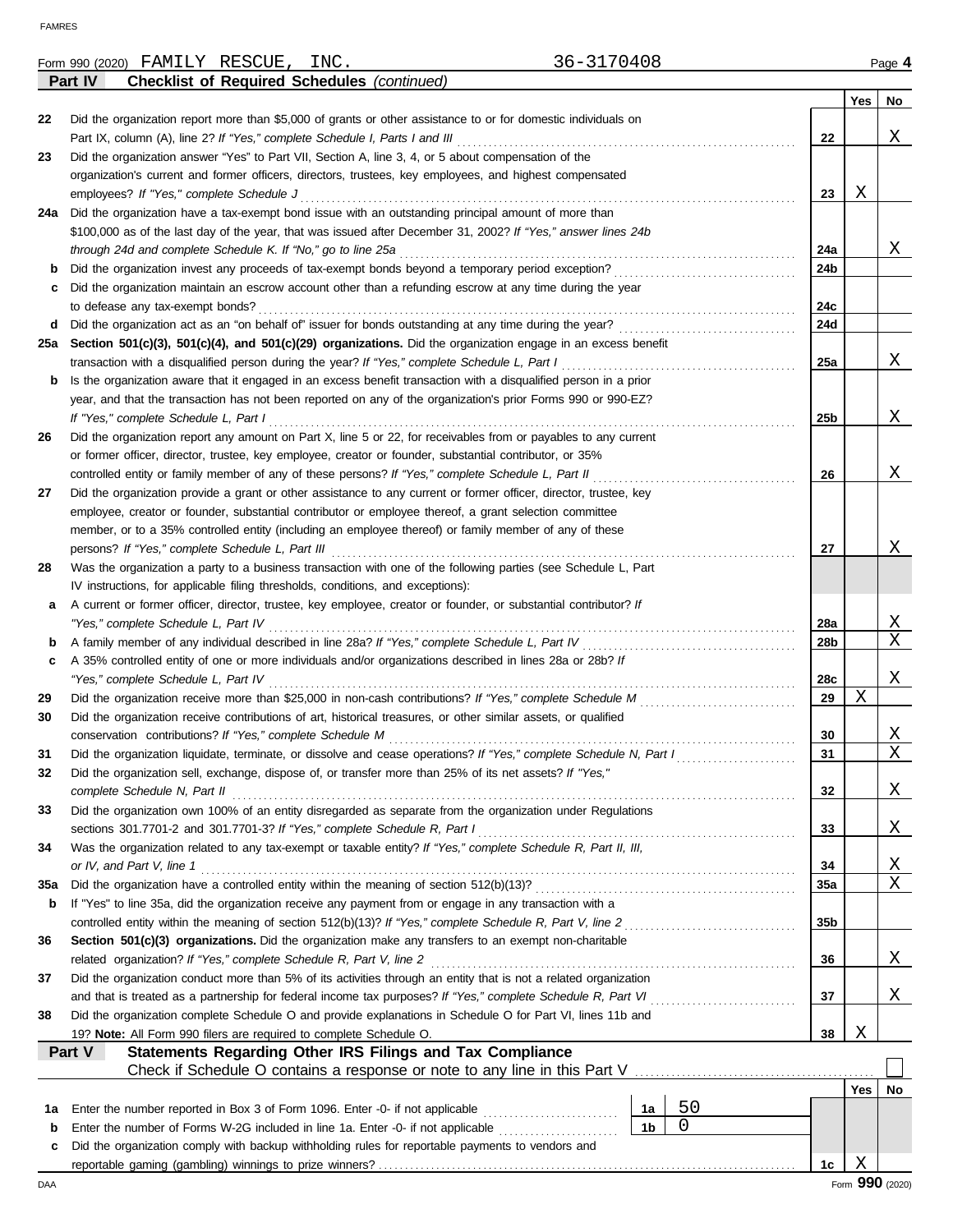|        |        |                                      | Form 990 (2020) FAMILY RESCUE,                                                                                                     |  | INC. |  |  |  |  |  |  | 36-3170408      |    |  |  |                |     | Page 5 |
|--------|--------|--------------------------------------|------------------------------------------------------------------------------------------------------------------------------------|--|------|--|--|--|--|--|--|-----------------|----|--|--|----------------|-----|--------|
|        | Part V |                                      | Statements Regarding Other IRS Filings and Tax Compliance (continued)                                                              |  |      |  |  |  |  |  |  |                 |    |  |  |                |     |        |
|        |        |                                      |                                                                                                                                    |  |      |  |  |  |  |  |  |                 |    |  |  |                | Yes | No     |
| 2a     |        |                                      | Enter the number of employees reported on Form W-3, Transmittal of Wage and Tax                                                    |  |      |  |  |  |  |  |  |                 |    |  |  |                |     |        |
|        |        |                                      | Statements, filed for the calendar year ending with or within the year covered by this return                                      |  |      |  |  |  |  |  |  | 2a              | 83 |  |  |                |     |        |
| b      |        |                                      |                                                                                                                                    |  |      |  |  |  |  |  |  |                 |    |  |  | 2 <sub>b</sub> | Χ   |        |
|        |        |                                      | Note: If the sum of lines 1a and 2a is greater than 250, you may be required to e-file (see instructions)                          |  |      |  |  |  |  |  |  |                 |    |  |  |                |     |        |
| за     |        |                                      | Did the organization have unrelated business gross income of \$1,000 or more during the year?                                      |  |      |  |  |  |  |  |  |                 |    |  |  | 3a             |     | Χ      |
| b      |        |                                      | If "Yes," has it filed a Form 990-T for this year? If "No" to line 3b, provide an explanation on Schedule O                        |  |      |  |  |  |  |  |  |                 |    |  |  | 3b             |     |        |
| 4a     |        |                                      | At any time during the calendar year, did the organization have an interest in, or a signature or other authority over,            |  |      |  |  |  |  |  |  |                 |    |  |  |                |     |        |
|        |        |                                      |                                                                                                                                    |  |      |  |  |  |  |  |  |                 |    |  |  | 4a             |     | Χ      |
| b      |        |                                      | If "Yes," enter the name of the foreign country u                                                                                  |  |      |  |  |  |  |  |  |                 |    |  |  |                |     |        |
|        |        |                                      | See instructions for filing requirements for FinCEN Form 114, Report of Foreign Bank and Financial Accounts (FBAR).                |  |      |  |  |  |  |  |  |                 |    |  |  |                |     |        |
| 5а     |        |                                      |                                                                                                                                    |  |      |  |  |  |  |  |  |                 |    |  |  | 5a             |     | Χ      |
| b      |        |                                      |                                                                                                                                    |  |      |  |  |  |  |  |  |                 |    |  |  | 5b             |     | X      |
| c      |        |                                      | If "Yes" to line 5a or 5b, did the organization file Form 8886-T?                                                                  |  |      |  |  |  |  |  |  |                 |    |  |  | 5c             |     |        |
| 6a     |        |                                      | Does the organization have annual gross receipts that are normally greater than \$100,000, and did the                             |  |      |  |  |  |  |  |  |                 |    |  |  |                |     |        |
|        |        |                                      | organization solicit any contributions that were not tax deductible as charitable contributions?                                   |  |      |  |  |  |  |  |  |                 |    |  |  | 6а             |     | Χ      |
| b      |        |                                      | If "Yes," did the organization include with every solicitation an express statement that such contributions or                     |  |      |  |  |  |  |  |  |                 |    |  |  |                |     |        |
|        |        | gifts were not tax deductible?       |                                                                                                                                    |  |      |  |  |  |  |  |  |                 |    |  |  | 6b             |     |        |
| 7      |        |                                      | Organizations that may receive deductible contributions under section 170(c).                                                      |  |      |  |  |  |  |  |  |                 |    |  |  |                |     |        |
| a      |        |                                      | Did the organization receive a payment in excess of \$75 made partly as a contribution and partly for goods                        |  |      |  |  |  |  |  |  |                 |    |  |  |                |     |        |
|        |        | and services provided to the payor?  |                                                                                                                                    |  |      |  |  |  |  |  |  |                 |    |  |  | 7a             |     | X      |
| b      |        |                                      |                                                                                                                                    |  |      |  |  |  |  |  |  |                 |    |  |  | 7b             |     |        |
| c      |        |                                      | Did the organization sell, exchange, or otherwise dispose of tangible personal property for which it was                           |  |      |  |  |  |  |  |  |                 |    |  |  |                |     | Χ      |
|        |        |                                      |                                                                                                                                    |  |      |  |  |  |  |  |  | 7d              |    |  |  | 7c             |     |        |
| d      |        |                                      |                                                                                                                                    |  |      |  |  |  |  |  |  |                 |    |  |  | 7e             |     | Χ      |
| е<br>f |        |                                      | Did the organization, during the year, pay premiums, directly or indirectly, on a personal benefit contract?                       |  |      |  |  |  |  |  |  |                 |    |  |  | 7f             |     | Χ      |
| g      |        |                                      | If the organization received a contribution of qualified intellectual property, did the organization file Form 8899 as required?   |  |      |  |  |  |  |  |  |                 |    |  |  | 7g             |     | Χ      |
| h      |        |                                      | If the organization received a contribution of cars, boats, airplanes, or other vehicles, did the organization file a Form 1098-C? |  |      |  |  |  |  |  |  |                 |    |  |  | 7h             |     | Χ      |
| 8      |        |                                      | Sponsoring organizations maintaining donor advised funds. Did a donor advised fund maintained by the                               |  |      |  |  |  |  |  |  |                 |    |  |  |                |     |        |
|        |        |                                      |                                                                                                                                    |  |      |  |  |  |  |  |  |                 |    |  |  | 8              |     | Χ      |
| 9      |        |                                      | Sponsoring organizations maintaining donor advised funds.                                                                          |  |      |  |  |  |  |  |  |                 |    |  |  |                |     |        |
| а      |        |                                      | Did the sponsoring organization make any taxable distributions under section 4966?                                                 |  |      |  |  |  |  |  |  |                 |    |  |  | 9a             |     |        |
| b      |        |                                      |                                                                                                                                    |  |      |  |  |  |  |  |  |                 |    |  |  | 9b             |     |        |
| 10     |        |                                      | Section 501(c)(7) organizations. Enter:                                                                                            |  |      |  |  |  |  |  |  |                 |    |  |  |                |     |        |
|        |        |                                      |                                                                                                                                    |  |      |  |  |  |  |  |  | 10a             |    |  |  |                |     |        |
| b      |        |                                      | Gross receipts, included on Form 990, Part VIII, line 12, for public use of club facilities                                        |  |      |  |  |  |  |  |  | 10 <sub>b</sub> |    |  |  |                |     |        |
| 11     |        |                                      | Section 501(c)(12) organizations. Enter:                                                                                           |  |      |  |  |  |  |  |  |                 |    |  |  |                |     |        |
| a      |        |                                      | Gross income from members or shareholders                                                                                          |  |      |  |  |  |  |  |  | 11a             |    |  |  |                |     |        |
| b      |        |                                      | Gross income from other sources (Do not net amounts due or paid to other sources                                                   |  |      |  |  |  |  |  |  |                 |    |  |  |                |     |        |
|        |        |                                      | against amounts due or received from them.)                                                                                        |  |      |  |  |  |  |  |  | 11 <sub>b</sub> |    |  |  |                |     |        |
| 12a    |        |                                      | Section 4947(a)(1) non-exempt charitable trusts. Is the organization filing Form 990 in lieu of Form 1041?                         |  |      |  |  |  |  |  |  |                 |    |  |  | 12a            |     |        |
| b      |        |                                      | If "Yes," enter the amount of tax-exempt interest received or accrued during the year                                              |  |      |  |  |  |  |  |  | 12b             |    |  |  |                |     |        |
| 13     |        |                                      | Section 501(c)(29) qualified nonprofit health insurance issuers.                                                                   |  |      |  |  |  |  |  |  |                 |    |  |  |                |     |        |
| а      |        |                                      | Is the organization licensed to issue qualified health plans in more than one state?                                               |  |      |  |  |  |  |  |  |                 |    |  |  | 13а            |     |        |
|        |        |                                      | Note: See the instructions for additional information the organization must report on Schedule O.                                  |  |      |  |  |  |  |  |  |                 |    |  |  |                |     |        |
| b      |        |                                      | Enter the amount of reserves the organization is required to maintain by the states in which                                       |  |      |  |  |  |  |  |  |                 |    |  |  |                |     |        |
|        |        |                                      |                                                                                                                                    |  |      |  |  |  |  |  |  | 13 <sub>b</sub> |    |  |  |                |     |        |
| c      |        | Enter the amount of reserves on hand |                                                                                                                                    |  |      |  |  |  |  |  |  | 13c             |    |  |  |                |     |        |
| 14a    |        |                                      | Did the organization receive any payments for indoor tanning services during the tax year?                                         |  |      |  |  |  |  |  |  |                 |    |  |  | 14a            |     | X      |
| b      |        |                                      | If "Yes," has it filed a Form 720 to report these payments? If "No," provide an explanation on Schedule O                          |  |      |  |  |  |  |  |  |                 |    |  |  | 14b            |     |        |
| 15     |        |                                      | Is the organization subject to the section 4960 tax on payment(s) of more than \$1,000,000 in remuneration or                      |  |      |  |  |  |  |  |  |                 |    |  |  |                |     |        |
|        |        |                                      | excess parachute payment(s) during the year?                                                                                       |  |      |  |  |  |  |  |  |                 |    |  |  | 15             |     | Χ      |
|        |        |                                      | If "Yes," see instructions and file Form 4720, Schedule N.                                                                         |  |      |  |  |  |  |  |  |                 |    |  |  |                |     |        |
| 16     |        |                                      | Is the organization an educational institution subject to the section 4968 excise tax on net investment income?                    |  |      |  |  |  |  |  |  |                 |    |  |  | 16             |     | Χ      |
|        |        |                                      | If "Yes," complete Form 4720, Schedule O.                                                                                          |  |      |  |  |  |  |  |  |                 |    |  |  |                |     |        |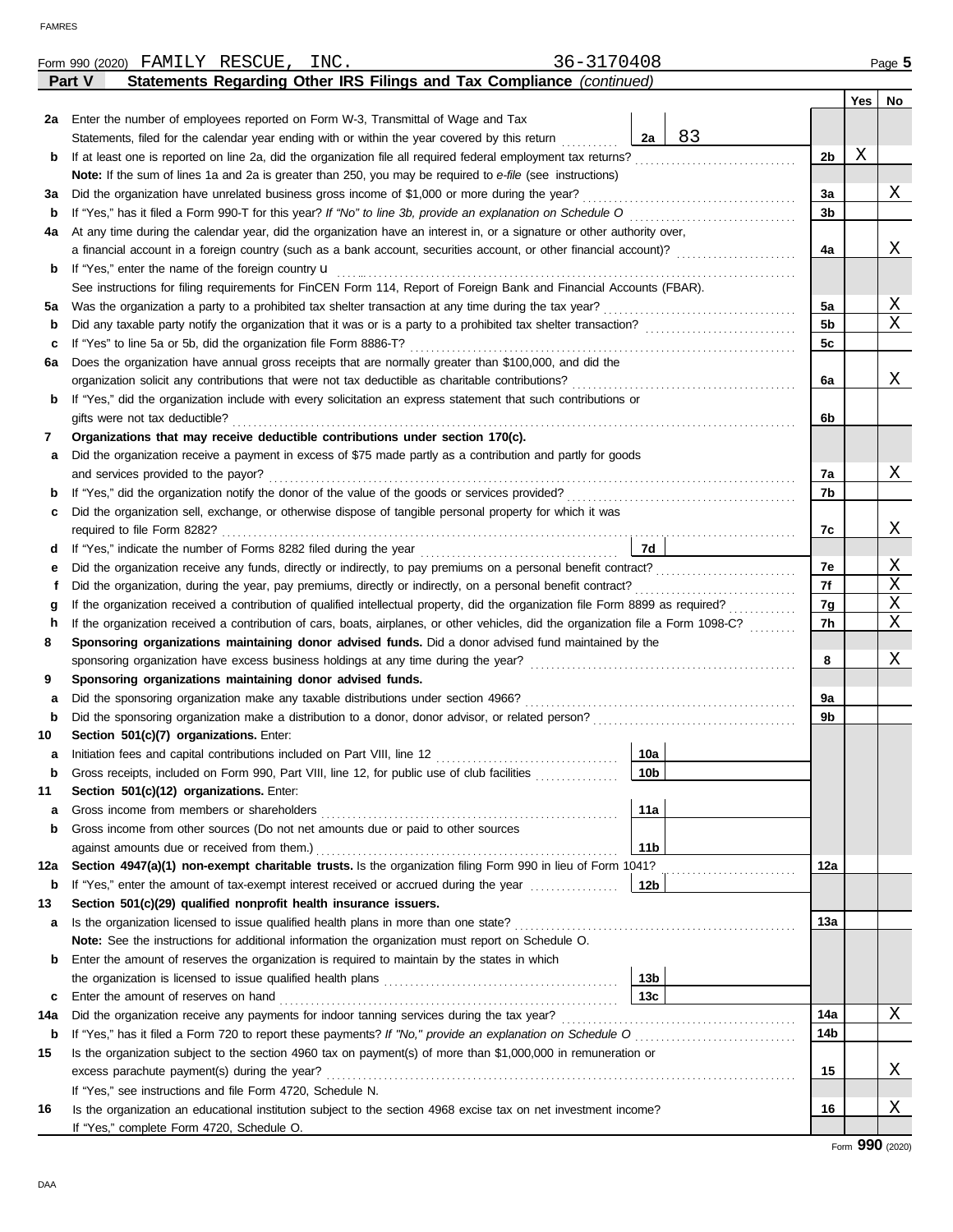|     | 36-3170408<br>Form 990 (2020) FAMILY RESCUE, INC.                                                                                   |    |    |                 |     | Page 6          |
|-----|-------------------------------------------------------------------------------------------------------------------------------------|----|----|-----------------|-----|-----------------|
|     | Governance, Management, and Disclosure For each "Yes" response to lines 2 through 7b below, and for a "No"<br>Part VI               |    |    |                 |     |                 |
|     | response to line 8a, 8b, or 10b below, describe the circumstances, processes, or changes on Schedule O. See instructions.           |    |    |                 |     |                 |
|     |                                                                                                                                     |    |    |                 |     |                 |
|     | Section A. Governing Body and Management                                                                                            |    |    |                 |     |                 |
|     |                                                                                                                                     |    |    |                 | Yes | No              |
| 1а  | Enter the number of voting members of the governing body at the end of the tax year                                                 | 1a | 11 |                 |     |                 |
|     | If there are material differences in voting rights among members of the governing body, or                                          |    |    |                 |     |                 |
|     | if the governing body delegated broad authority to an executive committee or similar                                                |    |    |                 |     |                 |
|     | committee, explain on Schedule O.                                                                                                   |    |    |                 |     |                 |
| b   | Enter the number of voting members included on line 1a, above, who are independent                                                  | 1b | 11 |                 |     |                 |
| 2   | Did any officer, director, trustee, or key employee have a family relationship or a business relationship with                      |    |    |                 |     |                 |
|     | any other officer, director, trustee, or key employee?                                                                              |    |    | $\mathbf{2}$    |     | Χ               |
| 3   | Did the organization delegate control over management duties customarily performed by or under the direct                           |    |    |                 |     |                 |
|     | supervision of officers, directors, trustees, or key employees to a management company or other person?                             |    |    | 3               |     | Χ               |
| 4   | Did the organization make any significant changes to its governing documents since the prior Form 990 was filed?                    |    |    | 4               |     | Χ               |
| 5   |                                                                                                                                     |    |    | 5               |     | Χ               |
| 6   | Did the organization have members or stockholders?                                                                                  |    |    | 6               |     | Χ               |
| 7a  | Did the organization have members, stockholders, or other persons who had the power to elect or appoint                             |    |    |                 |     |                 |
|     | one or more members of the governing body?                                                                                          |    |    | 7a              |     | Χ               |
|     | Are any governance decisions of the organization reserved to (or subject to approval by) members,                                   |    |    |                 |     |                 |
| b   |                                                                                                                                     |    |    | 7b              |     | Χ               |
|     | stockholders, or persons other than the governing body?                                                                             |    |    |                 |     |                 |
| 8   | Did the organization contemporaneously document the meetings held or written actions undertaken during the year by the following:   |    |    |                 | Χ   |                 |
| а   | The governing body?                                                                                                                 |    |    | 8a              | Χ   |                 |
| b   | Each committee with authority to act on behalf of the governing body?                                                               |    |    | 8b              |     |                 |
| 9   | Is there any officer, director, trustee, or key employee listed in Part VII, Section A, who cannot be reached at                    |    |    |                 |     |                 |
|     |                                                                                                                                     |    |    | 9               |     | Χ               |
|     | Section B. Policies (This Section B requests information about policies not required by the Internal Revenue Code.)                 |    |    |                 |     |                 |
|     |                                                                                                                                     |    |    |                 | Yes | No              |
| 10a | Did the organization have local chapters, branches, or affiliates?                                                                  |    |    | 10a             |     | Χ               |
| b   | If "Yes," did the organization have written policies and procedures governing the activities of such chapters,                      |    |    |                 |     |                 |
|     | affiliates, and branches to ensure their operations are consistent with the organization's exempt purposes?                         |    |    | 10b             |     |                 |
| 11a | Has the organization provided a complete copy of this Form 990 to all members of its governing body before filing the form?         |    |    | 11a             | Χ   |                 |
| b   | Describe in Schedule O the process, if any, used by the organization to review this Form 990.                                       |    |    |                 |     |                 |
| 12a | Did the organization have a written conflict of interest policy? If "No," go to line 13                                             |    |    | 12a             | Χ   |                 |
| b   | Were officers, directors, or trustees, and key employees required to disclose annually interests that could give rise to conflicts? |    |    | 12 <sub>b</sub> | Χ   |                 |
| c   | Did the organization regularly and consistently monitor and enforce compliance with the policy? If "Yes,"                           |    |    |                 |     |                 |
|     | describe in Schedule O how this was done                                                                                            |    |    | 12c             | Χ   |                 |
| 13  | Did the organization have a written whistleblower policy?                                                                           |    |    | 13              | Χ   |                 |
| 14  | Did the organization have a written document retention and destruction policy?                                                      |    |    | 14              | Χ   |                 |
| 15  | Did the process for determining compensation of the following persons include a review and approval by                              |    |    |                 |     |                 |
|     | independent persons, comparability data, and contemporaneous substantiation of the deliberation and decision?                       |    |    |                 |     |                 |
| а   | The organization's CEO, Executive Director, or top management official                                                              |    |    | 15a             | Χ   |                 |
| b   | Other officers or key employees of the organization                                                                                 |    |    | 15b             | Χ   |                 |
|     | If "Yes" to line 15a or 15b, describe the process in Schedule O (see instructions).                                                 |    |    |                 |     |                 |
| 16a | Did the organization invest in, contribute assets to, or participate in a joint venture or similar arrangement                      |    |    |                 |     |                 |
|     | with a taxable entity during the year?                                                                                              |    |    | 16a             |     | Χ               |
| b   | If "Yes," did the organization follow a written policy or procedure requiring the organization to evaluate its                      |    |    |                 |     |                 |
|     | participation in joint venture arrangements under applicable federal tax law, and take steps to safeguard the                       |    |    |                 |     |                 |
|     |                                                                                                                                     |    |    | 16b             |     |                 |
|     | <b>Section C. Disclosure</b>                                                                                                        |    |    |                 |     |                 |
| 17  | List the states with which a copy of this Form 990 is required to be filed $\mathbf{u}$ IL                                          |    |    |                 |     |                 |
| 18  | Section 6104 requires an organization to make its Forms 1023 (1024 or 1024-A, if applicable), 990, and 990-T (Section 501(c)        |    |    |                 |     |                 |
|     | (3) sonly) available for public inspection. Indicate how you made these available. Check all that apply.                            |    |    |                 |     |                 |
|     | $ X $ Upon request<br>Another's website<br>Other (explain on Schedule O)<br>Own website                                             |    |    |                 |     |                 |
| 19  | Describe on Schedule O whether (and if so, how) the organization made its governing documents, conflict of interest policy, and     |    |    |                 |     |                 |
|     | financial statements available to the public during the tax year.                                                                   |    |    |                 |     |                 |
| 20  | State the name, address, and telephone number of the person who possesses the organization's books and records u                    |    |    |                 |     |                 |
|     | ELIZABETH ROA<br>P.O. BOX 17528                                                                                                     |    |    |                 |     |                 |
|     | 60617<br>CHICAGO<br>IL.                                                                                                             |    |    | 773-375-1918    |     |                 |
| DAA |                                                                                                                                     |    |    |                 |     | Form 990 (2020) |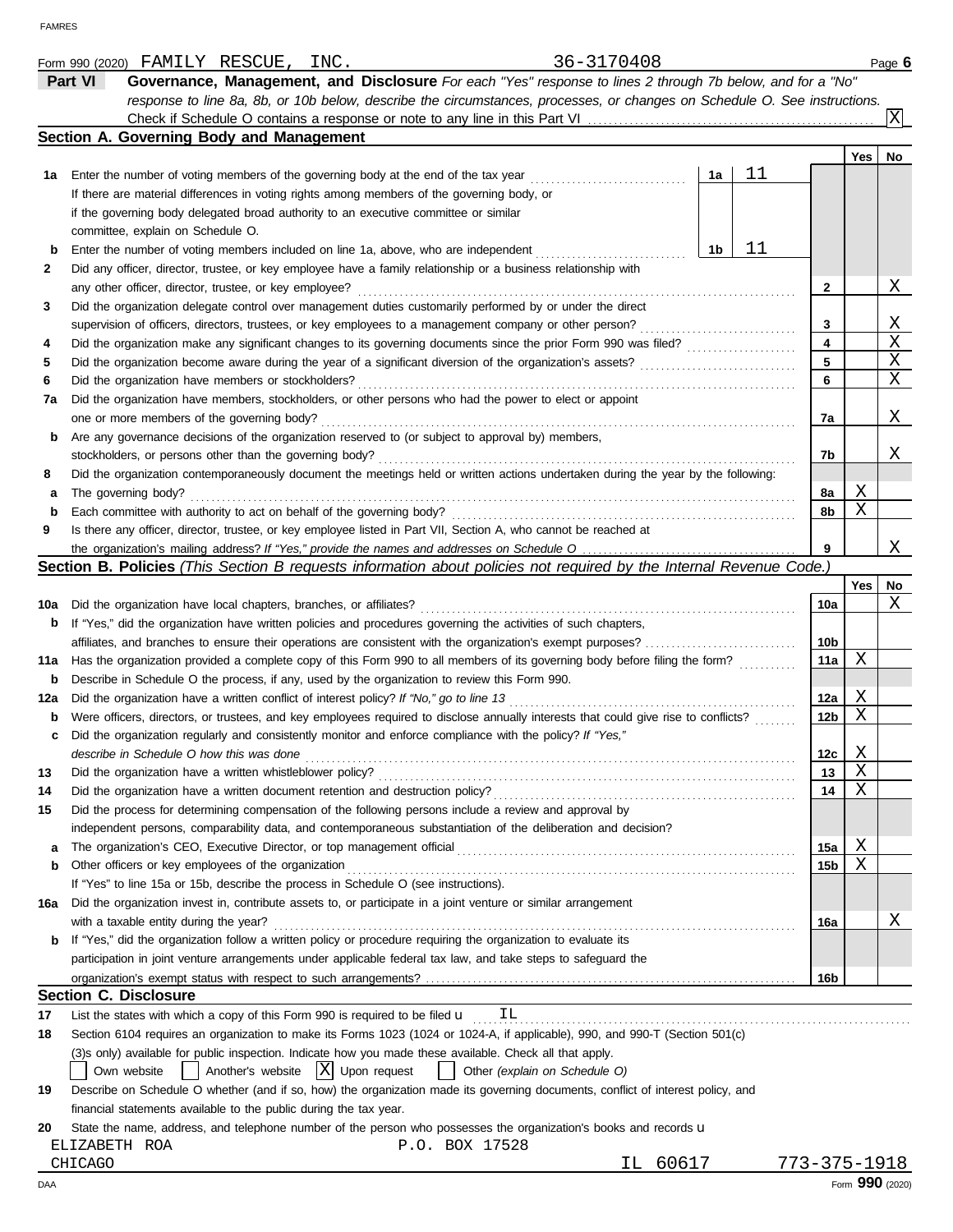|                          | Form 990 (2020) FAMILY                                                            | RESCUE, INC. | 36-3170408                                                                                                                                                                                                                                                         | Page 7 |
|--------------------------|-----------------------------------------------------------------------------------|--------------|--------------------------------------------------------------------------------------------------------------------------------------------------------------------------------------------------------------------------------------------------------------------|--------|
| <b>Part VII</b>          |                                                                                   |              | Compensation of Officers, Directors, Trustees, Key Employees, Highest Compensated Employees, and                                                                                                                                                                   |        |
|                          | <b>Independent Contractors</b>                                                    |              |                                                                                                                                                                                                                                                                    |        |
|                          |                                                                                   |              |                                                                                                                                                                                                                                                                    |        |
| Section A.               |                                                                                   |              | Officers, Directors, Trustees, Key Employees, and Highest Compensated Employees                                                                                                                                                                                    |        |
| organization's tax year. |                                                                                   |              | 1a Complete this table for all persons required to be listed. Report compensation for the calendar year ending with or within the                                                                                                                                  |        |
|                          | compensation. Enter -0- in columns (D), (E), and (F) if no compensation was paid. |              | • List all of the organization's <b>current</b> officers, directors, trustees (whether individuals or organizations), regardless of amount of                                                                                                                      |        |
|                          |                                                                                   |              | • List all of the organization's <b>current</b> key employees, if any. See instructions for definition of "key employee."                                                                                                                                          |        |
|                          | organization and any related organizations.                                       |              | • List the organization's five <b>current</b> highest compensated employees (other than an officer, director, trustee, or key employee)<br>who received reportable compensation (Box 5 of Form W-2 and/or Box 7 of Form 1099-MISC) of more than \$100,000 from the |        |
|                          |                                                                                   |              | • List all of the organization's former officers, key employees, and highest compensated employees who received more than<br>\$100,000 of reportable compensation from the organization and any related organizations.                                             |        |
|                          |                                                                                   |              | • List all of the organization's <b>former directors or trustees</b> that received, in the capacity as a former director or trustee of the<br>organization, more than \$10,000 of reportable compensation from the organization and any related organizations.     |        |

See instructions for the order in which to list the persons above.

Check this box if neither the organization nor any related organization compensated any current officer, director, or trustee. X

| (A)<br>Name and title                                | (B)<br>Average<br>hours<br>per week<br>(list any               |                                   |                       | (C)<br>Position |              | (do not check more than one<br>box, unless person is both an<br>officer and a director/trustee) |               | (D)<br>Reportable<br>compensation<br>from the<br>organization | (E)<br>Reportable<br>compensation<br>from related<br>organizations | (F)<br>Estimated amount<br>of other<br>compensation<br>from the<br>organization and |  |  |
|------------------------------------------------------|----------------------------------------------------------------|-----------------------------------|-----------------------|-----------------|--------------|-------------------------------------------------------------------------------------------------|---------------|---------------------------------------------------------------|--------------------------------------------------------------------|-------------------------------------------------------------------------------------|--|--|
|                                                      | hours for<br>related<br>organizations<br>below<br>dotted line) | Individual trustee<br>or director | Institutional trustee | Officer         | Key employee | Highest compensated<br>employee                                                                 | <b>Former</b> | (W-2/1099-MISC)                                               | (W-2/1099-MISC)                                                    | related organizations                                                               |  |  |
| (1) JOYCE COFFEE<br>CEO EXECUTIVE DIR.               | 40.00<br>0.00                                                  |                                   |                       |                 |              | X                                                                                               |               | 155,915                                                       | 0                                                                  | 3,390                                                                               |  |  |
| (2) DIANA ARIAS                                      | 1.00                                                           |                                   |                       |                 |              |                                                                                                 |               |                                                               |                                                                    |                                                                                     |  |  |
| <b>DIRECTOR</b><br><b>COPPERWOOD</b><br>(3) LASHUNDA | 0.00                                                           | Χ                                 |                       |                 |              |                                                                                                 |               | 0                                                             | 0                                                                  | 0                                                                                   |  |  |
| <b>DIRECTOR</b>                                      | 1.00<br>0.00                                                   | $\mathbf X$                       |                       |                 |              |                                                                                                 |               | $\mathbf 0$                                                   | 0                                                                  | $\mathbf 0$                                                                         |  |  |
| (4) ALLISON FOOTE<br>DIRECTOR                        | 1.00<br>0.00                                                   | Χ                                 |                       |                 |              |                                                                                                 |               | 0                                                             | 0                                                                  | $\mathbf 0$                                                                         |  |  |
| (5) NICK GUZMAN                                      | 1.00<br>0.00                                                   |                                   |                       |                 |              |                                                                                                 |               |                                                               | 0                                                                  | 0                                                                                   |  |  |
| DIRECTOR<br>(6) DAVID JOEL                           | 1.00                                                           | Χ                                 |                       |                 |              |                                                                                                 |               | 0                                                             |                                                                    |                                                                                     |  |  |
| DIRECTOR<br>(7) TONIKALUS<br>JONES                   | 0.00                                                           | $\mathbf X$                       |                       |                 |              |                                                                                                 |               | 0                                                             | 0                                                                  | $\overline{0}$                                                                      |  |  |
| DIRECTOR                                             | 1.00<br>0.00                                                   | X                                 |                       |                 |              |                                                                                                 |               | 0                                                             | 0                                                                  | $\mathsf{O}$                                                                        |  |  |
| (8) DAVID<br>OFFENBERG<br>PRESIDENT                  | 2.00<br>0.00                                                   | Χ                                 |                       | Χ               |              |                                                                                                 |               | 0                                                             | 0                                                                  | 0                                                                                   |  |  |
| $(9)$ JEFFREY $N$ .<br>OWEN                          | 1.00                                                           |                                   |                       |                 |              |                                                                                                 |               |                                                               |                                                                    |                                                                                     |  |  |
| DIRECTOR<br>(10) SUSAN RIDER                         | 0.00                                                           | Χ                                 |                       |                 |              |                                                                                                 |               | 0                                                             | 0                                                                  | $\overline{0}$                                                                      |  |  |
| <b>DIRECTOR</b>                                      | 1.00<br>0.00                                                   | Χ                                 |                       |                 |              |                                                                                                 |               | 0                                                             | 0                                                                  | $\mathsf{O}\xspace$                                                                 |  |  |
| (11) SHAWN RONDA<br><b>DIRECTOR</b>                  | 1.00<br>0.00                                                   | X                                 |                       |                 |              |                                                                                                 |               | 0                                                             | 0                                                                  |                                                                                     |  |  |
|                                                      |                                                                |                                   |                       |                 |              |                                                                                                 |               |                                                               |                                                                    | Form 990 (2020)                                                                     |  |  |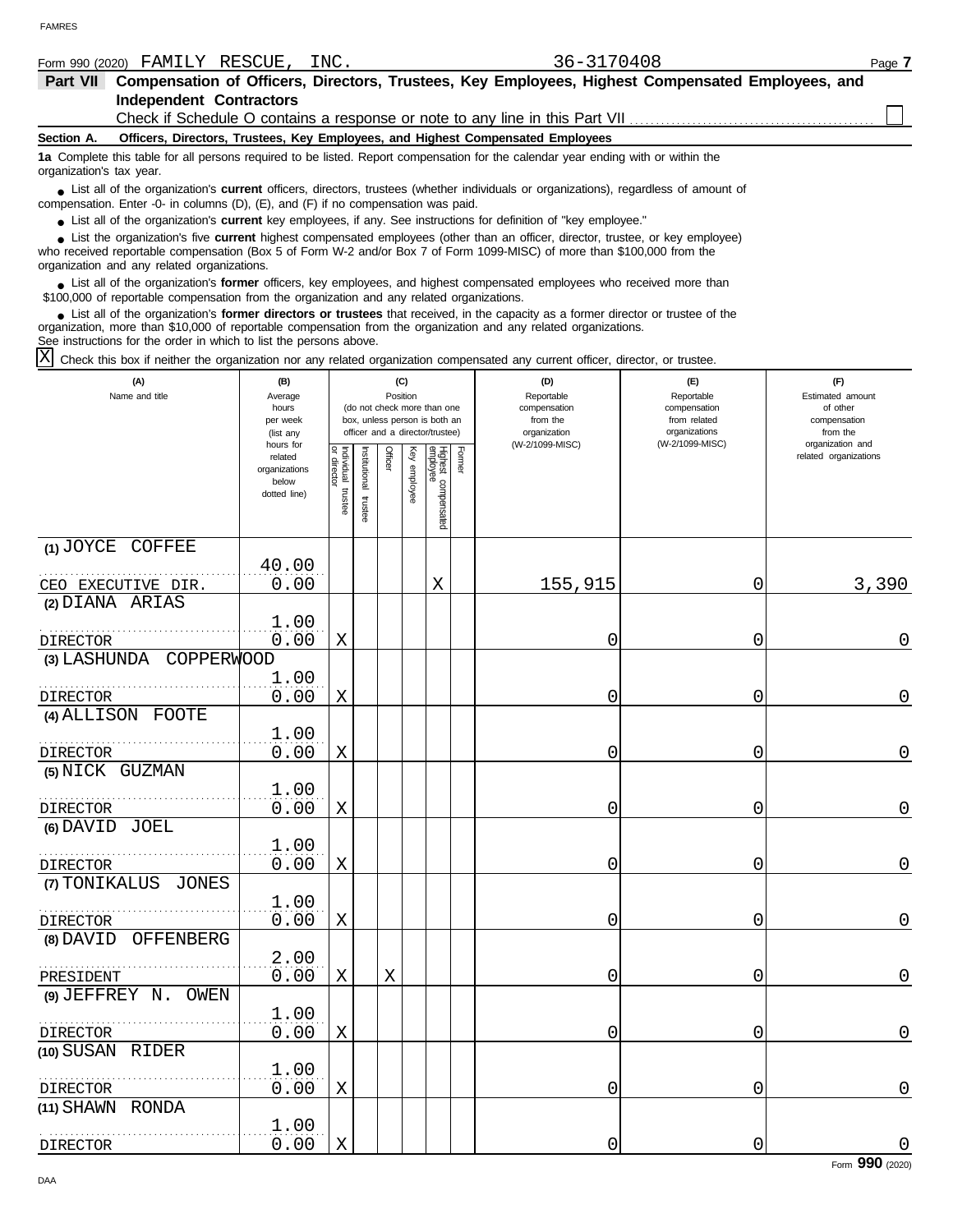| <b>FAMRES</b><br>Form 990 (2020) FAMILY RESCUE,<br>Part VII                                                                                                                                                               |                                                                | INC.                                                                                                               |                      |         |              |                                 |        | 36-3170408<br>Section A. Officers, Directors, Trustees, Key Employees, and Highest Compensated Employees (continued) |                                                                    |                                                                 | Page 8 |
|---------------------------------------------------------------------------------------------------------------------------------------------------------------------------------------------------------------------------|----------------------------------------------------------------|--------------------------------------------------------------------------------------------------------------------|----------------------|---------|--------------|---------------------------------|--------|----------------------------------------------------------------------------------------------------------------------|--------------------------------------------------------------------|-----------------------------------------------------------------|--------|
| (A)<br>Name and title                                                                                                                                                                                                     | (B)<br>Average<br>hours<br>per week<br>(list any               | (C)<br>Position<br>(do not check more than one<br>box, unless person is both an<br>officer and a director/trustee) |                      |         |              |                                 |        | (D)<br>Reportable<br>compensation<br>from the<br>organization                                                        | (E)<br>Reportable<br>compensation<br>from related<br>organizations | (F)<br>Estimated amount<br>of other<br>compensation<br>from the |        |
|                                                                                                                                                                                                                           | hours for<br>related<br>organizations<br>below<br>dotted line) | Individual trustee<br>or director                                                                                  | nstitutional trustee | Officer | Key employee | Highest compensated<br>employee | Former | (W-2/1099-MISC)                                                                                                      | (W-2/1099-MISC)                                                    | organization and<br>related organizations                       |        |
| (12)<br>BARBARA TAUBE                                                                                                                                                                                                     |                                                                |                                                                                                                    |                      |         |              |                                 |        |                                                                                                                      |                                                                    |                                                                 |        |
| SECRETARY                                                                                                                                                                                                                 | 2.00<br>0.00                                                   | Χ                                                                                                                  |                      | Χ       |              |                                 |        | 0                                                                                                                    | 0                                                                  |                                                                 | 0      |
|                                                                                                                                                                                                                           |                                                                |                                                                                                                    |                      |         |              |                                 |        |                                                                                                                      |                                                                    |                                                                 |        |
|                                                                                                                                                                                                                           |                                                                |                                                                                                                    |                      |         |              |                                 |        |                                                                                                                      |                                                                    |                                                                 |        |
|                                                                                                                                                                                                                           |                                                                |                                                                                                                    |                      |         |              |                                 |        |                                                                                                                      |                                                                    |                                                                 |        |
|                                                                                                                                                                                                                           |                                                                |                                                                                                                    |                      |         |              |                                 |        |                                                                                                                      |                                                                    |                                                                 |        |
|                                                                                                                                                                                                                           |                                                                |                                                                                                                    |                      |         |              |                                 |        |                                                                                                                      |                                                                    |                                                                 |        |
|                                                                                                                                                                                                                           |                                                                |                                                                                                                    |                      |         |              |                                 |        |                                                                                                                      |                                                                    |                                                                 |        |
|                                                                                                                                                                                                                           |                                                                |                                                                                                                    |                      |         |              |                                 |        |                                                                                                                      |                                                                    |                                                                 |        |
|                                                                                                                                                                                                                           |                                                                |                                                                                                                    |                      |         |              |                                 | u      | 155,915                                                                                                              |                                                                    |                                                                 | 3,390  |
| c Total from continuation sheets to Part VII, Section A<br>d                                                                                                                                                              |                                                                |                                                                                                                    |                      |         |              |                                 | u      | 155,915                                                                                                              |                                                                    |                                                                 | 3,390  |
| Total number of individuals (including but not limited to those listed above) who received more than \$100,000 of<br>2                                                                                                    |                                                                |                                                                                                                    |                      |         |              |                                 |        |                                                                                                                      |                                                                    |                                                                 |        |
| reportable compensation from the organization u                                                                                                                                                                           |                                                                |                                                                                                                    | П.                   |         |              |                                 |        |                                                                                                                      |                                                                    | Yes                                                             | No     |
| Did the organization list any former officer, director, trustee, key employee, or highest compensated<br>3                                                                                                                |                                                                |                                                                                                                    |                      |         |              |                                 |        |                                                                                                                      |                                                                    | 3                                                               | Χ      |
| For any individual listed on line 1a, is the sum of reportable compensation and other compensation from the<br>4<br>organization and related organizations greater than \$150,000? If "Yes," complete Schedule J for such |                                                                |                                                                                                                    |                      |         |              |                                 |        |                                                                                                                      |                                                                    |                                                                 |        |
| Did any person listed on line 1a receive or accrue compensation from any unrelated organization or individual<br>5                                                                                                        |                                                                |                                                                                                                    |                      |         |              |                                 |        |                                                                                                                      |                                                                    | Χ<br>4                                                          |        |
| for services rendered to the organization? If "Yes," complete Schedule J for such person.                                                                                                                                 |                                                                |                                                                                                                    |                      |         |              |                                 |        |                                                                                                                      |                                                                    | 5                                                               | Χ      |
| Section B. Independent Contractors<br>Complete this table for your five highest compensated independent contractors that received more than \$100,000 of<br>1                                                             |                                                                |                                                                                                                    |                      |         |              |                                 |        |                                                                                                                      |                                                                    |                                                                 |        |
| compensation from the organization. Report compensation for the calendar year ending with or within the organization's tax year.                                                                                          |                                                                |                                                                                                                    |                      |         |              |                                 |        |                                                                                                                      | (B)<br>Description of services                                     | (C)                                                             |        |
| (A)<br>Name and business address                                                                                                                                                                                          |                                                                |                                                                                                                    |                      |         |              |                                 |        | Compensation                                                                                                         |                                                                    |                                                                 |        |
|                                                                                                                                                                                                                           |                                                                |                                                                                                                    |                      |         |              |                                 |        |                                                                                                                      |                                                                    |                                                                 |        |
|                                                                                                                                                                                                                           |                                                                |                                                                                                                    |                      |         |              |                                 |        |                                                                                                                      |                                                                    |                                                                 |        |
|                                                                                                                                                                                                                           |                                                                |                                                                                                                    |                      |         |              |                                 |        |                                                                                                                      |                                                                    |                                                                 |        |
| Total number of independent contractors (including but not limited to those listed above) who<br>$\mathbf{2}$<br>received more than \$100,000 of compensation from the organization u                                     |                                                                |                                                                                                                    |                      |         |              |                                 |        |                                                                                                                      | 0                                                                  |                                                                 |        |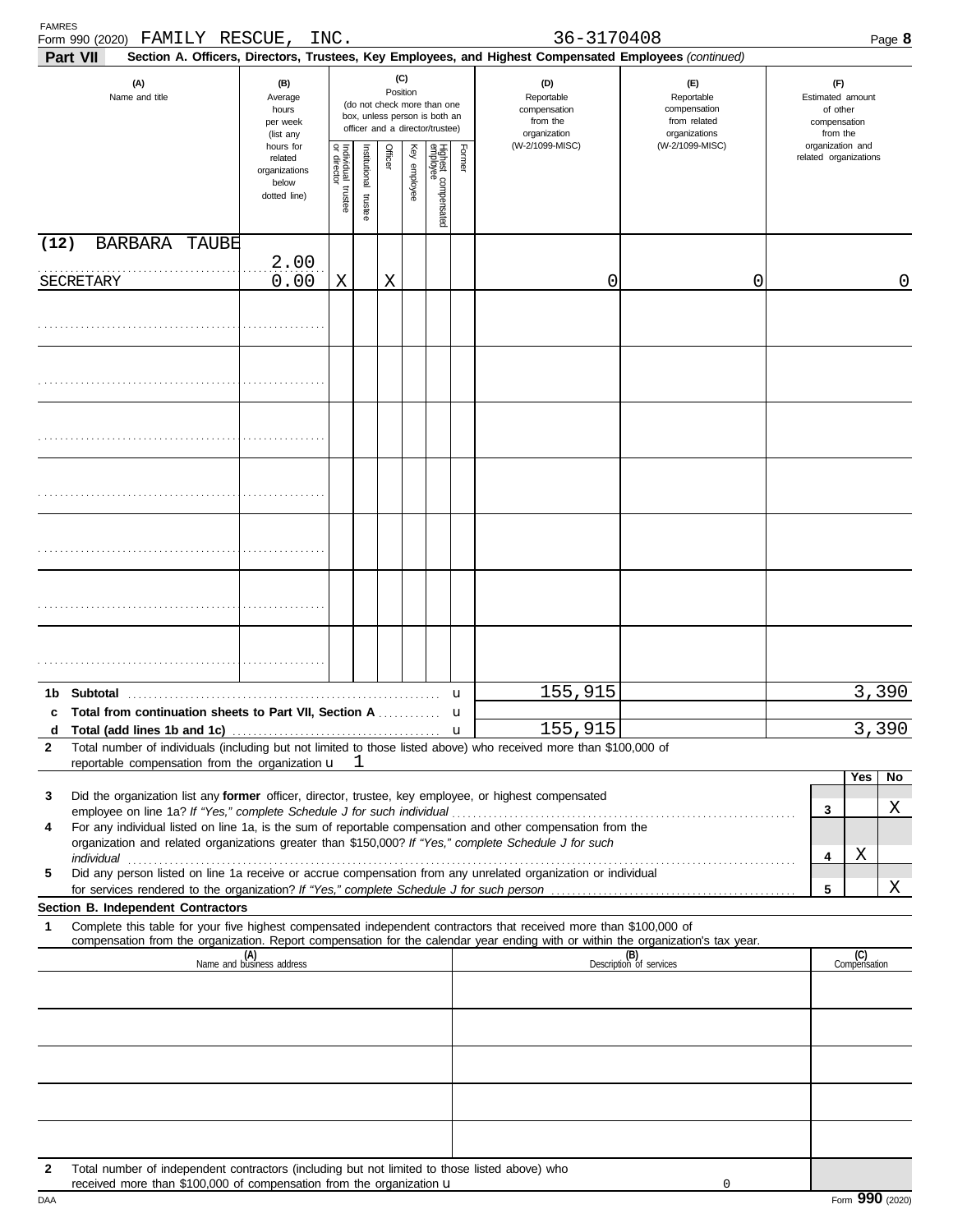|                                                           | Part VIII |                                                                         |    | <b>Statement of Revenue</b> |                |                      | Check if Schedule O contains a response or note to any line in this Part VIII |                                              |                                      |                                                               |
|-----------------------------------------------------------|-----------|-------------------------------------------------------------------------|----|-----------------------------|----------------|----------------------|-------------------------------------------------------------------------------|----------------------------------------------|--------------------------------------|---------------------------------------------------------------|
|                                                           |           |                                                                         |    |                             |                |                      | (A)<br>Total revenue                                                          | (B)<br>Related or exempt<br>function revenue | (C)<br>Unrelated<br>business revenue | (D)<br>Revenue excluded<br>from tax under<br>sections 512-514 |
|                                                           |           | 1a Federated campaigns                                                  |    |                             | 1a             |                      |                                                                               |                                              |                                      |                                                               |
|                                                           |           | <b>b</b> Membership dues                                                |    |                             | 1 <sub>b</sub> |                      |                                                                               |                                              |                                      |                                                               |
|                                                           |           | c Fundraising events                                                    |    |                             | 1 <sub>c</sub> |                      |                                                                               |                                              |                                      |                                                               |
|                                                           |           | d Related organizations                                                 |    | .                           | 1 <sub>d</sub> |                      |                                                                               |                                              |                                      |                                                               |
|                                                           |           | e Government grants (contributions)                                     |    |                             | 1e             | 4,725,884            |                                                                               |                                              |                                      |                                                               |
|                                                           |           | f All other contributions, gifts, grants,                               |    |                             |                |                      |                                                                               |                                              |                                      |                                                               |
|                                                           |           | and similar amounts not included above                                  |    |                             | 1f             | 919,645              |                                                                               |                                              |                                      |                                                               |
|                                                           | g         | Noncash contributions included in lines 1a-1f                           |    |                             | 1g $\sqrt{3}$  | 661,045              |                                                                               |                                              |                                      |                                                               |
| Contributions, Gifts, Grants<br>and Other Similar Amounts |           |                                                                         |    |                             |                | $\mathbf{u}$         | 5,645,529                                                                     |                                              |                                      |                                                               |
|                                                           |           |                                                                         |    |                             |                | <b>Business Code</b> |                                                                               |                                              |                                      |                                                               |
|                                                           | 2a        |                                                                         |    |                             |                | 531110               | 215,011                                                                       | 215,011                                      |                                      |                                                               |
| Program Service<br>Revenue                                | b         |                                                                         |    |                             |                |                      |                                                                               |                                              |                                      |                                                               |
|                                                           | c         |                                                                         |    |                             |                |                      |                                                                               |                                              |                                      |                                                               |
|                                                           |           |                                                                         |    |                             |                |                      |                                                                               |                                              |                                      |                                                               |
|                                                           |           |                                                                         |    |                             |                |                      |                                                                               |                                              |                                      |                                                               |
|                                                           |           | f All other program service revenue $\ldots$ $\ldots$ $\ldots$ $\ldots$ |    |                             |                |                      |                                                                               |                                              |                                      |                                                               |
|                                                           |           |                                                                         |    |                             |                |                      | 215,011                                                                       |                                              |                                      |                                                               |
|                                                           | 3         | Investment income (including dividends, interest, and                   |    |                             |                |                      |                                                                               |                                              |                                      |                                                               |
|                                                           |           |                                                                         |    |                             |                | u                    | 10                                                                            |                                              |                                      | 10                                                            |
|                                                           | 4         | Income from investment of tax-exempt bond proceeds                      |    |                             |                | u                    |                                                                               |                                              |                                      |                                                               |
|                                                           | 5         |                                                                         |    |                             |                | u                    |                                                                               |                                              |                                      |                                                               |
|                                                           |           |                                                                         |    | (i) Real                    |                | (ii) Personal        |                                                                               |                                              |                                      |                                                               |
|                                                           |           | 6a Gross rents                                                          | 6a |                             |                |                      |                                                                               |                                              |                                      |                                                               |
|                                                           | b         | Less: rental expenses                                                   | 6b |                             |                |                      |                                                                               |                                              |                                      |                                                               |
|                                                           |           | Rental inc. or (loss)                                                   | 6c |                             |                |                      |                                                                               |                                              |                                      |                                                               |
|                                                           |           | <b>d</b> Net rental income or (loss)                                    |    |                             |                | u                    |                                                                               |                                              |                                      |                                                               |
|                                                           |           | <b>7a</b> Gross amount from<br>sales of assets                          |    | (i) Securities              |                | (ii) Other           |                                                                               |                                              |                                      |                                                               |
|                                                           |           | other than inventory                                                    | 7а |                             |                |                      |                                                                               |                                              |                                      |                                                               |
|                                                           |           | <b>b</b> Less: cost or other                                            |    |                             |                |                      |                                                                               |                                              |                                      |                                                               |
| Revenue                                                   |           | basis and sales exps.                                                   | 7b |                             |                |                      |                                                                               |                                              |                                      |                                                               |
|                                                           |           | c Gain or (loss)                                                        | 7c |                             |                |                      |                                                                               |                                              |                                      |                                                               |
| ther                                                      |           |                                                                         |    |                             |                | u                    |                                                                               |                                              |                                      |                                                               |
|                                                           |           | 8a Gross income from fundraising events                                 |    |                             |                |                      |                                                                               |                                              |                                      |                                                               |
|                                                           |           | (not including $\quad$ \$ $\quad$                                       |    |                             |                |                      |                                                                               |                                              |                                      |                                                               |
|                                                           |           | of contributions reported on line 1c).                                  |    |                             |                |                      |                                                                               |                                              |                                      |                                                               |
|                                                           |           | See Part IV, line 18                                                    |    | .                           | 8a             |                      |                                                                               |                                              |                                      |                                                               |
|                                                           |           | <b>b</b> Less: direct expenses                                          |    |                             | 8b             |                      |                                                                               |                                              |                                      |                                                               |
|                                                           |           | c Net income or (loss) from fundraising events                          |    |                             |                | u                    |                                                                               |                                              |                                      |                                                               |
|                                                           |           | 9a Gross income from gaming activities.                                 |    |                             |                |                      |                                                                               |                                              |                                      |                                                               |
|                                                           |           | See Part IV, line 19                                                    |    | .                           | 9a             |                      |                                                                               |                                              |                                      |                                                               |
|                                                           |           | <b>b</b> Less: direct expenses                                          |    |                             | 9 <sub>b</sub> |                      |                                                                               |                                              |                                      |                                                               |
|                                                           |           | c Net income or (loss) from gaming activities                           |    |                             |                | u                    |                                                                               |                                              |                                      |                                                               |
|                                                           |           | 10a Gross sales of inventory, less                                      |    |                             |                |                      |                                                                               |                                              |                                      |                                                               |
|                                                           |           | returns and allowances                                                  |    |                             | 10a            |                      |                                                                               |                                              |                                      |                                                               |
|                                                           |           | <b>b</b> Less: cost of goods sold                                       |    |                             | 10b            |                      |                                                                               |                                              |                                      |                                                               |
|                                                           |           |                                                                         |    |                             |                | $\mathbf u$          |                                                                               |                                              |                                      |                                                               |
|                                                           |           |                                                                         |    |                             |                | <b>Business Code</b> |                                                                               |                                              |                                      |                                                               |
| Miscellaneous<br>Revenue                                  | 11a       | MISCELLANEOUS REVENUE                                                   |    |                             |                |                      | 59,801                                                                        | 59,801                                       |                                      |                                                               |
|                                                           | b         |                                                                         |    |                             |                |                      |                                                                               |                                              |                                      |                                                               |
|                                                           |           |                                                                         |    |                             |                |                      |                                                                               |                                              |                                      |                                                               |
|                                                           |           |                                                                         |    |                             |                |                      |                                                                               |                                              |                                      |                                                               |
|                                                           |           |                                                                         |    |                             |                |                      | 59,801                                                                        |                                              |                                      |                                                               |
|                                                           |           |                                                                         |    |                             |                |                      | 5,920,351                                                                     | 274,812                                      | 0                                    | 10                                                            |

DAA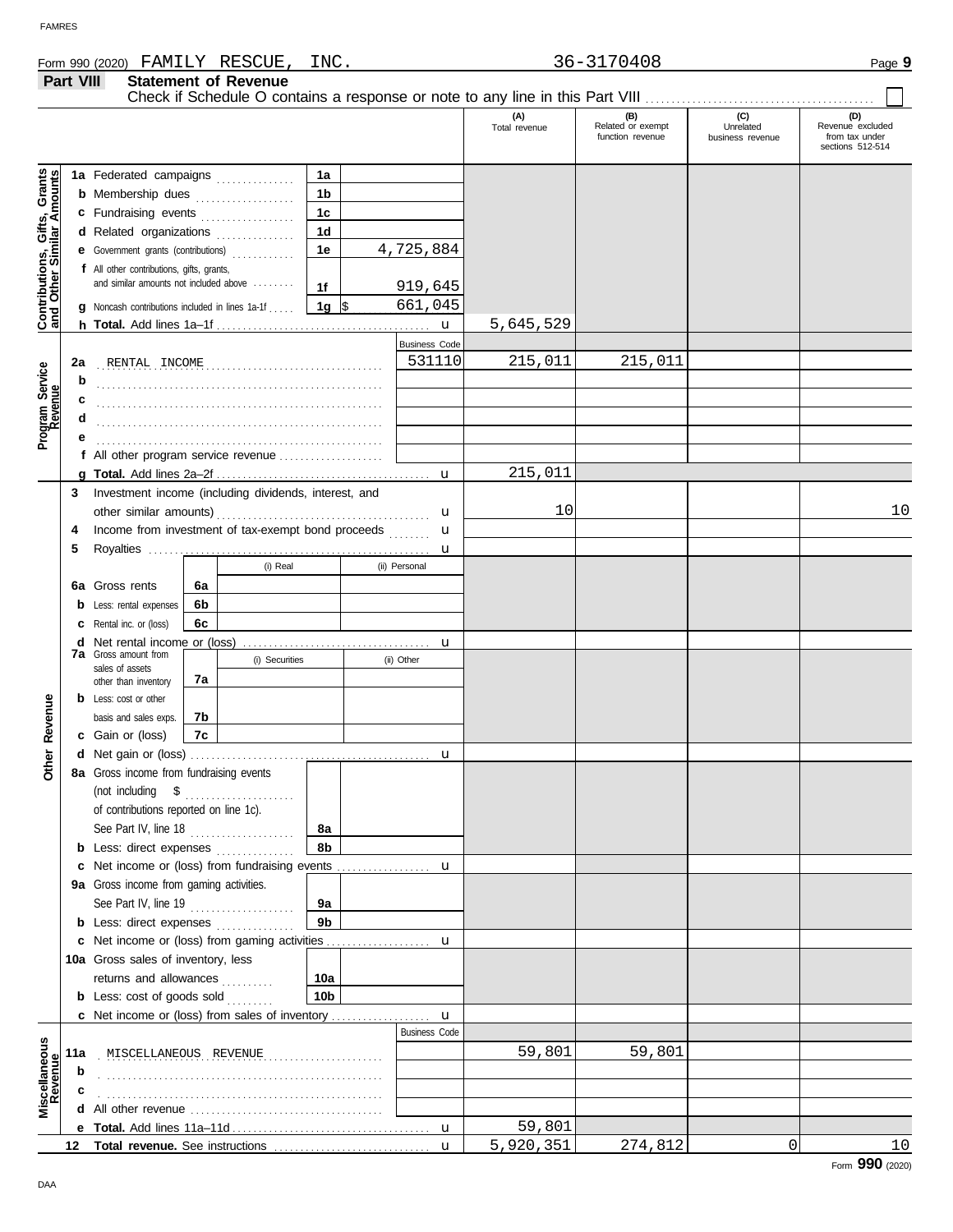### **Part IX Statement of Functional Expenses** Form 990 (2020) Page **10** FAMILY RESCUE, INC. 36-3170408 *Section 501(c)(3) and 501(c)(4) organizations must complete all columns. All other organizations must complete column (A). Do not include amounts reported on lines 6b, 7b, 8b, 9b, and 10b of Part VIII.* **1 2 3 4 5 6** Compensation not included above to disqualified **7 8 9 10 11 a** Management ................................. **b** Legal . . . . . . . . . . . . . . . . . . . . . . . . . . . . . . . . . . . . . . . . **c** Accounting . . . . . . . . . . . . . . . . . . . . . . . . . . . . . . . . . . **d** Lobbying . . . . . . . . . . . . . . . . . . . . . . . . . . . . . . . . . . . . . **e** Professional fundraising services. See Part IV, line 17 **f g** Other. (If line 11g amount exceeds 10% of line 25, column **12** Advertising and promotion . . . . . . . . . . . . . . . . . . **13 14 15 16 17 18 19 20 21 22 23 24** Other expenses. Itemize expenses not covered **a** . . . . . . . . . . . . . . . . . . . . . . . . . . . . . . . . . . . . . . . . . . . . . . CLIENT DIRECT SERVICES 736,293 736,293 **b c d** . . . . . . . . . . . . . . . . . . . . . . . . . . . . . . . . . . . . . . . . . . . . . . BAD DEBTS 21,281 6,510 14,771 **e** All other expenses . . . . . . . . . . . . . . . . . . . . . . . . . . . 25 Total functional expenses. Add lines 1 through 24e . . . . . **26** Grants and other assistance to domestic organizations and domestic governments. See Part IV, line 21 . . . . . . . . . . Grants and other assistance to domestic individuals. See Part IV, line 22 . . . . . . . . . . . . . . . Grants and other assistance to foreign organizations, foreign governments, and foreign individuals. See Part IV, lines 15 and 16 Benefits paid to or for members .............. Compensation of current officers, directors, trustees, and key employees ................. persons (as defined under section 4958(f)(1)) and persons described in section 4958(c)(3)(B) . . . . . . . . Other salaries and wages . . . . . . . . . . . . . . . . . . . . Pension plan accruals and contributions (include section 401(k) and 403(b) employer contributions) Other employee benefits . . . . . . . . . . . . . . . . . . . . . Payroll taxes . . . . . . . . . . . . . . . . . . . . . . . . . . . . . . . . . Fees for services (nonemployees): Investment management fees ................ Office expenses . . . . . . . . . . . . . . . . . . . . . . . . . . . . . Information technology . . . . . . . . . . . . . . . . . . . . . . Royalties . . . . . . . . . . . . . . . . . . . . . . . . . . . . . . . . . . . . Occupancy . . . . . . . . . . . . . . . . . . . . . . . . . . . . . . . . . . Travel . . . . . . . . . . . . . . . . . . . . . . . . . . . . . . . . . . . . . . . Payments of travel or entertainment expenses for any federal, state, or local public officials Conferences, conventions, and meetings Interest . . . . . . . . . . . . . . . . . . . . . . . . . . . . . . . . . . . . . . Payments to affiliates . . . . . . . . . . . . . . . . . . . . . . . . Depreciation, depletion, and amortization Insurance . . . . . . . . . . . . . . . . . . . . . . . . . . . . . . . . . . . . above (List miscellaneous expenses on line 24e. If line 24e amount exceeds 10% of line 25, column (A) amount, list line 24e expenses on Schedule O.) organization reported in column (B) joint costs from a combined educational campaign and **(A) (B) (C) (D)** Total expenses Program service Management and expenses and general expenses (D)<br>Fundraising expenses . MAINTENANCE 2,180 . . . . . . . . . . . . . . . . . . . . . . . . . . . . . . . . . . . . . . . . . . . . . . MISCELLANEOUS 37,192 20,095 14,618 2,479 Check if Schedule O contains a response or note to any line in this Part IX **Joint costs.** Complete this line only if the (A) amount, list line 11g expenses on Schedule O.) . . . . . . . . 2,899,702 2,218,839 648,255 32,608 522,182 442,957 70,028 9,197<br>205,651 170,585 32,260 2,806 205,651 15,899 13,423 2,476 134,648 113,505 14,991 6,152<br>580 580 580 580 162,151 152,667 6,156 3,328 159,113 150,998 8,109 6<br>11,841 10,450 459 932 11,841 10,450 459 932 51,912 47,035 4,561 316 157,878 139,047 13,765 5,066<br>46,662 38,912 7,516 234 46,662 1,024 3,888 136<br>7,820 4,422,179 849,757 5,337,820 4,422,179 849,757 65,884

fundraising solicitation. Check here  $\mathbf{u}$  | if

following SOP 98-2 (ASC 958-720)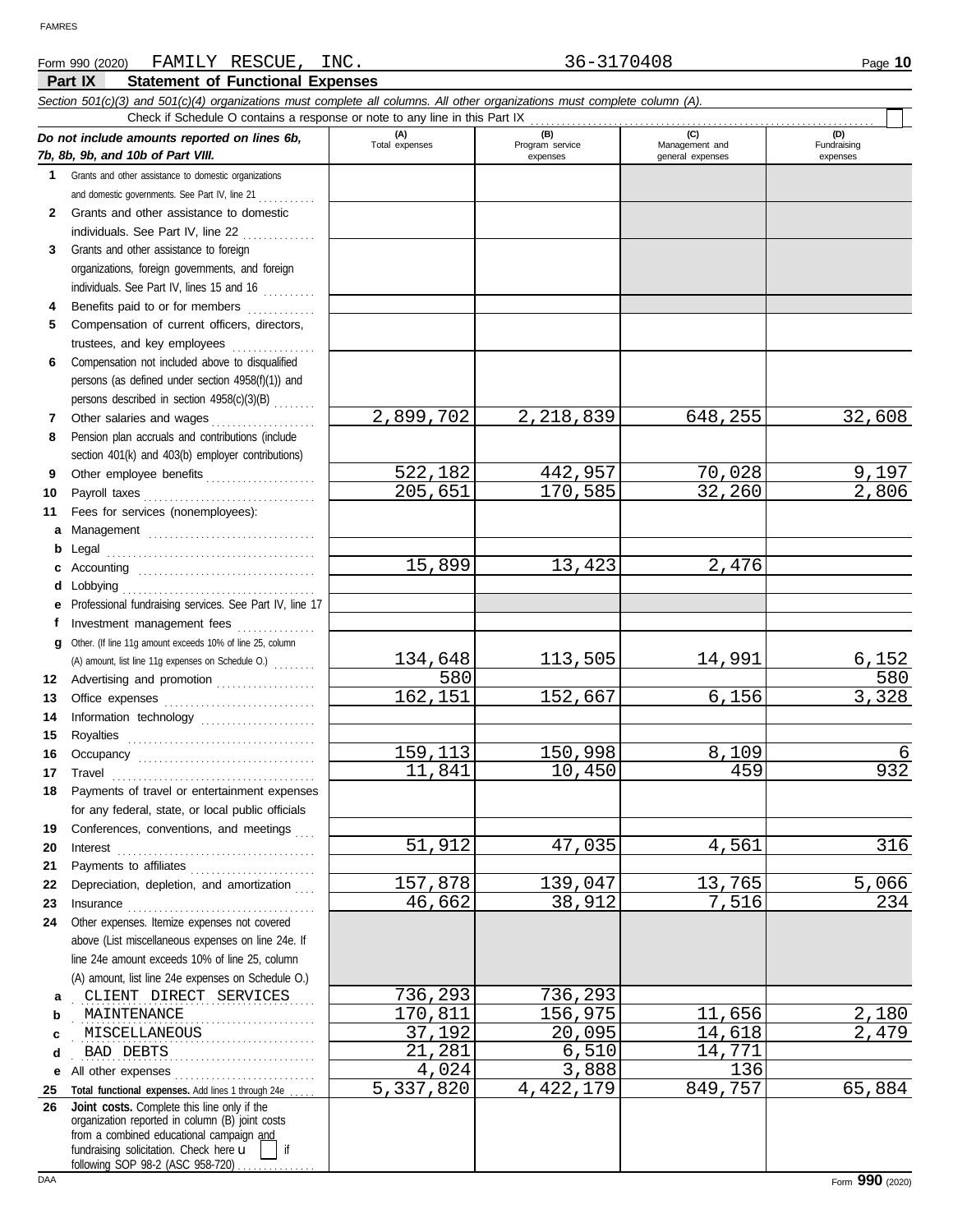| Form 990 (2020) | RESCUE<br>FAMILY     | INC. | $h -$<br>$\cdot$ $\prime$<br>: U C | Page |
|-----------------|----------------------|------|------------------------------------|------|
| Part Y          | <b>Balance Sheet</b> |      |                                    |      |

|                      | Part X   | <b>Balance Sheet</b>                                                           |       |           |                        |                   |                 |             |
|----------------------|----------|--------------------------------------------------------------------------------|-------|-----------|------------------------|-------------------|-----------------|-------------|
|                      |          |                                                                                |       |           |                        |                   |                 |             |
|                      |          |                                                                                |       |           |                        | (A)               |                 | (B)         |
|                      |          |                                                                                |       |           |                        | Beginning of year |                 | End of year |
|                      | 1        | Cash-non-interest-bearing                                                      |       |           |                        | 1,089,997         | $\mathbf{1}$    | 934,348     |
|                      | 2        |                                                                                |       |           |                        | 15,534            | $\mathbf{2}$    |             |
|                      | 3        |                                                                                |       |           |                        | 650,326           | 3               | 897,450     |
|                      | 4        | Accounts receivable, net                                                       |       |           |                        | 27,395            | 4               | 50,448      |
|                      | 5        | Loans and other receivables from any current or former officer, director,      |       |           |                        |                   |                 |             |
|                      |          | trustee, key employee, creator or founder, substantial contributor, or 35%     |       |           |                        |                   |                 |             |
|                      |          |                                                                                |       |           |                        |                   | 5               |             |
|                      | 6        | Loans and other receivables from other disqualified persons (as defined        |       |           |                        |                   |                 |             |
|                      |          | under section $4958(f)(1)$ ), and persons described in section $4958(c)(3)(B)$ |       |           |                        |                   | 6               |             |
| Assets               | 7        |                                                                                |       |           |                        |                   | $\overline{7}$  |             |
|                      | 8        | Inventories for sale or use                                                    |       |           |                        |                   | 8               |             |
|                      | 9        | Prepaid expenses and deferred charges                                          |       |           |                        | 7,441             | 9               | 71,474      |
|                      |          | 10a Land, buildings, and equipment: cost or other                              |       |           |                        |                   |                 |             |
|                      |          |                                                                                |       |           | 6,170,277              |                   |                 |             |
|                      |          | <b>b</b> Less: accumulated depreciation                                        |       | 10b       | $\overline{3,642,120}$ | 2,444,300         | 10 <sub>c</sub> | 2,528,157   |
|                      | 11       |                                                                                |       |           |                        |                   | 11              |             |
|                      | 12       |                                                                                |       |           |                        |                   | 12              |             |
|                      | 13       |                                                                                |       | 13        |                        |                   |                 |             |
|                      | 14       | Intangible assets                                                              |       | 14        |                        |                   |                 |             |
|                      | 15       |                                                                                |       |           |                        | 50,704            | 15              | 3,600       |
|                      | 16       |                                                                                |       | 4,285,697 | 16                     | 4,485,477         |                 |             |
|                      | 17       |                                                                                |       |           |                        | 372,810           | 17              | 448,235     |
|                      | 18       | Grants payable                                                                 | 3,781 | 18<br>19  | 23,175                 |                   |                 |             |
|                      | 19       | Deferred revenue                                                               |       |           |                        |                   |                 |             |
|                      | 20       |                                                                                |       |           |                        |                   | 20<br>21        |             |
|                      | 21       | Escrow or custodial account liability. Complete Part IV of Schedule D          |       |           |                        |                   |                 |             |
|                      | 22       | Loans and other payables to any current or former officer, director,           |       |           |                        |                   |                 |             |
| Liabilities          |          | trustee, key employee, creator or founder, substantial contributor, or 35%     |       |           |                        |                   | 22              |             |
|                      |          | controlled entity or family member of any of these persons                     |       |           |                        | 1,740,039         | 23              | 1,102,811   |
|                      | 23<br>24 | Unsecured notes and loans payable to unrelated third parties                   |       |           |                        |                   | 24              |             |
|                      | 25       | Other liabilities (including federal income tax, payables to related third     |       |           |                        |                   |                 |             |
|                      |          | parties, and other liabilities not included on lines 17-24). Complete Part X   |       |           |                        |                   |                 |             |
|                      |          | of Schedule D                                                                  |       |           |                        | $13,695$ 25       |                 | 14,048      |
|                      | 26       |                                                                                |       |           |                        | 2,130,325         | 26              | 1,588,269   |
|                      |          | Organizations that follow FASB ASC 958, check here $\mathbf{u}$ $\overline{X}$ |       |           |                        |                   |                 |             |
|                      |          | and complete lines 27, 28, 32, and 33.                                         |       |           |                        |                   |                 |             |
|                      | 27       | Net assets without donor restrictions                                          |       |           |                        | 2,085,372         | 27              | 2,897,208   |
|                      | 28       | Net assets with donor restrictions                                             |       |           |                        | 70,000            | 28              |             |
|                      |          | Organizations that do not follow FASB ASC 958, check here u                    |       |           |                        |                   |                 |             |
| <b>Fund Balances</b> |          | and complete lines 29 through 33.                                              |       |           |                        |                   |                 |             |
|                      | 29       | Capital stock or trust principal, or current funds                             |       |           |                        |                   | 29              |             |
|                      | 30       |                                                                                |       |           |                        |                   | 30              |             |
|                      | 31       | Retained earnings, endowment, accumulated income, or other funds               |       |           |                        |                   | 31              |             |
| Net Assets or        | 32       | Total net assets or fund balances                                              |       |           |                        | 2,155,372         | 32              | 2,897,208   |
|                      | 33       |                                                                                |       |           |                        | 4,285,697         | 33              | 4,485,477   |

Form **990** (2020)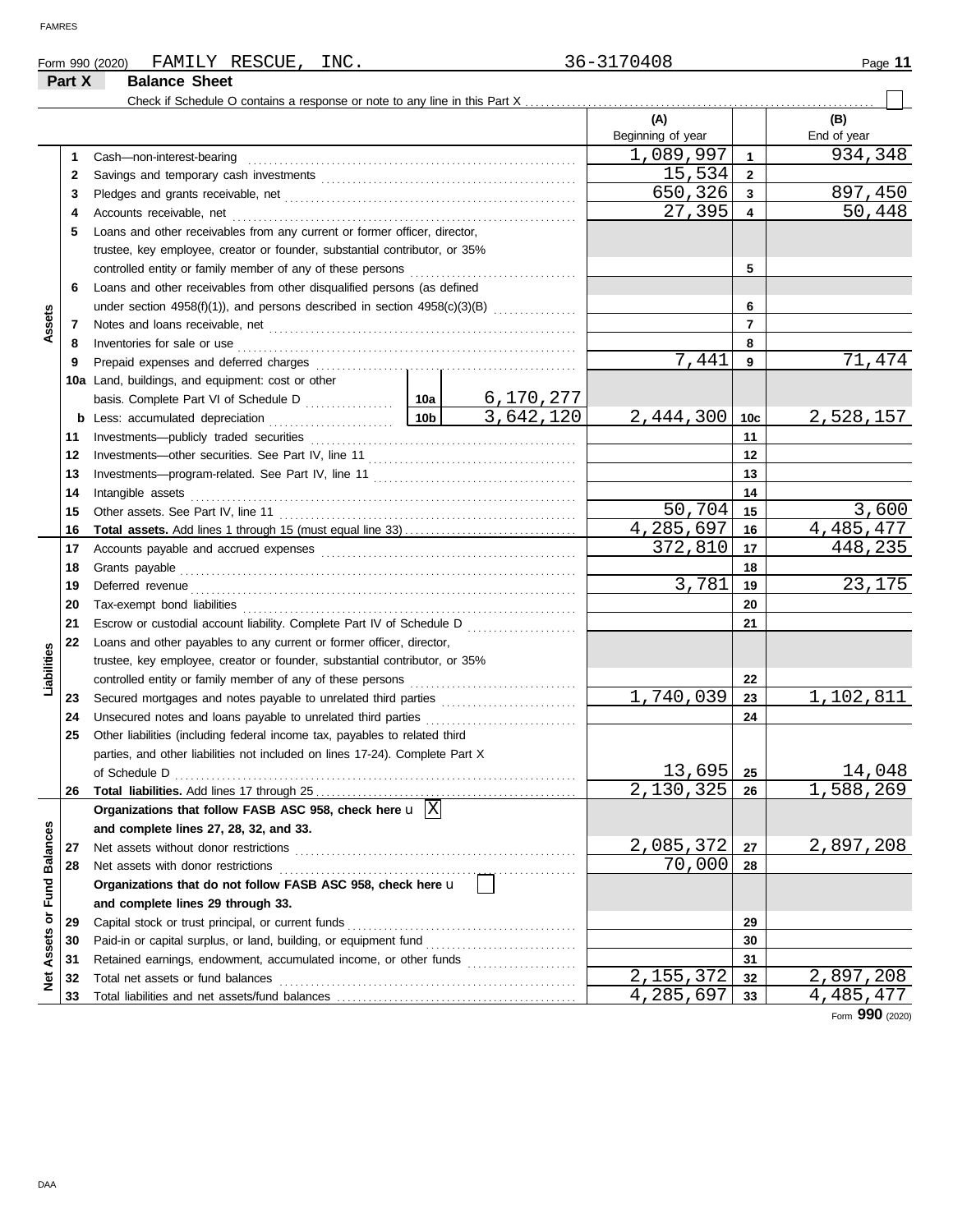|    | 36-3170408<br>Form 990 (2020) FAMILY RESCUE, INC.                                                                                                                                                                             |                         |                |             | Page 12   |
|----|-------------------------------------------------------------------------------------------------------------------------------------------------------------------------------------------------------------------------------|-------------------------|----------------|-------------|-----------|
|    | <b>Reconciliation of Net Assets</b><br>Part XI                                                                                                                                                                                |                         |                |             |           |
|    |                                                                                                                                                                                                                               |                         |                |             |           |
| 1  |                                                                                                                                                                                                                               | $\mathbf{1}$            |                | 5,920,351   |           |
| 2  |                                                                                                                                                                                                                               | $\overline{2}$          |                | 5,337,820   |           |
| 3  |                                                                                                                                                                                                                               | $\overline{\mathbf{3}}$ |                | 582,531     |           |
| 4  |                                                                                                                                                                                                                               | $\overline{\mathbf{4}}$ |                | 2, 155, 372 |           |
| 5  |                                                                                                                                                                                                                               | 5                       |                |             |           |
| 6  | Donated services and use of facilities <b>constants and in the service of facilities</b>                                                                                                                                      | 6                       |                |             |           |
| 7  | Investment expenses examples and the contract of the contract of the contract of the contract of the contract of the contract of the contract of the contract of the contract of the contract of the contract of the contract | $\overline{7}$          |                |             |           |
| 8  | Prior period adjustments entertainments and a statement of the statement of the statement of the statements of                                                                                                                | 8                       |                |             |           |
| 9  |                                                                                                                                                                                                                               | 9                       |                |             |           |
| 10 | Net assets or fund balances at end of year. Combine lines 3 through 9 (must equal Part X, line                                                                                                                                |                         |                |             |           |
|    |                                                                                                                                                                                                                               | 10                      |                | 2,737,903   |           |
|    | <b>Financial Statements and Reporting</b><br>Part XII                                                                                                                                                                         |                         |                |             |           |
|    |                                                                                                                                                                                                                               |                         |                |             |           |
|    |                                                                                                                                                                                                                               |                         |                | <b>Yes</b>  | <b>No</b> |
| 1. | ΙX<br>Other<br>Accounting method used to prepare the Form 990:<br>Cash<br>Accrual                                                                                                                                             |                         |                |             |           |
|    | If the organization changed its method of accounting from a prior year or checked "Other," explain in                                                                                                                         |                         |                |             |           |
|    | Schedule O.                                                                                                                                                                                                                   |                         |                |             |           |
|    | 2a Were the organization's financial statements compiled or reviewed by an independent accountant?                                                                                                                            |                         | 2a             |             | Χ         |
|    | If "Yes," check a box below to indicate whether the financial statements for the year were compiled or                                                                                                                        |                         |                |             |           |
|    | reviewed on a separate basis, consolidated basis, or both:                                                                                                                                                                    |                         |                |             |           |
|    | Separate basis<br>Consolidated basis<br>Both consolidated and separate basis                                                                                                                                                  |                         |                |             |           |
|    | <b>b</b> Were the organization's financial statements audited by an independent accountant?                                                                                                                                   |                         | 2 <sub>b</sub> | Χ           |           |
|    | If "Yes," check a box below to indicate whether the financial statements for the year were audited on a                                                                                                                       |                         |                |             |           |
|    | separate basis, consolidated basis, or both:                                                                                                                                                                                  |                         |                |             |           |
|    | lΧl<br>Separate basis<br>Consolidated basis<br>  Both consolidated and separate basis                                                                                                                                         |                         |                |             |           |
|    | If "Yes" to line 2a or 2b, does the organization have a committee that assumes responsibility for oversight of                                                                                                                |                         |                |             |           |
|    | the audit, review, or compilation of its financial statements and selection of an independent accountant?                                                                                                                     |                         | 2c             | Χ           |           |
|    | If the organization changed either its oversight process or selection process during the tax year, explain on                                                                                                                 |                         |                |             |           |
|    | Schedule O.                                                                                                                                                                                                                   |                         |                |             |           |
|    | 3a As a result of a federal award, was the organization required to undergo an audit or audits as set forth in the                                                                                                            |                         |                |             |           |
|    | Single Audit Act and OMB Circular A-133?                                                                                                                                                                                      |                         | За             | X           |           |
|    | If "Yes," did the organization undergo the required audit or audits? If the organization did not undergo the                                                                                                                  |                         |                |             |           |
|    |                                                                                                                                                                                                                               |                         | 3 <sub>b</sub> | Χ           |           |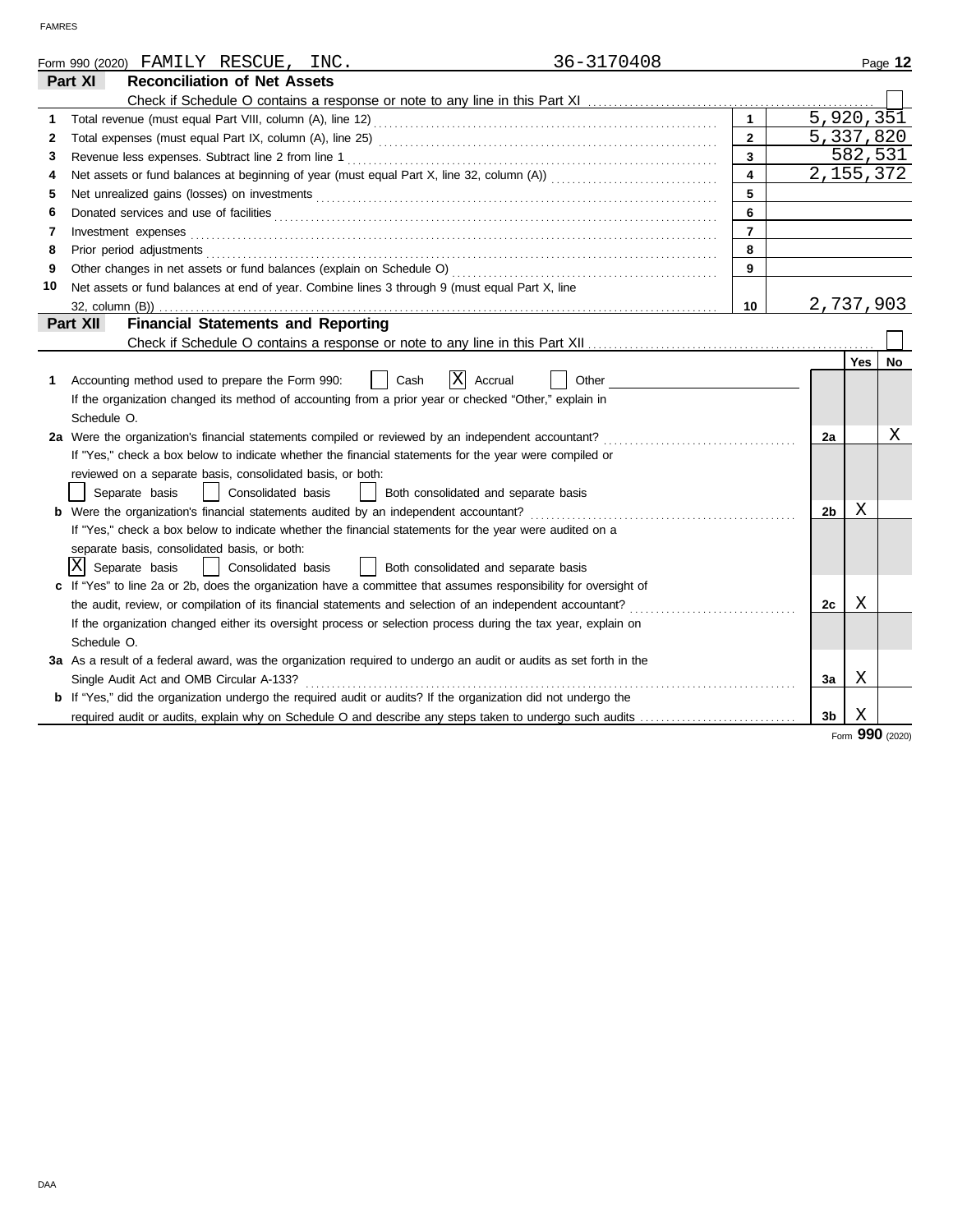| (Form 990 or 990-EZ)                                   |                                                            | <b>Public Charity Status and Public Support</b>                                                                                                                                                                                                                                                                              | OMB No. 1545-0047 |                                                      |                                                                                                                                            |                                      |
|--------------------------------------------------------|------------------------------------------------------------|------------------------------------------------------------------------------------------------------------------------------------------------------------------------------------------------------------------------------------------------------------------------------------------------------------------------------|-------------------|------------------------------------------------------|--------------------------------------------------------------------------------------------------------------------------------------------|--------------------------------------|
|                                                        |                                                            | Complete if the organization is a section 501(c)(3) organization or a section $4947(a)(1)$ nonexempt charitable trust.                                                                                                                                                                                                       |                   |                                                      |                                                                                                                                            | <b>2020</b>                          |
| Department of the Treasury<br>Internal Revenue Service |                                                            | La Attach to Form 990 or Form 990-EZ.                                                                                                                                                                                                                                                                                        |                   |                                                      |                                                                                                                                            | Open to Public<br>Inspection         |
| Name of the organization                               |                                                            | <b>u</b> Go to www.irs.gov/Form990 for instructions and the latest information.                                                                                                                                                                                                                                              |                   |                                                      | Employer identification number                                                                                                             |                                      |
|                                                        | FAMILY RESCUE, INC.                                        |                                                                                                                                                                                                                                                                                                                              |                   |                                                      | 36-3170408                                                                                                                                 |                                      |
| Part I                                                 |                                                            |                                                                                                                                                                                                                                                                                                                              |                   |                                                      | Reason for Public Charity Status. (All organizations must complete this part.) See instructions.                                           |                                      |
|                                                        |                                                            | The organization is not a private foundation because it is: (For lines 1 through 12, check only one box.)                                                                                                                                                                                                                    |                   |                                                      |                                                                                                                                            |                                      |
| 1                                                      |                                                            | A church, convention of churches, or association of churches described in section 170(b)(1)(A)(i).                                                                                                                                                                                                                           |                   |                                                      |                                                                                                                                            |                                      |
| 2                                                      |                                                            | A school described in section 170(b)(1)(A)(ii). (Attach Schedule E (Form 990 or 990-EZ).)                                                                                                                                                                                                                                    |                   |                                                      |                                                                                                                                            |                                      |
| 3                                                      |                                                            | A hospital or a cooperative hospital service organization described in section 170(b)(1)(A)(iii).                                                                                                                                                                                                                            |                   |                                                      |                                                                                                                                            |                                      |
| 4                                                      |                                                            |                                                                                                                                                                                                                                                                                                                              |                   |                                                      | A medical research organization operated in conjunction with a hospital described in section 170(b)(1)(A)(iii). Enter the hospital's name, |                                      |
| city, and state:<br>5                                  |                                                            | An organization operated for the benefit of a college or university owned or operated by a governmental unit described in                                                                                                                                                                                                    |                   |                                                      |                                                                                                                                            |                                      |
|                                                        | section 170(b)(1)(A)(iv). (Complete Part II.)              |                                                                                                                                                                                                                                                                                                                              |                   |                                                      |                                                                                                                                            |                                      |
| 6                                                      |                                                            | A federal, state, or local government or governmental unit described in section 170(b)(1)(A)(v).                                                                                                                                                                                                                             |                   |                                                      |                                                                                                                                            |                                      |
| x<br>7                                                 | described in section 170(b)(1)(A)(vi). (Complete Part II.) | An organization that normally receives a substantial part of its support from a governmental unit or from the general public                                                                                                                                                                                                 |                   |                                                      |                                                                                                                                            |                                      |
| 8                                                      |                                                            | A community trust described in section 170(b)(1)(A)(vi). (Complete Part II.)                                                                                                                                                                                                                                                 |                   |                                                      |                                                                                                                                            |                                      |
| 9<br>university:                                       |                                                            | An agricultural research organization described in section 170(b)(1)(A)(ix) operated in conjunction with a land-grant college<br>or university or a non-land-grant college of agriculture (see instructions). Enter the name, city, and state of the college or                                                              |                   |                                                      |                                                                                                                                            |                                      |
| 10                                                     |                                                            | An organization that normally receives: (1) more than 33 1/3% of its support from contributions, membership fees, and gross                                                                                                                                                                                                  |                   |                                                      |                                                                                                                                            |                                      |
|                                                        |                                                            | receipts from activities related to its exempt functions, subject to certain exceptions; and (2) no more than 331/3% of its                                                                                                                                                                                                  |                   |                                                      |                                                                                                                                            |                                      |
|                                                        |                                                            | support from gross investment income and unrelated business taxable income (less section 511 tax) from businesses<br>acquired by the organization after June 30, 1975. See section 509(a)(2). (Complete Part III.)                                                                                                           |                   |                                                      |                                                                                                                                            |                                      |
| 11                                                     |                                                            | An organization organized and operated exclusively to test for public safety. See section 509(a)(4).                                                                                                                                                                                                                         |                   |                                                      |                                                                                                                                            |                                      |
| 12                                                     |                                                            | An organization organized and operated exclusively for the benefit of, to perform the functions of, or to carry out the purposes                                                                                                                                                                                             |                   |                                                      |                                                                                                                                            |                                      |
|                                                        |                                                            | of one or more publicly supported organizations described in section $509(a)(1)$ or section $509(a)(2)$ . See section $509(a)(3)$ .                                                                                                                                                                                          |                   |                                                      |                                                                                                                                            |                                      |
|                                                        |                                                            |                                                                                                                                                                                                                                                                                                                              |                   |                                                      | Check the box in lines 12a through 12d that describes the type of supporting organization and complete lines 12e, 12f, and 12g.            |                                      |
| a                                                      |                                                            | Type I. A supporting organization operated, supervised, or controlled by its supported organization(s), typically by giving<br>the supported organization(s) the power to regularly appoint or elect a majority of the directors or trustees of the<br>supporting organization. You must complete Part IV, Sections A and B. |                   |                                                      |                                                                                                                                            |                                      |
| b                                                      |                                                            | Type II. A supporting organization supervised or controlled in connection with its supported organization(s), by having                                                                                                                                                                                                      |                   |                                                      |                                                                                                                                            |                                      |
|                                                        |                                                            | control or management of the supporting organization vested in the same persons that control or manage the supported                                                                                                                                                                                                         |                   |                                                      |                                                                                                                                            |                                      |
|                                                        |                                                            | organization(s). You must complete Part IV, Sections A and C.                                                                                                                                                                                                                                                                |                   |                                                      |                                                                                                                                            |                                      |
| c                                                      |                                                            | Type III functionally integrated. A supporting organization operated in connection with, and functionally integrated with,<br>its supported organization(s) (see instructions). You must complete Part IV, Sections A, D, and E.                                                                                             |                   |                                                      |                                                                                                                                            |                                      |
| d                                                      |                                                            | Type III non-functionally integrated. A supporting organization operated in connection with its supported organization(s)                                                                                                                                                                                                    |                   |                                                      |                                                                                                                                            |                                      |
|                                                        |                                                            | that is not functionally integrated. The organization generally must satisfy a distribution requirement and an attentiveness                                                                                                                                                                                                 |                   |                                                      |                                                                                                                                            |                                      |
| е                                                      |                                                            | requirement (see instructions). You must complete Part IV, Sections A and D, and Part V.<br>Check this box if the organization received a written determination from the IRS that it is a Type I, Type II, Type III                                                                                                          |                   |                                                      |                                                                                                                                            |                                      |
|                                                        |                                                            | functionally integrated, or Type III non-functionally integrated supporting organization.                                                                                                                                                                                                                                    |                   |                                                      |                                                                                                                                            |                                      |
| f                                                      | Enter the number of supported organizations                |                                                                                                                                                                                                                                                                                                                              |                   |                                                      |                                                                                                                                            |                                      |
| g                                                      |                                                            | Provide the following information about the supported organization(s).                                                                                                                                                                                                                                                       |                   |                                                      |                                                                                                                                            |                                      |
| (i) Name of supported<br>organization                  | (ii) EIN                                                   | (iii) Type of organization<br>(described on lines 1-10                                                                                                                                                                                                                                                                       |                   | (iv) Is the organization<br>listed in your governing | (v) Amount of monetary<br>support (see                                                                                                     | (vi) Amount of<br>other support (see |
|                                                        |                                                            | above (see instructions))                                                                                                                                                                                                                                                                                                    |                   | document?                                            | instructions)                                                                                                                              | instructions)                        |
|                                                        |                                                            |                                                                                                                                                                                                                                                                                                                              | Yes               | No                                                   |                                                                                                                                            |                                      |
| (A)                                                    |                                                            |                                                                                                                                                                                                                                                                                                                              |                   |                                                      |                                                                                                                                            |                                      |
| (B)                                                    |                                                            |                                                                                                                                                                                                                                                                                                                              |                   |                                                      |                                                                                                                                            |                                      |
| (C)                                                    |                                                            |                                                                                                                                                                                                                                                                                                                              |                   |                                                      |                                                                                                                                            |                                      |
| (D)                                                    |                                                            |                                                                                                                                                                                                                                                                                                                              |                   |                                                      |                                                                                                                                            |                                      |
|                                                        |                                                            |                                                                                                                                                                                                                                                                                                                              |                   |                                                      |                                                                                                                                            |                                      |
| (E)                                                    |                                                            |                                                                                                                                                                                                                                                                                                                              |                   |                                                      |                                                                                                                                            |                                      |
|                                                        |                                                            |                                                                                                                                                                                                                                                                                                                              |                   |                                                      |                                                                                                                                            |                                      |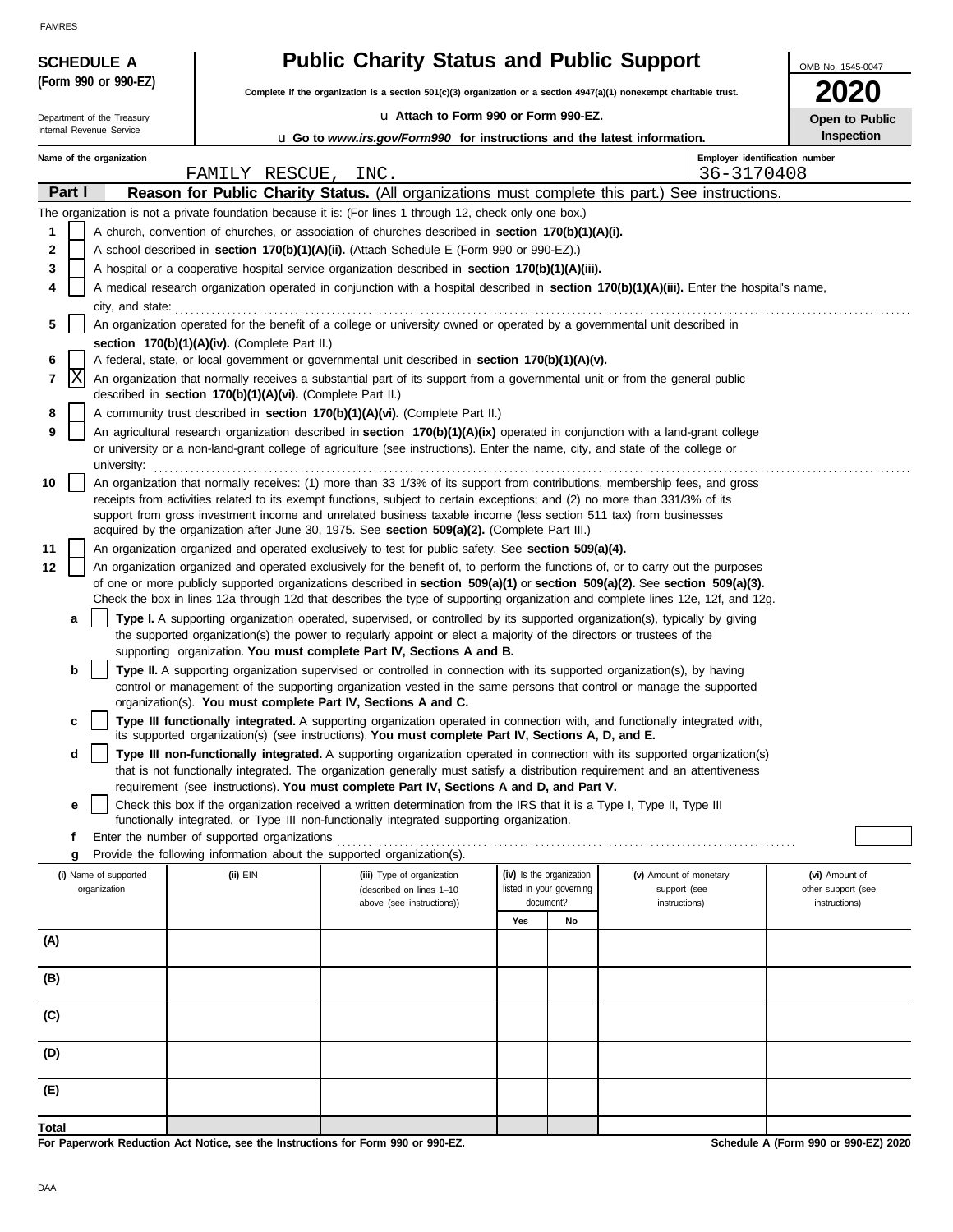|              | Schedule A (Form 990 or 990-EZ) 2020                                                                                            | FAMILY RESCUE, INC. |            |            |            | 36-3170408      | Page 2                                        |
|--------------|---------------------------------------------------------------------------------------------------------------------------------|---------------------|------------|------------|------------|-----------------|-----------------------------------------------|
|              | Support Schedule for Organizations Described in Sections 170(b)(1)(A)(iv) and 170(b)(1)(A)(vi)<br>Part II                       |                     |            |            |            |                 |                                               |
|              | (Complete only if you checked the box on line 5, 7, or 8 of Part I or if the organization failed to qualify under               |                     |            |            |            |                 |                                               |
|              | Part III. If the organization fails to qualify under the tests listed below, please complete Part III.)                         |                     |            |            |            |                 |                                               |
|              | <b>Section A. Public Support</b>                                                                                                |                     |            |            |            |                 |                                               |
|              | Calendar year (or fiscal year beginning in)<br>$\mathbf{u}$                                                                     | (a) 2016            | (b) 2017   | $(c)$ 2018 | $(d)$ 2019 | (e) $2020$      | (f) Total                                     |
|              |                                                                                                                                 |                     |            |            |            |                 |                                               |
| 1            | Gifts, grants, contributions, and<br>membership fees received. (Do not                                                          |                     |            |            |            |                 |                                               |
|              | include any "unusual grants.")                                                                                                  | 2,766,165           | 4,410,676  | 3,754,074  | 4,037,257  | 5,645,529       | 20,613,701                                    |
|              |                                                                                                                                 |                     |            |            |            |                 |                                               |
| $\mathbf{2}$ | Tax revenues levied for the                                                                                                     |                     |            |            |            |                 |                                               |
|              | organization's benefit and either paid<br>to or expended on its behalf                                                          |                     |            |            |            |                 |                                               |
|              |                                                                                                                                 |                     |            |            |            |                 |                                               |
| 3            | The value of services or facilities                                                                                             |                     |            |            |            |                 |                                               |
|              | furnished by a governmental unit to the                                                                                         |                     |            |            |            |                 |                                               |
|              | organization without charge                                                                                                     |                     |            |            |            |                 |                                               |
| 4            | Total. Add lines 1 through 3                                                                                                    | 2,766,165           | 4,410,676  | 3,754,074  | 4,037,257  | 5,645,529       | 20,613,701                                    |
| 5            | The portion of total contributions by                                                                                           |                     |            |            |            |                 |                                               |
|              | each person (other than a<br>governmental unit or publicly                                                                      |                     |            |            |            |                 |                                               |
|              | supported organization) included on                                                                                             |                     |            |            |            |                 |                                               |
|              | line 1 that exceeds 2% of the amount                                                                                            |                     |            |            |            |                 |                                               |
|              | shown on line 11, column (f) $\ldots$                                                                                           |                     |            |            |            |                 |                                               |
| 6            | Public support. Subtract line 5 from line 4.                                                                                    |                     |            |            |            |                 | 20,613,701                                    |
|              | <b>Section B. Total Support</b>                                                                                                 |                     |            |            |            |                 |                                               |
|              | Calendar year (or fiscal year beginning in)<br>$\mathbf{u}$                                                                     | (a) 2016            | (b) $2017$ | $(c)$ 2018 | $(d)$ 2019 | (e) 2020        | (f) Total                                     |
| 7            | Amounts from line 4                                                                                                             | 2,766,165           | 4,410,676  | 3,754,074  | 4,037,257  | 5,645,529       | 20,613,701                                    |
| 8            | Gross income from interest, dividends,                                                                                          |                     |            |            |            |                 |                                               |
|              | payments received on securities loans,                                                                                          |                     |            |            |            |                 |                                               |
|              | rents, royalties, and income from                                                                                               | 11                  | 30         | 34         | 8,121      | 10 <sup>1</sup> | 8,206                                         |
|              |                                                                                                                                 |                     |            |            |            |                 |                                               |
| 9            | Net income from unrelated business                                                                                              |                     |            |            |            |                 |                                               |
|              | activities, whether or not the business<br>is regularly carried on                                                              |                     |            |            |            |                 |                                               |
|              |                                                                                                                                 |                     |            |            |            |                 |                                               |
| 10           | Other income. Do not include gain or                                                                                            |                     |            |            |            |                 |                                               |
|              | loss from the sale of capital assets<br>(Explain in Part VI.)                                                                   | 29,182              | 6,082      | 33,417     | 655        | 59,801          | 129,137                                       |
| 11           | Total support. Add lines 7 through 10                                                                                           |                     |            |            |            |                 | 20,751,044                                    |
| 12           |                                                                                                                                 |                     |            |            |            | 12              | 274,812                                       |
| 13           | First 5 years. If the Form 990 is for the organization's first, second, third, fourth, or fifth tax year as a section 501(c)(3) |                     |            |            |            |                 |                                               |
|              | organization, check this box and stop here                                                                                      |                     |            |            |            |                 |                                               |
|              | Section C. Computation of Public Support Percentage                                                                             |                     |            |            |            |                 |                                               |
| 14           | Public support percentage for 2020 (line 6, column (f) divided by line 11, column (f)) [[[[[[[[[[[[[[[[[[[[[[                   |                     |            |            |            | 14              | 99.34%                                        |
| 15           | Public support percentage from 2019 Schedule A, Part II, line 14                                                                |                     |            |            |            | 15              | 99.53%                                        |
|              | 33 1/3% support test-2020. If the organization did not check the box on line 13, and line 14 is 33 1/3% or more, check this     |                     |            |            |            |                 |                                               |
| 16a          |                                                                                                                                 |                     |            |            |            |                 | $\blacktriangleright$ $\overline{\mathbf{X}}$ |
|              |                                                                                                                                 |                     |            |            |            |                 |                                               |
| b            | 33 1/3% support test-2019. If the organization did not check a box on line 13 or 16a, and line 15 is 33 1/3% or more, check     |                     |            |            |            |                 |                                               |
|              |                                                                                                                                 |                     |            |            |            |                 |                                               |
| 17a          | 10%-facts-and-circumstances test-2020. If the organization did not check a box on line 13, 16a, or 16b, and line 14 is          |                     |            |            |            |                 |                                               |
|              | 10% or more, and if the organization meets the "facts-and-circumstances" test, check this box and stop here. Explain in         |                     |            |            |            |                 |                                               |
|              | Part VI how the organization meets the "facts-and-circumstances" test. The organization qualifies as a publicly supported       |                     |            |            |            |                 |                                               |
|              | organization<br><u>expanization</u>                                                                                             |                     |            |            |            |                 |                                               |
| b            | 10%-facts-and-circumstances test-2019. If the organization did not check a box on line 13, 16a, 16b, or 17a, and line           |                     |            |            |            |                 |                                               |
|              | 15 is 10% or more, and if the organization meets the "facts-and-circumstances" test, check this box and stop here. Explain      |                     |            |            |            |                 |                                               |
|              | in Part VI how the organization meets the "facts-and-circumstances" test. The organization qualifies as a publicly supported    |                     |            |            |            |                 |                                               |
|              | organization                                                                                                                    |                     |            |            |            |                 |                                               |
| 18           | Private foundation. If the organization did not check a box on line 13, 16a, 16b, 17a, or 17b, check this box and see           |                     |            |            |            |                 |                                               |
|              | instructions                                                                                                                    |                     |            |            |            |                 |                                               |
|              |                                                                                                                                 |                     |            |            |            |                 |                                               |

**Schedule A (Form 990 or 990-EZ) 2020**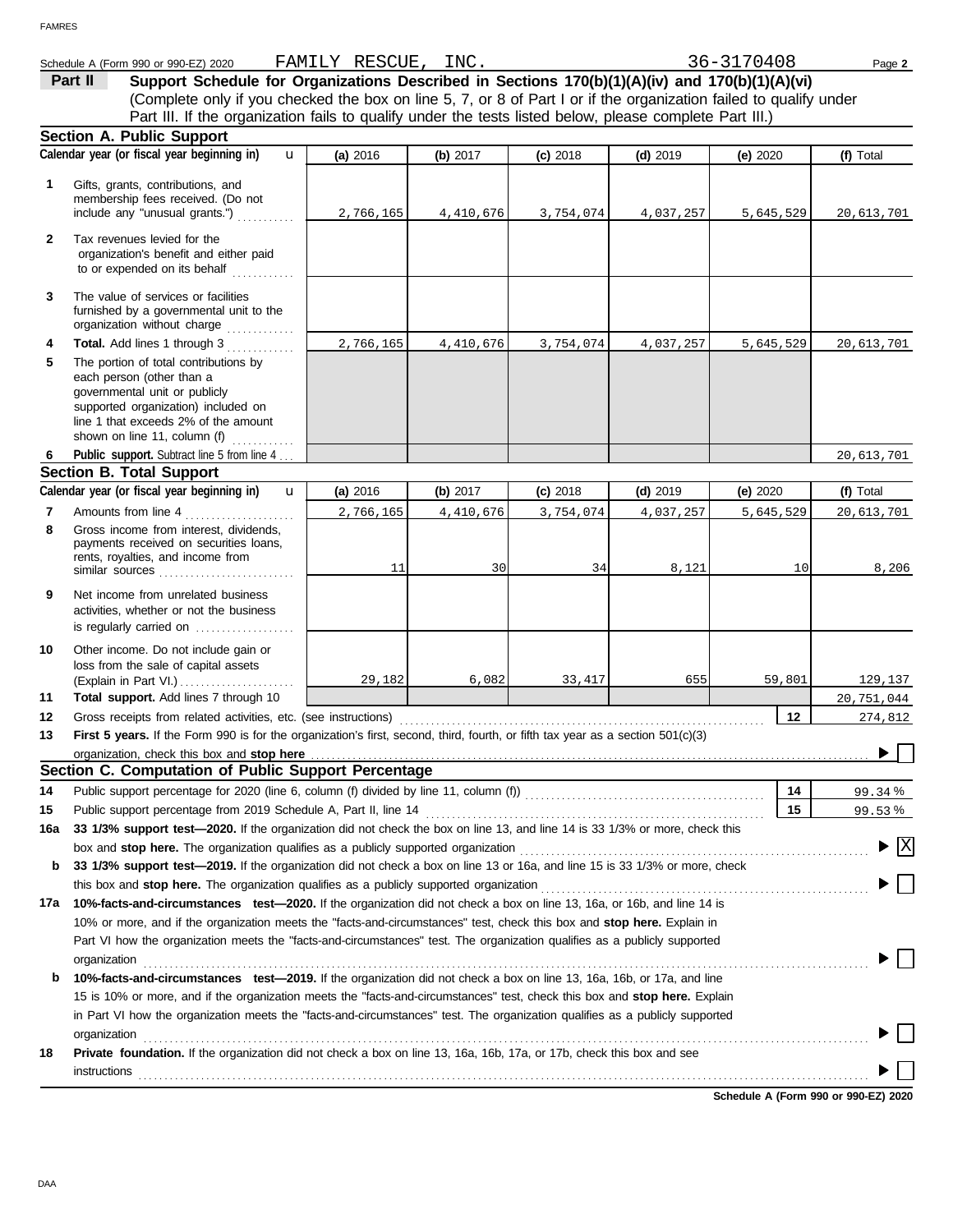| Schedule A (Form 990 | 0 or 990-EZ) 2020 | . AMJ'<br>--- | .<br>1 H.<br><b>REDUCE</b> | INC. | :ხ –<br>. U O | Page |
|----------------------|-------------------|---------------|----------------------------|------|---------------|------|
|                      |                   |               |                            |      |               |      |

**Part III** Support Schedule for Organizations Described in Section 509(a)(2) (Complete only if you checked the box on line 10 of Part I or if the organization failed to qualify under Part II. If the organization fails to qualify under the tests listed below, please complete Part II.)

|              | <b>Section A. Public Support</b>                                                                                                                                                  |            |            |            |            |            |           |
|--------------|-----------------------------------------------------------------------------------------------------------------------------------------------------------------------------------|------------|------------|------------|------------|------------|-----------|
|              | Calendar year (or fiscal year beginning in)<br>u                                                                                                                                  | (a) 2016   | (b) $2017$ | $(c)$ 2018 | $(d)$ 2019 | (e) $2020$ | (f) Total |
| 1            | Gifts, grants, contributions, and membership fees<br>received. (Do not include any "unusual grants.")                                                                             |            |            |            |            |            |           |
| $\mathbf{2}$ | Gross receipts from admissions, merchandise<br>sold or services performed, or facilities<br>furnished in any activity that is related to the<br>organization's tax-exempt purpose |            |            |            |            |            |           |
| 3            | Gross receipts from activities that are not an<br>unrelated trade or business under section 513                                                                                   |            |            |            |            |            |           |
| 4            | Tax revenues levied for the<br>organization's benefit and either paid<br>to or expended on its behalf                                                                             |            |            |            |            |            |           |
| 5            | The value of services or facilities<br>furnished by a governmental unit to the<br>organization without charge                                                                     |            |            |            |            |            |           |
| 6            | Total. Add lines 1 through 5<br><u>.</u><br>1986 - Paul Barbara, poeta e al Indonesia                                                                                             |            |            |            |            |            |           |
| 7a           | Amounts included on lines 1, 2, and 3<br>received from disqualified persons                                                                                                       |            |            |            |            |            |           |
| b            | Amounts included on lines 2 and 3<br>received from other than disqualified<br>persons that exceed the greater of \$5,000<br>or 1% of the amount on line 13 for the year           |            |            |            |            |            |           |
| c            | Add lines 7a and 7b<br>.                                                                                                                                                          |            |            |            |            |            |           |
| 8            | Public support. (Subtract line 7c from                                                                                                                                            |            |            |            |            |            |           |
|              | line 6.) $\ldots$<br>.                                                                                                                                                            |            |            |            |            |            |           |
|              | <b>Section B. Total Support</b>                                                                                                                                                   |            |            |            |            |            |           |
|              | Calendar year (or fiscal year beginning in)<br>$\mathbf{u}$                                                                                                                       | (a) $2016$ | (b) $2017$ | $(c)$ 2018 | $(d)$ 2019 | (e) $2020$ | (f) Total |
| 9            | Amounts from line 6                                                                                                                                                               |            |            |            |            |            |           |
| 10a          | Gross income from interest, dividends,<br>payments received on securities loans, rents,<br>royalties, and income from similar sources                                             |            |            |            |            |            |           |
| b            | Unrelated business taxable income (less<br>section 511 taxes) from businesses<br>acquired after June 30, 1975                                                                     |            |            |            |            |            |           |
|              | Add lines 10a and 10b                                                                                                                                                             |            |            |            |            |            |           |
| 11           | Net income from unrelated business<br>activities not included in line 10b, whether<br>or not the business is regularly carried on                                                 |            |            |            |            |            |           |
| 12           | Other income. Do not include gain or<br>loss from the sale of capital assets<br>(Explain in Part VI.)                                                                             |            |            |            |            |            |           |
| 13           | Total support. (Add lines 9, 10c, 11,                                                                                                                                             |            |            |            |            |            |           |
|              | and $12.$ )                                                                                                                                                                       |            |            |            |            |            |           |
| 14           | First 5 years. If the Form 990 is for the organization's first, second, third, fourth, or fifth tax year as a section 501(c)(3)                                                   |            |            |            |            |            |           |
|              | organization, check this box and stop here                                                                                                                                        |            |            |            |            |            |           |
|              | Section C. Computation of Public Support Percentage                                                                                                                               |            |            |            |            |            |           |
| 15           |                                                                                                                                                                                   |            |            |            |            | 15         | %         |
| 16           |                                                                                                                                                                                   |            |            |            |            | 16         | $\%$      |
|              | Section D. Computation of Investment Income Percentage                                                                                                                            |            |            |            |            |            |           |
| 17           |                                                                                                                                                                                   |            |            |            |            | 17         | %         |
| 18           | Investment income percentage from 2019 Schedule A, Part III, line 17                                                                                                              |            |            |            |            | 18         | %         |
| 19a          | 33 1/3% support tests-2020. If the organization did not check the box on line 14, and line 15 is more than 33 1/3%, and line                                                      |            |            |            |            |            |           |
|              |                                                                                                                                                                                   |            |            |            |            |            |           |
| b            | 33 1/3% support tests—2019. If the organization did not check a box on line 14 or line 19a, and line 16 is more than 33 1/3%, and                                                 |            |            |            |            |            |           |
|              |                                                                                                                                                                                   |            |            |            |            |            |           |
| 20           |                                                                                                                                                                                   |            |            |            |            |            |           |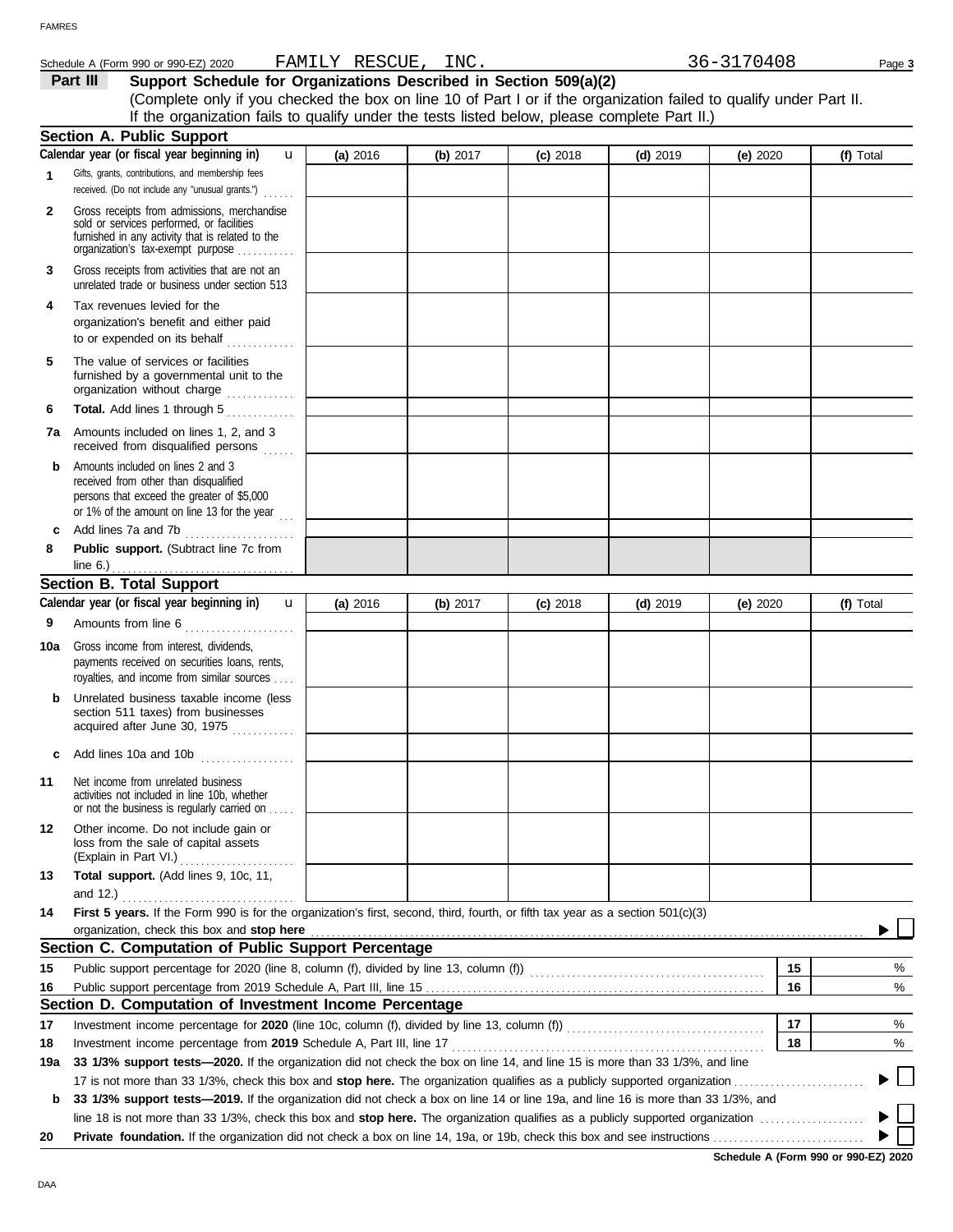|     | FAMILY RESCUE,<br>INC.<br>Schedule A (Form 990 or 990-EZ) 2020                                                                                                              | 36-3170408      |     | Page 4 |
|-----|-----------------------------------------------------------------------------------------------------------------------------------------------------------------------------|-----------------|-----|--------|
|     | Part IV<br><b>Supporting Organizations</b>                                                                                                                                  |                 |     |        |
|     | (Complete only if you checked a box in line 12 on Part I. If you checked box 12a, Part I, complete Sections A                                                               |                 |     |        |
|     | and B. If you checked box 12b, Part I, complete Sections A and C. If you checked box 12c, Part I, complete                                                                  |                 |     |        |
|     | Sections A, D, and E. If you checked box 12d, Part I, complete Sections A and D, and complete Part V.)                                                                      |                 |     |        |
|     | Section A. All Supporting Organizations                                                                                                                                     |                 |     |        |
|     |                                                                                                                                                                             |                 | Yes | No     |
| 1   | Are all of the organization's supported organizations listed by name in the organization's governing                                                                        |                 |     |        |
|     | documents? If "No," describe in Part VI how the supported organizations are designated. If designated by                                                                    |                 |     |        |
|     | class or purpose, describe the designation. If historic and continuing relationship, explain.                                                                               | 1               |     |        |
| 2   | Did the organization have any supported organization that does not have an IRS determination of status                                                                      |                 |     |        |
|     | under section 509(a)(1) or (2)? If "Yes," explain in Part VI how the organization determined that the supported                                                             |                 |     |        |
|     | organization was described in section 509(a)(1) or (2).                                                                                                                     | $\mathbf{2}$    |     |        |
| За  | Did the organization have a supported organization described in section $501(c)(4)$ , (5), or (6)? If "Yes," answer                                                         |                 |     |        |
|     | lines 3b and 3c below.                                                                                                                                                      | За              |     |        |
| b   | Did the organization confirm that each supported organization qualified under section $501(c)(4)$ , (5), or (6) and                                                         |                 |     |        |
|     | satisfied the public support tests under section 509(a)(2)? If "Yes," describe in Part VI when and how the                                                                  |                 |     |        |
|     | organization made the determination.                                                                                                                                        | 3b              |     |        |
| c   | Did the organization ensure that all support to such organizations was used exclusively for section $170(c)(2)(B)$                                                          |                 |     |        |
|     | purposes? If "Yes," explain in Part VI what controls the organization put in place to ensure such use.                                                                      | 3c              |     |        |
| 4a  | Was any supported organization not organized in the United States ("foreign supported organization")? If                                                                    |                 |     |        |
|     | "Yes," and if you checked 12a or 12b in Part I, answer (b) and (c) below.                                                                                                   | 4a              |     |        |
| b   | Did the organization have ultimate control and discretion in deciding whether to make grants to the foreign                                                                 |                 |     |        |
|     | supported organization? If "Yes," describe in Part VI how the organization had such control and discretion                                                                  |                 |     |        |
|     | despite being controlled or supervised by or in connection with its supported organizations.                                                                                | 4b              |     |        |
| c   | Did the organization support any foreign supported organization that does not have an IRS determination                                                                     |                 |     |        |
|     | under sections $501(c)(3)$ and $509(a)(1)$ or (2)? If "Yes," explain in Part VI what controls the organization used                                                         |                 |     |        |
|     | to ensure that all support to the foreign supported organization was used exclusively for section $170(c)(2)(B)$                                                            |                 |     |        |
|     | purposes.                                                                                                                                                                   | 4c              |     |        |
| 5a  | Did the organization add, substitute, or remove any supported organizations during the tax year? If "Yes,"                                                                  |                 |     |        |
|     | answer lines 5b and 5c below (if applicable). Also, provide detail in Part VI, including (i) the names and EIN                                                              |                 |     |        |
|     | numbers of the supported organizations added, substituted, or removed; (ii) the reasons for each such action;                                                               |                 |     |        |
|     | (iii) the authority under the organization's organizing document authorizing such action; and (iv) how the action                                                           |                 |     |        |
|     | was accomplished (such as by amendment to the organizing document).                                                                                                         | 5a              |     |        |
| b   | Type I or Type II only. Was any added or substituted supported organization part of a class already                                                                         |                 |     |        |
|     | designated in the organization's organizing document?                                                                                                                       | 5b              |     |        |
|     | Substitutions only. Was the substitution the result of an event beyond the organization's control?                                                                          | 5c              |     |        |
|     | Did the organization provide support (whether in the form of grants or the provision of services or facilities) to                                                          |                 |     |        |
|     | anyone other than (i) its supported organizations, (ii) individuals that are part of the charitable class benefited                                                         |                 |     |        |
|     | by one or more of its supported organizations, or (iii) other supporting organizations that also support or                                                                 |                 |     |        |
|     | benefit one or more of the filing organization's supported organizations? If "Yes," provide detail in Part VI.                                                              | 6               |     |        |
| 7   | Did the organization provide a grant, loan, compensation, or other similar payment to a substantial contributor                                                             |                 |     |        |
|     | (as defined in section 4958(c)(3)(C)), a family member of a substantial contributor, or a 35% controlled entity                                                             |                 |     |        |
|     | with regard to a substantial contributor? If "Yes," complete Part I of Schedule L (Form 990 or 990-EZ).                                                                     | 7               |     |        |
| 8   | Did the organization make a loan to a disqualified person (as defined in section 4958) not described in line 7?                                                             |                 |     |        |
|     | If "Yes," complete Part I of Schedule L (Form 990 or 990-EZ).                                                                                                               | 8               |     |        |
| 9a  | Was the organization controlled directly or indirectly at any time during the tax year by one or more                                                                       |                 |     |        |
|     | disqualified persons, as defined in section 4946 (other than foundation managers and organizations                                                                          |                 |     |        |
|     | described in section 509(a)(1) or (2))? If "Yes," provide detail in Part VI.                                                                                                | 9а              |     |        |
| b   | Did one or more disqualified persons (as defined in line 9a) hold a controlling interest in any entity in which                                                             |                 |     |        |
|     | the supporting organization had an interest? If "Yes," provide detail in Part VI.                                                                                           | 9b              |     |        |
| c   | Did a disqualified person (as defined in line 9a) have an ownership interest in, or derive any personal benefit                                                             |                 |     |        |
|     | from, assets in which the supporting organization also had an interest? If "Yes," provide detail in Part VI.                                                                | 9c              |     |        |
| 10a | Was the organization subject to the excess business holdings rules of section 4943 because of section                                                                       |                 |     |        |
|     | 4943(f) (regarding certain Type II supporting organizations, and all Type III non-functionally integrated                                                                   |                 |     |        |
|     | supporting organizations)? If "Yes," answer line 10b below.                                                                                                                 | 10a             |     |        |
| b   | Did the organization have any excess business holdings in the tax year? (Use Schedule C, Form 4720, to<br>determine whether the organization had excess business holdings.) | 10 <sub>b</sub> |     |        |
|     |                                                                                                                                                                             |                 |     |        |

**Schedule A (Form 990 or 990-EZ) 2020**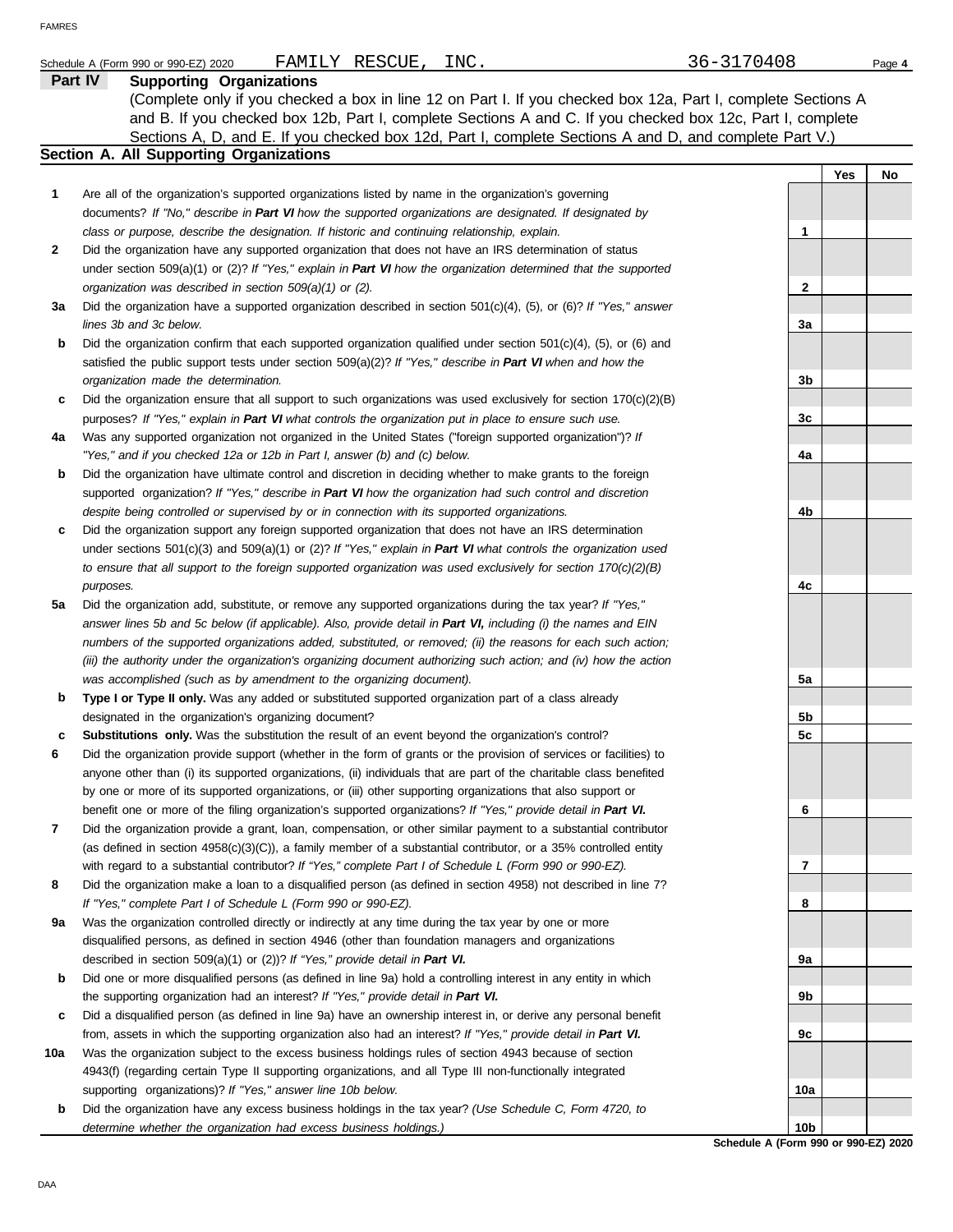|              | INC.<br>FAMILY RESCUE,<br>Schedule A (Form 990 or 990-EZ) 2020                                                                 | 36-3170408      |            | Page 5 |
|--------------|--------------------------------------------------------------------------------------------------------------------------------|-----------------|------------|--------|
| Part IV      | <b>Supporting Organizations (continued)</b>                                                                                    |                 | Yes        | No     |
| 11           | Has the organization accepted a gift or contribution from any of the following persons?                                        |                 |            |        |
| а            | A person who directly or indirectly controls, either alone or together with persons described in lines 11b and                 |                 |            |        |
|              | 11c below, the governing body of a supported organization?                                                                     | 11a             |            |        |
| b            | A family member of a person described in line 11a above?                                                                       | 11 <sub>b</sub> |            |        |
| c            | A 35% controlled entity of a person described in line 11a or 11b above? If "Yes" to line 11a, 11b, or 11c, provide             |                 |            |        |
|              | detail in Part VI.                                                                                                             | 11c             |            |        |
|              | <b>Section B. Type I Supporting Organizations</b>                                                                              |                 |            |        |
|              |                                                                                                                                |                 | <b>Yes</b> | No     |
| 1            | Did the governing body, members of the governing body, officers acting in their official capacity, or membership of one or     |                 |            |        |
|              | more supported organizations have the power to regularly appoint or elect at least a majority of the organization's officers,  |                 |            |        |
|              | directors, or trustees at all times during the tax year? If "No," describe in Part VI how the supported organization(s)        |                 |            |        |
|              | effectively operated, supervised, or controlled the organization's activities. If the organization had more than one supported |                 |            |        |
|              | organization, describe how the powers to appoint and/or remove officers, directors, or trustees were allocated among the       |                 |            |        |
|              | supported organizations and what conditions or restrictions, if any, applied to such powers during the tax year.               | 1               |            |        |
| $\mathbf{2}$ | Did the organization operate for the benefit of any supported organization other than the supported                            |                 |            |        |
|              | organization(s) that operated, supervised, or controlled the supporting organization? If "Yes," explain in Part                |                 |            |        |
|              | VI how providing such benefit carried out the purposes of the supported organization(s) that operated,                         |                 |            |        |
|              | supervised, or controlled the supporting organization.                                                                         | $\mathbf 2$     |            |        |
|              | Section C. Type II Supporting Organizations                                                                                    |                 |            |        |
|              |                                                                                                                                |                 | <b>Yes</b> | No     |
| 1            | Were a majority of the organization's directors or trustees during the tax year also a majority of the directors               |                 |            |        |
|              | or trustees of each of the organization's supported organization(s)? If "No," describe in Part VI how control                  |                 |            |        |
|              | or management of the supporting organization was vested in the same persons that controlled or managed                         |                 |            |        |
|              | the supported organization(s).                                                                                                 | 1               |            |        |
|              | Section D. All Type III Supporting Organizations                                                                               |                 |            |        |
|              |                                                                                                                                |                 | Yes        | No     |
| 1            | Did the organization provide to each of its supported organizations, by the last day of the fifth month of the                 |                 |            |        |
|              | organization's tax year, (i) a written notice describing the type and amount of support provided during the prior tax          |                 |            |        |
|              | year, (ii) a copy of the Form 990 that was most recently filed as of the date of notification, and (iii) copies of the         |                 |            |        |
|              | organization's governing documents in effect on the date of notification, to the extent not previously provided?               | 1               |            |        |
| 2            | Were any of the organization's officers, directors, or trustees either (i) appointed or elected by the supported               |                 |            |        |
|              | organization(s) or (ii) serving on the governing body of a supported organization? If "No," explain in Part VI how             |                 |            |        |
|              | the organization maintained a close and continuous working relationship with the supported organization(s).                    | 2               |            |        |
|              | account of the actorization december in the Organization of the computationis composition is accepted to a trace               |                 |            |        |

| By reason of the relationship described in line 2, above, did the organization's supported organizations have |  |
|---------------------------------------------------------------------------------------------------------------|--|
| a significant voice in the organization's investment policies and in directing the use of the organization's  |  |
| income or assets at all times during the tax year? If "Yes," describe in Part VI the role the organization's  |  |
| supported organizations played in this regard.                                                                |  |
|                                                                                                               |  |

### **Section E. Type III Functionally-Integrated Supporting Organizations**

|  | Check the box next to the method that the organization used to satisfy the Integral Part Test during the year (see instructions). |  |  |  |  |  |
|--|-----------------------------------------------------------------------------------------------------------------------------------|--|--|--|--|--|
|--|-----------------------------------------------------------------------------------------------------------------------------------|--|--|--|--|--|

The organization satisfied the Activities Test. *Complete line 2 below.* **a**

The organization is the parent of each of its supported organizations. *Complete line 3 below.* **b**

The organization supported a governmental entity. *Describe in Part VI how you supported a governmental entity (see instructions).* **c**

- **2** Activities Test. *Answer lines 2a and 2b below.*
- **a** Did substantially all of the organization's activities during the tax year directly further the exempt purposes of the supported organization(s) to which the organization was responsive? *If "Yes," then in Part VI identify those supported organizations and explain how these activities directly furthered their exempt purposes,*  how the organization was responsive to those supported organizations, and how the organization determined *that these activities constituted substantially all of its activities.*
- **b** Did the activities described in line 2a, above, constitute activities that, but for the organization's involvement, one or more of the organization's supported organization(s) would have been engaged in? If "Yes," explain in *Part VI the reasons for the organization's position that its supported organization(s) would have engaged in these activities but for the organization's involvement.*
- **3** Parent of Supported Organizations. *Answer lines 3a and 3b below.*
- **a** Did the organization have the power to regularly appoint or elect a majority of the officers, directors, or trustees of each of the supported organizations? *If "Yes" or "No," provide details in Part VI.*
- **b** Did the organization exercise a substantial degree of direction over the policies, programs, and activities of each of its supported organizations? *If "Yes," describe in Part VI the role played by the organization in this regard.*

**Yes No 2a 2b 3a 3b**

DAA **Schedule A (Form 990 or 990-EZ) 2020**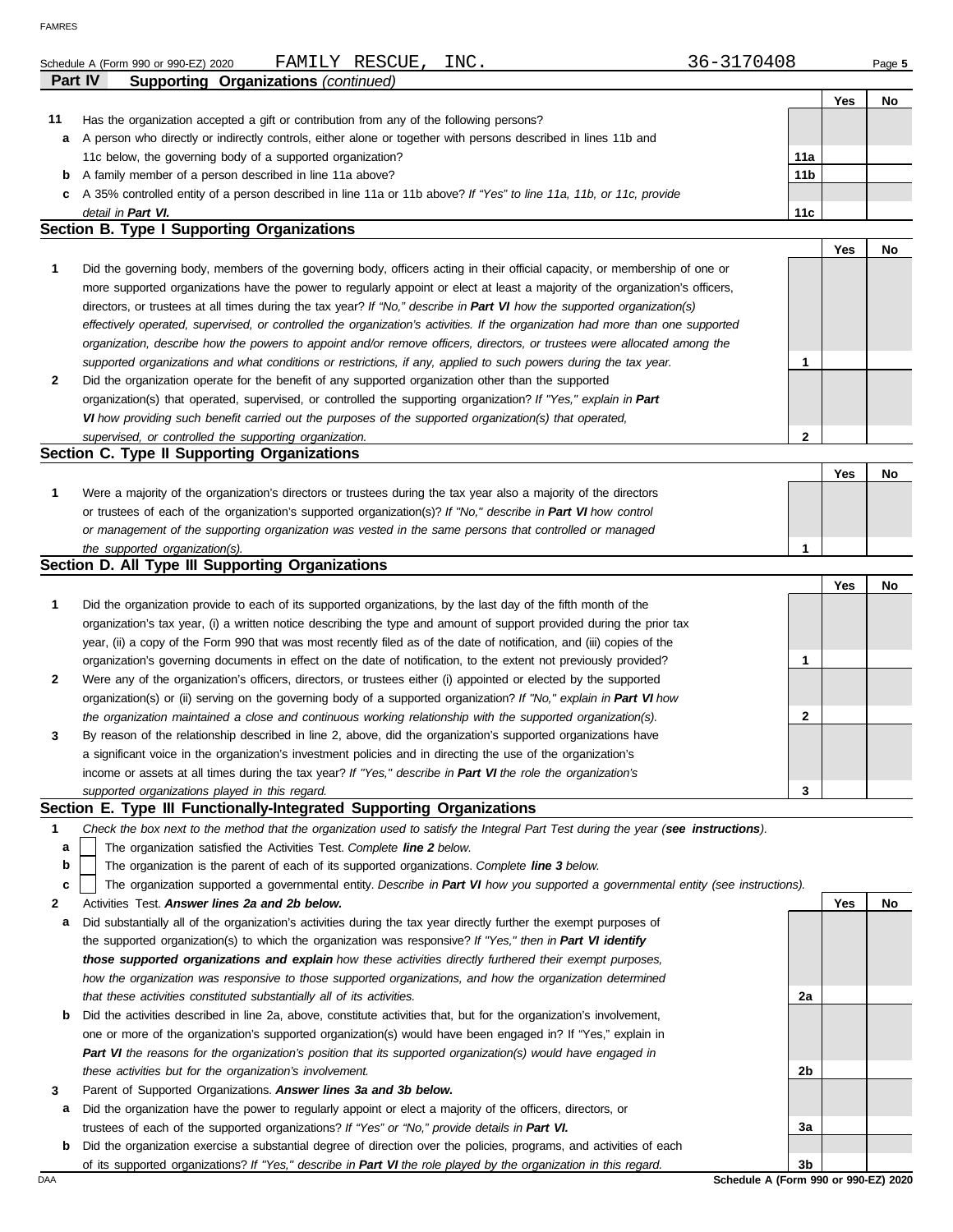|                | FAMILY RESCUE, INC.<br>Schedule A (Form 990 or 990-EZ) 2020                                                                      |                         | 36-3170408     | Page 6                         |
|----------------|----------------------------------------------------------------------------------------------------------------------------------|-------------------------|----------------|--------------------------------|
| Part V         | Type III Non-Functionally Integrated 509(a)(3) Supporting Organizations                                                          |                         |                |                                |
| 1              | Check here if the organization satisfied the Integral Part Test as a qualifying trust on Nov. 20, 1970 (explain in Part VI). See |                         |                |                                |
|                | instructions. All other Type III non-functionally integrated supporting organizations must complete Sections A through E.        |                         |                |                                |
|                | Section A - Adjusted Net Income                                                                                                  |                         | (A) Prior Year | (B) Current Year<br>(optional) |
| 1.             | Net short-term capital gain                                                                                                      | 1                       |                |                                |
| 2              | Recoveries of prior-year distributions                                                                                           | $\mathbf{2}$            |                |                                |
| 3              | Other gross income (see instructions)                                                                                            | 3                       |                |                                |
| 4              | Add lines 1 through 3.                                                                                                           | 4                       |                |                                |
| 5              | Depreciation and depletion                                                                                                       | 5                       |                |                                |
| 6              | Portion of operating expenses paid or incurred for production or collection of                                                   |                         |                |                                |
|                | gross income or for management, conservation, or maintenance of property                                                         |                         |                |                                |
|                | held for production of income (see instructions)                                                                                 | 6                       |                |                                |
| 7              | Other expenses (see instructions)                                                                                                | $\overline{7}$          |                |                                |
| 8              | Adjusted Net Income (subtract lines 5, 6, and 7 from line 4)                                                                     | 8                       |                |                                |
|                | Section B - Minimum Asset Amount                                                                                                 |                         | (A) Prior Year | (B) Current Year<br>(optional) |
| 1              | Aggregate fair market value of all non-exempt-use assets (see                                                                    |                         |                |                                |
|                | instructions for short tax year or assets held for part of year):                                                                |                         |                |                                |
|                | a Average monthly value of securities                                                                                            | 1a                      |                |                                |
|                | <b>b</b> Average monthly cash balances                                                                                           | 1b                      |                |                                |
|                | c Fair market value of other non-exempt-use assets                                                                               | 1c                      |                |                                |
|                | <b>d Total</b> (add lines 1a, 1b, and 1c)                                                                                        | 1d                      |                |                                |
|                | <b>e</b> Discount claimed for blockage or other factors                                                                          |                         |                |                                |
|                | (explain in detail in Part VI):                                                                                                  |                         |                |                                |
| $\mathbf{2}$   | Acquisition indebtedness applicable to non-exempt-use assets                                                                     | $\overline{2}$          |                |                                |
| 3              | Subtract line 2 from line 1d.                                                                                                    | 3                       |                |                                |
| 4              | Cash deemed held for exempt use. Enter 0.015 of line 3 (for greater amount,                                                      |                         |                |                                |
|                | see instructions).                                                                                                               | 4                       |                |                                |
| 5              | Net value of non-exempt-use assets (subtract line 4 from line 3)                                                                 | 5                       |                |                                |
| 6              | Multiply line 5 by 0.035.                                                                                                        | 6                       |                |                                |
| $\overline{7}$ | Recoveries of prior-year distributions                                                                                           | $\overline{7}$          |                |                                |
| 8              | <b>Minimum Asset Amount</b> (add line 7 to line 6)                                                                               | 8                       |                |                                |
|                | Section C - Distributable Amount                                                                                                 |                         |                | <b>Current Year</b>            |
| 1              | Adjusted net income for prior year (from Section A, line 8, column A)                                                            | 1                       |                |                                |
| $\mathbf{2}$   | Enter 0.85 of line 1.                                                                                                            | $\overline{\mathbf{2}}$ |                |                                |
| 3              | Minimum asset amount for prior year (from Section B, line 8, column A)                                                           | 3                       |                |                                |
| 4              | Enter greater of line 2 or line 3.                                                                                               | 4                       |                |                                |
| 5              | Income tax imposed in prior year                                                                                                 | 5                       |                |                                |
| 6              | <b>Distributable Amount.</b> Subtract line 5 from line 4, unless subject to                                                      |                         |                |                                |
|                | emergency temporary reduction (see instructions).                                                                                | 6                       |                |                                |

**7** | Check here if the current year is the organization's first as a non-functionally integrated Type III supporting organization (see instructions).

**Schedule A (Form 990 or 990-EZ) 2020**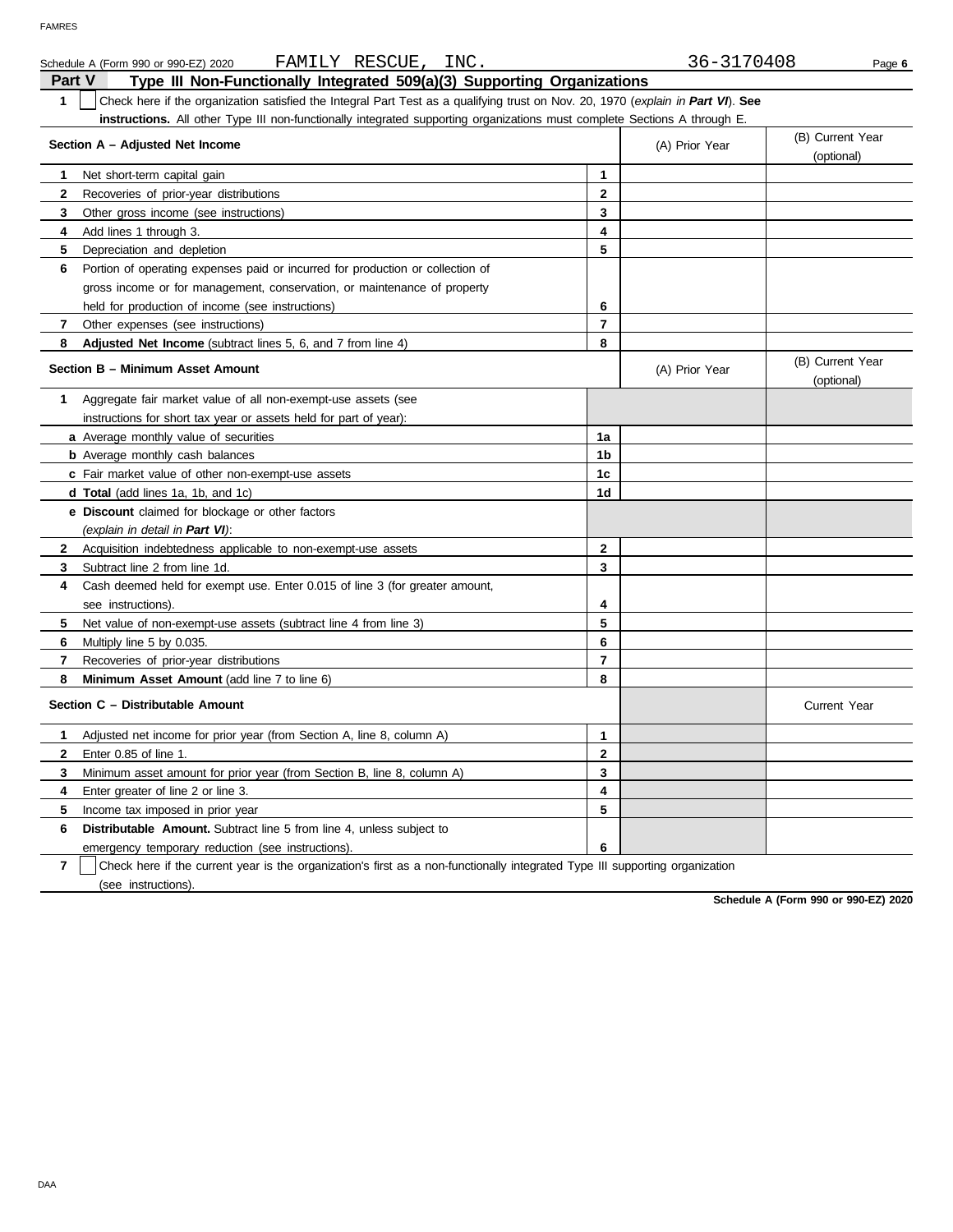|               | FAMILY RESCUE,<br>INC.<br>Schedule A (Form 990 or 990-EZ) 2020                                |                                    | 36-3170408                                    | Page 7                                           |
|---------------|-----------------------------------------------------------------------------------------------|------------------------------------|-----------------------------------------------|--------------------------------------------------|
| <b>Part V</b> | Type III Non-Functionally Integrated 509(a)(3) Supporting Organizations (continued)           |                                    |                                               |                                                  |
|               | Section D - Distributions                                                                     |                                    |                                               | <b>Current Year</b>                              |
| 1             | Amounts paid to supported organizations to accomplish exempt purposes                         |                                    |                                               |                                                  |
| $\mathbf{2}$  | Amounts paid to perform activity that directly furthers exempt purposes of supported          |                                    |                                               |                                                  |
|               | organizations, in excess of income from activity                                              |                                    |                                               |                                                  |
| 3             | Administrative expenses paid to accomplish exempt purposes of supported organizations         |                                    |                                               |                                                  |
| 4             | Amounts paid to acquire exempt-use assets                                                     |                                    |                                               |                                                  |
| 5             | Qualified set-aside amounts (prior IRS approval required— <i>provide details in Part VI</i> ) |                                    |                                               |                                                  |
| 6             | Other distributions ( <i>describe in Part VI</i> ). See instructions.                         |                                    |                                               |                                                  |
| 7             | Total annual distributions. Add lines 1 through 6.                                            |                                    |                                               |                                                  |
| 8             | Distributions to attentive supported organizations to which the organization is responsive    |                                    |                                               |                                                  |
|               | (provide details in Part VI). See instructions.                                               |                                    |                                               |                                                  |
| 9             | Distributable amount for 2020 from Section C, line 6                                          |                                    |                                               |                                                  |
| 10            | Line 8 amount divided by line 9 amount                                                        |                                    |                                               |                                                  |
|               | <b>Section E - Distribution Allocations (see instructions)</b>                                | (i)<br><b>Excess Distributions</b> | (ii)<br><b>Underdistributions</b><br>Pre-2020 | (iii)<br><b>Distributable</b><br>Amount for 2020 |
| 1             | Distributable amount for 2020 from Section C, line 6                                          |                                    |                                               |                                                  |
| $\mathbf{2}$  | Underdistributions, if any, for years prior to 2020                                           |                                    |                                               |                                                  |
|               | (reasonable cause required-explain in Part VI). See                                           |                                    |                                               |                                                  |
|               | instructions.                                                                                 |                                    |                                               |                                                  |
| 3             | Excess distributions carryover, if any, to 2020                                               |                                    |                                               |                                                  |
|               | <b>a</b> From 2015                                                                            |                                    |                                               |                                                  |
|               | $b$ From 2016                                                                                 |                                    |                                               |                                                  |
|               |                                                                                               |                                    |                                               |                                                  |
|               | $d$ From 2018                                                                                 |                                    |                                               |                                                  |
|               | <b>e</b> From 2019                                                                            |                                    |                                               |                                                  |
|               | f Total of lines 3a through 3e                                                                |                                    |                                               |                                                  |
|               | <b>g</b> Applied to underdistributions of prior years                                         |                                    |                                               |                                                  |
|               | h Applied to 2020 distributable amount                                                        |                                    |                                               |                                                  |
|               | <i>i</i> Carryover from 2015 not applied (see instructions)                                   |                                    |                                               |                                                  |
|               | Remainder. Subtract lines 3g, 3h, and 3i from line 3f.                                        |                                    |                                               |                                                  |
| 4             | Distributions for 2020 from                                                                   |                                    |                                               |                                                  |
|               | \$<br>Section D, line 7:                                                                      |                                    |                                               |                                                  |
|               | <b>a</b> Applied to underdistributions of prior years                                         |                                    |                                               |                                                  |
|               | <b>b</b> Applied to 2020 distributable amount                                                 |                                    |                                               |                                                  |
|               | c Remainder. Subtract lines 4a and 4b from line 4.                                            |                                    |                                               |                                                  |
| 5             | Remaining underdistributions for years prior to 2020, if                                      |                                    |                                               |                                                  |
|               | any. Subtract lines 3g and 4a from line 2. For result                                         |                                    |                                               |                                                  |
|               | greater than zero, explain in Part VI. See instructions.                                      |                                    |                                               |                                                  |
| 6             | Remaining underdistributions for 2020 Subtract lines 3h                                       |                                    |                                               |                                                  |
|               | and 4b from line 1. For result greater than zero, explain in                                  |                                    |                                               |                                                  |
|               | Part VI. See instructions.                                                                    |                                    |                                               |                                                  |
| 7             | Excess distributions carryover to 2021. Add lines 3j                                          |                                    |                                               |                                                  |
|               | and 4c.                                                                                       |                                    |                                               |                                                  |
| 8             | Breakdown of line 7:                                                                          |                                    |                                               |                                                  |
|               | a Excess from 2016                                                                            |                                    |                                               |                                                  |
|               |                                                                                               |                                    |                                               |                                                  |
|               | c Excess from 2018                                                                            |                                    |                                               |                                                  |
|               | d Excess from 2019                                                                            |                                    |                                               |                                                  |
|               | e Excess from 2020                                                                            |                                    |                                               |                                                  |

**Schedule A (Form 990 or 990-EZ) 2020**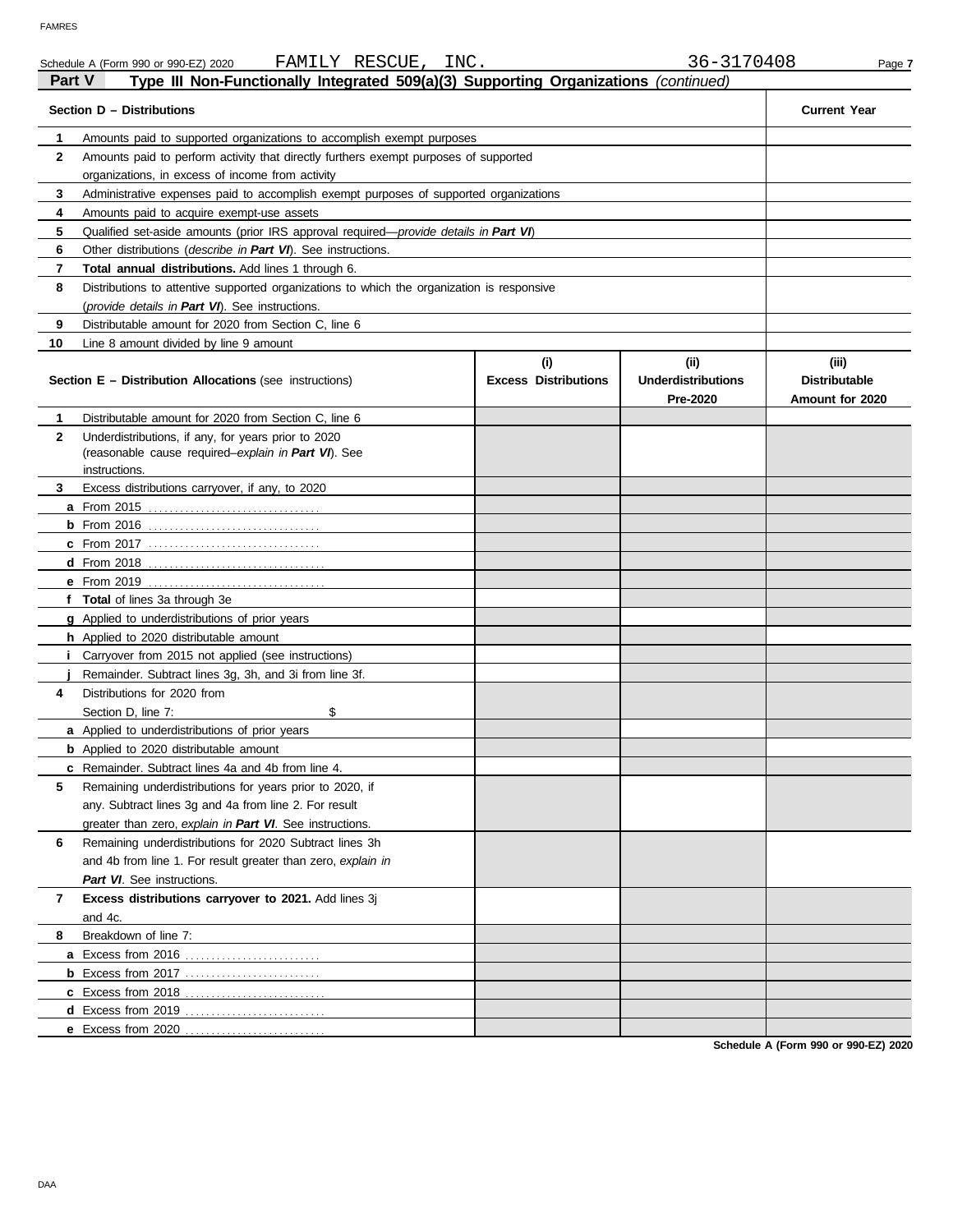|               | Schedule A (Form 990 or 990-EZ) 2020   |  | FAMILY RESCUE, INC. |               | 36-3170408                                                                                                                                                                                                                                                                                                                                                                                                                                                                                                                                                                                  | Page 8 |
|---------------|----------------------------------------|--|---------------------|---------------|---------------------------------------------------------------------------------------------------------------------------------------------------------------------------------------------------------------------------------------------------------------------------------------------------------------------------------------------------------------------------------------------------------------------------------------------------------------------------------------------------------------------------------------------------------------------------------------------|--------|
| Part VI       |                                        |  |                     |               | Supplemental Information. Provide the explanations required by Part II, line 10; Part II, line 17a or 17b; Part<br>III, line 12; Part IV, Section A, lines 1, 2, 3b, 3c, 4b, 4c, 5a, 6, 9a, 9b, 9c, 11a, 11b, and 11c; Part IV, Section<br>B, lines 1 and 2; Part IV, Section C, line 1; Part IV, Section D, lines 2 and 3; Part IV, Section E, lines 1c, 2a, 2b,<br>3a, and 3b; Part V, line 1; Part V, Section B, line 1e; Part V, Section D, lines 5, 6, and 8; and Part V, Section E,<br>lines 2, 5, and 6. Also complete this part for any additional information. (See instructions.) |        |
|               | PART II, LINE 10 - OTHER INCOME DETAIL |  |                     |               |                                                                                                                                                                                                                                                                                                                                                                                                                                                                                                                                                                                             |        |
| MISCELLANEOUS |                                        |  |                     | \$<br>129,137 |                                                                                                                                                                                                                                                                                                                                                                                                                                                                                                                                                                                             |        |
|               |                                        |  |                     |               |                                                                                                                                                                                                                                                                                                                                                                                                                                                                                                                                                                                             |        |
|               |                                        |  |                     |               |                                                                                                                                                                                                                                                                                                                                                                                                                                                                                                                                                                                             |        |
|               |                                        |  |                     |               |                                                                                                                                                                                                                                                                                                                                                                                                                                                                                                                                                                                             |        |
|               |                                        |  |                     |               |                                                                                                                                                                                                                                                                                                                                                                                                                                                                                                                                                                                             |        |
|               |                                        |  |                     |               |                                                                                                                                                                                                                                                                                                                                                                                                                                                                                                                                                                                             |        |
|               |                                        |  |                     |               |                                                                                                                                                                                                                                                                                                                                                                                                                                                                                                                                                                                             |        |
|               |                                        |  |                     |               |                                                                                                                                                                                                                                                                                                                                                                                                                                                                                                                                                                                             |        |
|               |                                        |  |                     |               |                                                                                                                                                                                                                                                                                                                                                                                                                                                                                                                                                                                             |        |
|               |                                        |  |                     |               |                                                                                                                                                                                                                                                                                                                                                                                                                                                                                                                                                                                             |        |
|               |                                        |  |                     |               |                                                                                                                                                                                                                                                                                                                                                                                                                                                                                                                                                                                             |        |
|               |                                        |  |                     |               |                                                                                                                                                                                                                                                                                                                                                                                                                                                                                                                                                                                             |        |
|               |                                        |  |                     |               |                                                                                                                                                                                                                                                                                                                                                                                                                                                                                                                                                                                             |        |
|               |                                        |  |                     |               |                                                                                                                                                                                                                                                                                                                                                                                                                                                                                                                                                                                             |        |
|               |                                        |  |                     |               |                                                                                                                                                                                                                                                                                                                                                                                                                                                                                                                                                                                             |        |
|               |                                        |  |                     |               |                                                                                                                                                                                                                                                                                                                                                                                                                                                                                                                                                                                             |        |
|               |                                        |  |                     |               |                                                                                                                                                                                                                                                                                                                                                                                                                                                                                                                                                                                             |        |
|               |                                        |  |                     |               |                                                                                                                                                                                                                                                                                                                                                                                                                                                                                                                                                                                             |        |
|               |                                        |  |                     |               |                                                                                                                                                                                                                                                                                                                                                                                                                                                                                                                                                                                             |        |
|               |                                        |  |                     |               |                                                                                                                                                                                                                                                                                                                                                                                                                                                                                                                                                                                             |        |
|               |                                        |  |                     |               |                                                                                                                                                                                                                                                                                                                                                                                                                                                                                                                                                                                             |        |
|               |                                        |  |                     |               |                                                                                                                                                                                                                                                                                                                                                                                                                                                                                                                                                                                             |        |
|               |                                        |  |                     |               |                                                                                                                                                                                                                                                                                                                                                                                                                                                                                                                                                                                             |        |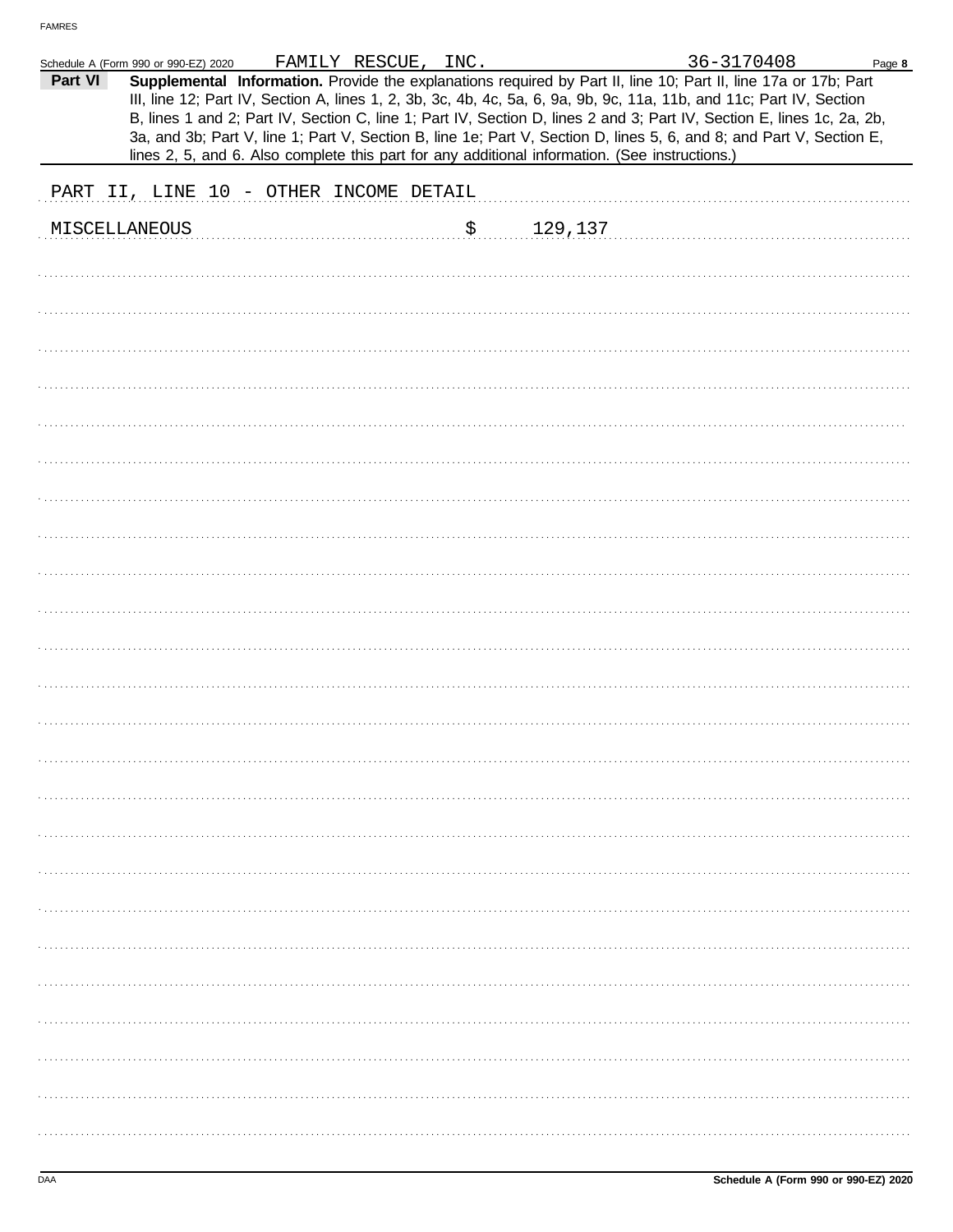| <b>Schedule B</b>                                                    | <b>Schedule of Contributors</b>                                                                                              |  | OMB No. 1545-0047              |
|----------------------------------------------------------------------|------------------------------------------------------------------------------------------------------------------------------|--|--------------------------------|
| (Form 990, 990-EZ,                                                   |                                                                                                                              |  |                                |
| or 990-PF)<br>Department of the Treasury<br>Internal Revenue Service | La Attach to Form 990, Form 990-EZ, or Form 990-PF.<br><b>u</b> Go to <i>www.irs.gov/Form990</i> for the latest information. |  | 2020                           |
| Name of the organization                                             |                                                                                                                              |  | Employer identification number |

### FAMILY RESCUE, INC. 36-3170408

| Filers of:         | Section:                                                                    |
|--------------------|-----------------------------------------------------------------------------|
| Form 990 or 990-EZ | $ X $ 501(c)( $3$ ) (enter number) organization                             |
|                    | $4947(a)(1)$ nonexempt charitable trust not treated as a private foundation |
|                    | 527 political organization                                                  |
| Form 990-PF        | 501(c)(3) exempt private foundation                                         |
|                    | 4947(a)(1) nonexempt charitable trust treated as a private foundation       |
|                    | $501(c)(3)$ taxable private foundation                                      |
|                    |                                                                             |

Check if your organization is covered by the **General Rule** or a **Special Rule. Note:** Only a section 501(c)(7), (8), or (10) organization can check boxes for both the General Rule and a Special Rule. See instructions.

### **General Rule**

For an organization filing Form 990, 990-EZ, or 990-PF that received, during the year, contributions totaling \$5,000 or more (in money or property) from any one contributor. Complete Parts I and II. See instructions for determining a contributor's total contributions.

### **Special Rules**

| $X$ For an organization described in section 501(c)(3) filing Form 990 or 990-EZ that met the 33 <sup>1</sup> /3% support test of the |
|---------------------------------------------------------------------------------------------------------------------------------------|
| regulations under sections 509(a)(1) and 170(b)(1)(A)(vi), that checked Schedule A (Form 990 or 990-EZ), Part II, line                |
| 13, 16a, or 16b, and that received from any one contributor, during the year, total contributions of the greater of (1)               |
| \$5,000; or (2) 2% of the amount on (i) Form 990, Part VIII, line 1h; or (ii) Form 990-EZ, line 1. Complete Parts I and II.           |

literary, or educational purposes, or for the prevention of cruelty to children or animals. Complete Parts I (entering For an organization described in section 501(c)(7), (8), or (10) filing Form 990 or 990-EZ that received from any one contributor, during the year, total contributions of more than \$1,000 *exclusively* for religious, charitable, scientific, "N/A" in column (b) instead of the contributor name and address), II, and III.

For an organization described in section 501(c)(7), (8), or (10) filing Form 990 or 990-EZ that received from any one contributor, during the year, contributions *exclusively* for religious, charitable, etc., purposes, but no such contributions totaled more than \$1,000. If this box is checked, enter here the total contributions that were received during the year for an *exclusively* religious, charitable, etc., purpose. Don't complete any of the parts unless the **General Rule** applies to this organization because it received *nonexclusively* religious, charitable, etc., contributions totaling \$5,000 or more during the year . . . . . . . . . . . . . . . . . . . . . . . . . . . . . . . . . . . . . . . . . . . . . . . . . . . . . . . . . . . . . . . . . . . . . . . . . . . . . . . . .

990-EZ, or 990-PF), but it **must** answer "No" on Part IV, line 2, of its Form 990; or check the box on line H of its Form 990-EZ or on its Form 990-PF, Part I, line 2, to certify that it doesn't meet the filing requirements of Schedule B (Form 990, 990-EZ, or 990-PF). **Caution:** An organization that isn't covered by the General Rule and/or the Special Rules doesn't file Schedule B (Form 990,

**For Paperwork Reduction Act Notice, see the instructions for Form 990, 990-EZ, or 990-PF.**

▶

\$ . . . . . . . . . . . . . . . . . . . . . . . . . . . .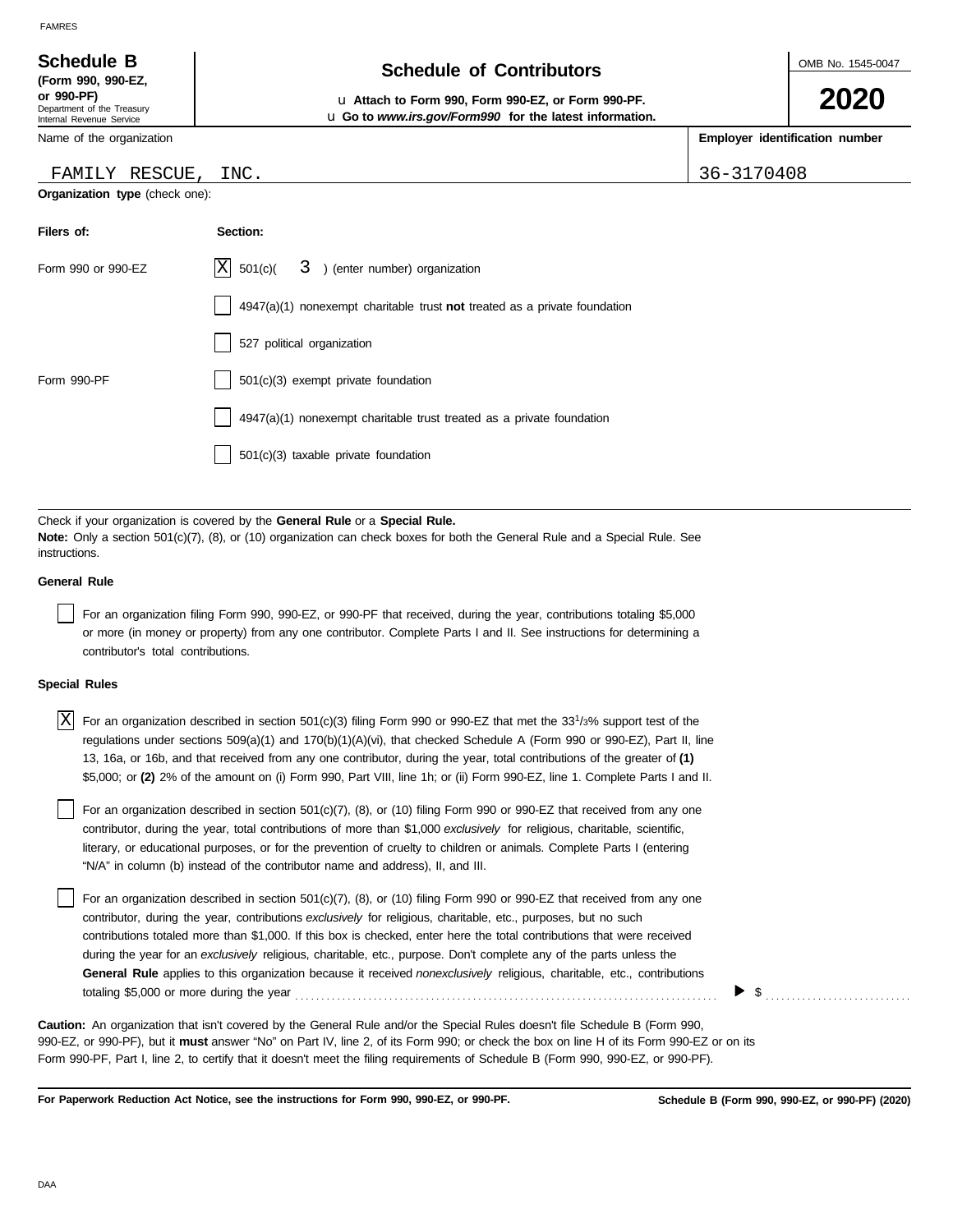$\overline{\phantom{a}}$ 

| Schedule B (Form 990, 990-EZ, or 990-PF) (2020) | PAGE | ΟF         | Page 2                         |
|-------------------------------------------------|------|------------|--------------------------------|
| Name of organization                            |      |            | Employer identification number |
| INC.<br>RESCUE<br>FAMILY                        |      | 36-3170408 |                                |

| Part I         | <b>Contributors</b> (see instructions). Use duplicate copies of Part I if additional space is needed. |                                   |                                                                                              |
|----------------|-------------------------------------------------------------------------------------------------------|-----------------------------------|----------------------------------------------------------------------------------------------|
| (a)<br>No.     | (b)<br>Name, address, and ZIP + 4                                                                     | (c)<br><b>Total contributions</b> | (d)<br>Type of contribution                                                                  |
| 1              | U.S. DEPT. OF HOUSING AND URBAN DVLP<br>77 W. JACKSON<br>CHICAGO<br>IL 60604                          | \$1,679,024                       | Χ<br>Person<br>Payroll<br><b>Noncash</b><br>(Complete Part II for<br>noncash contributions.) |
| (a)<br>No.     | (b)<br>Name, address, and ZIP + 4                                                                     | (c)<br><b>Total contributions</b> | (d)<br>Type of contribution                                                                  |
| 2              | ILLINOIS DEPARTMENT OF HUMAN SRVCS<br>222 S. COLLEGE<br>SPRINGFIELD<br>IL 62704                       |                                   | Χ<br>Person<br>Payroll<br><b>Noncash</b><br>(Complete Part II for<br>noncash contributions.) |
| (a)<br>No.     | (b)<br>Name, address, and ZIP + 4                                                                     | (c)<br><b>Total contributions</b> | (d)<br>Type of contribution                                                                  |
| 3              | IL COALITION AGAINST DOMESTIC VIOLEN<br>801 S. 11TH STREET<br>SPRINGFIELD<br>IL 62703                 | \$32,973                          | Χ<br>Person<br>Payroll<br><b>Noncash</b><br>(Complete Part II for<br>noncash contributions.) |
| (a)<br>No.     | (b)<br>Name, address, and ZIP + 4                                                                     | (c)<br><b>Total contributions</b> | (d)<br>Type of contribution                                                                  |
| $\mathfrak{A}$ |                                                                                                       |                                   |                                                                                              |
|                | CHICAGO DEPT. OF FAMILY & SUPPORT SR<br>1615 W. CHICAGO AVE., 4TH FLOOR<br>IL 60622<br>CHICAGO        | \$ 630,768                        | Χ<br>Person<br>Payroll<br><b>Noncash</b><br>(Complete Part II for<br>noncash contributions.) |
| (a)<br>No.     | (b)<br>Name, address, and ZIP + 4                                                                     | (c)<br><b>Total contributions</b> | (d)<br>Type of contribution                                                                  |
| 5 <sub>1</sub> | IL CRIMINAL JUSTICE INFO AUTHORITY<br>300 W. ADAMS ST., STE. 200<br>IL 60606<br>CHICAGO               | 215,160<br>\$                     | Person<br>Payroll<br>Noncash<br>(Complete Part II for<br>noncash contributions.)             |
| (a)<br>No.     | (b)<br>Name, address, and ZIP + 4                                                                     | (c)<br><b>Total contributions</b> | (d)<br>Type of contribution                                                                  |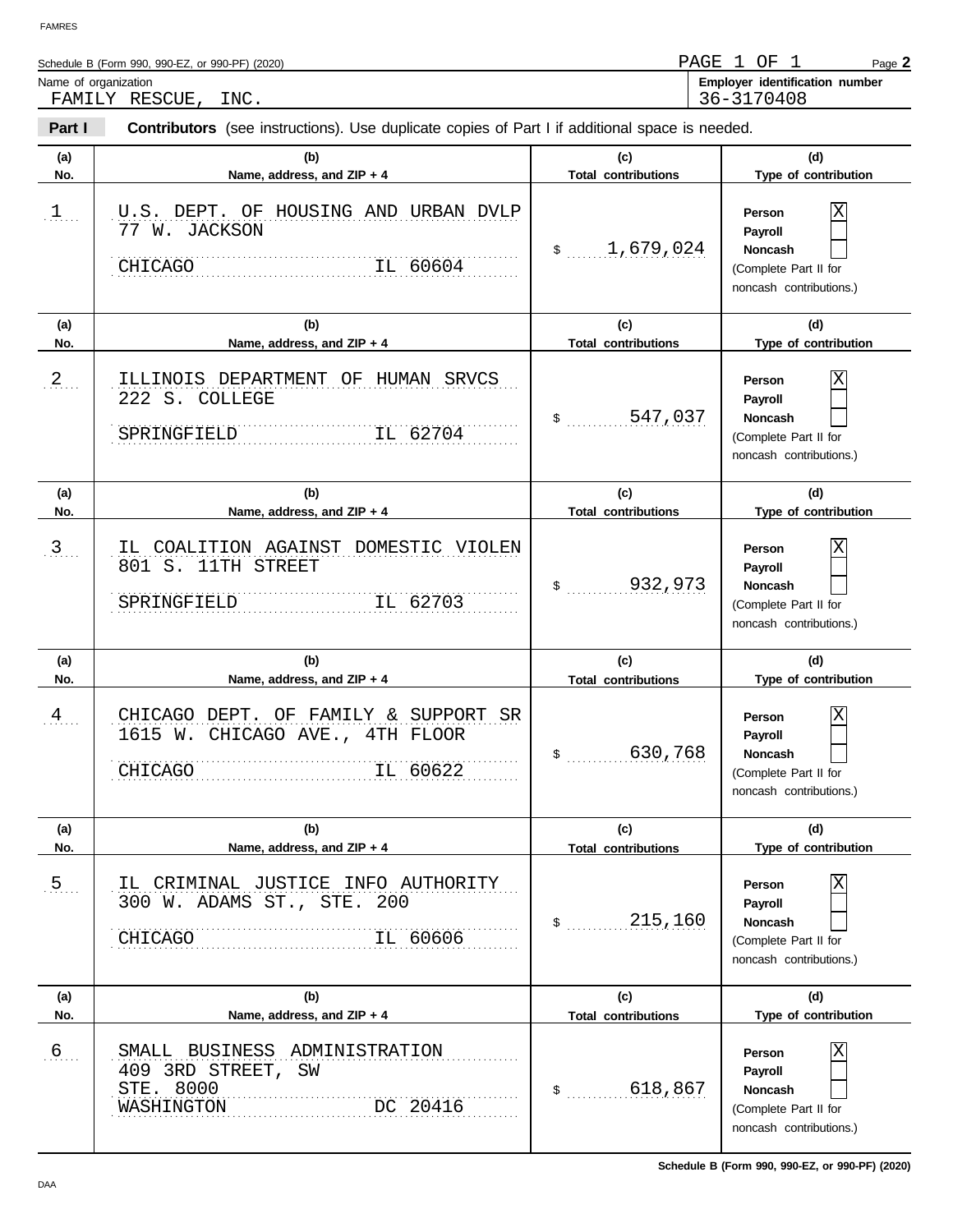## **SCHEDULE D Supplemental Financial Statements**

**Part IV, line 6, 7, 8, 9, 10, 11a, 11b, 11c, 11d, 11e, 11f, 12a, or 12b.** u **Complete if the organization answered "Yes" on Form 990,**

u **Attach to Form 990.** 

u **Go to** *www.irs.gov/Form990* **for instructions and the latest information.**

### Internal Revenue Service

|  |  |  | Name of the organization |
|--|--|--|--------------------------|
|--|--|--|--------------------------|

Department of the Treasury

**(Form 990)**

| OMB No. 1545-0047     |
|-----------------------|
| 2020                  |
| <b>Open to Public</b> |
| Inspection            |

**Employer identification number**

|                                                                           |                                                                                             | FAMILY RESCUE, INC.                                                                                                                                                                                                                                                  |    | 36-3170408                      |  |  |  |  |
|---------------------------------------------------------------------------|---------------------------------------------------------------------------------------------|----------------------------------------------------------------------------------------------------------------------------------------------------------------------------------------------------------------------------------------------------------------------|----|---------------------------------|--|--|--|--|
|                                                                           | Organizations Maintaining Donor Advised Funds or Other Similar Funds or Accounts.<br>Part I |                                                                                                                                                                                                                                                                      |    |                                 |  |  |  |  |
| Complete if the organization answered "Yes" on Form 990, Part IV, line 6. |                                                                                             |                                                                                                                                                                                                                                                                      |    |                                 |  |  |  |  |
|                                                                           |                                                                                             | (a) Donor advised funds                                                                                                                                                                                                                                              |    | (b) Funds and other accounts    |  |  |  |  |
| 1                                                                         |                                                                                             |                                                                                                                                                                                                                                                                      |    |                                 |  |  |  |  |
| 2                                                                         |                                                                                             | Aggregate value of contributions to (during year)                                                                                                                                                                                                                    |    |                                 |  |  |  |  |
| 3                                                                         |                                                                                             |                                                                                                                                                                                                                                                                      |    |                                 |  |  |  |  |
| 4                                                                         |                                                                                             |                                                                                                                                                                                                                                                                      |    |                                 |  |  |  |  |
| 5                                                                         |                                                                                             | Did the organization inform all donors and donor advisors in writing that the assets held in donor advised                                                                                                                                                           |    |                                 |  |  |  |  |
|                                                                           |                                                                                             |                                                                                                                                                                                                                                                                      |    | Yes<br>No                       |  |  |  |  |
| 6                                                                         |                                                                                             | Did the organization inform all grantees, donors, and donor advisors in writing that grant funds can be used                                                                                                                                                         |    |                                 |  |  |  |  |
|                                                                           |                                                                                             | only for charitable purposes and not for the benefit of the donor or donor advisor, or for any other purpose                                                                                                                                                         |    |                                 |  |  |  |  |
|                                                                           |                                                                                             | conferring impermissible private benefit?                                                                                                                                                                                                                            |    | Yes<br>No                       |  |  |  |  |
|                                                                           | Part II                                                                                     | <b>Conservation Easements.</b>                                                                                                                                                                                                                                       |    |                                 |  |  |  |  |
|                                                                           |                                                                                             | Complete if the organization answered "Yes" on Form 990, Part IV, line 7.                                                                                                                                                                                            |    |                                 |  |  |  |  |
| 1.                                                                        |                                                                                             | Purpose(s) of conservation easements held by the organization (check all that apply).                                                                                                                                                                                |    |                                 |  |  |  |  |
|                                                                           |                                                                                             | Preservation of land for public use (for example, recreation or education)<br>Preservation of a historically important land area                                                                                                                                     |    |                                 |  |  |  |  |
|                                                                           |                                                                                             | Preservation of a certified historic structure<br>Protection of natural habitat                                                                                                                                                                                      |    |                                 |  |  |  |  |
|                                                                           |                                                                                             | Preservation of open space                                                                                                                                                                                                                                           |    |                                 |  |  |  |  |
| 2                                                                         |                                                                                             | Complete lines 2a through 2d if the organization held a qualified conservation contribution in the form of a conservation<br>easement on the last day of the tax year.                                                                                               |    |                                 |  |  |  |  |
|                                                                           |                                                                                             |                                                                                                                                                                                                                                                                      | 2a | Held at the End of the Tax Year |  |  |  |  |
| a                                                                         |                                                                                             |                                                                                                                                                                                                                                                                      | 2b |                                 |  |  |  |  |
| b<br>c                                                                    |                                                                                             |                                                                                                                                                                                                                                                                      | 2c |                                 |  |  |  |  |
| d                                                                         |                                                                                             | Number of conservation easements included in (c) acquired after 7/25/06, and not on a                                                                                                                                                                                |    |                                 |  |  |  |  |
|                                                                           |                                                                                             | historic structure listed in the National Register [11] Martin Martin Martin Martin Martin Martin Martin Marti                                                                                                                                                       | 2d |                                 |  |  |  |  |
| 3                                                                         |                                                                                             | Number of conservation easements modified, transferred, released, extinguished, or terminated by the organization during the                                                                                                                                         |    |                                 |  |  |  |  |
|                                                                           |                                                                                             | tax year $\mathbf{u}$                                                                                                                                                                                                                                                |    |                                 |  |  |  |  |
|                                                                           |                                                                                             | Number of states where property subject to conservation easement is located $\mathbf{u}$                                                                                                                                                                             |    |                                 |  |  |  |  |
| 5                                                                         |                                                                                             | Does the organization have a written policy regarding the periodic monitoring, inspection, handling of                                                                                                                                                               |    |                                 |  |  |  |  |
|                                                                           |                                                                                             |                                                                                                                                                                                                                                                                      |    | Yes<br>No                       |  |  |  |  |
| 6                                                                         |                                                                                             | Staff and volunteer hours devoted to monitoring, inspecting, handling of violations, and enforcing conservation easements during the year                                                                                                                            |    |                                 |  |  |  |  |
|                                                                           | u <sub></sub> .                                                                             |                                                                                                                                                                                                                                                                      |    |                                 |  |  |  |  |
| 7                                                                         |                                                                                             | Amount of expenses incurred in monitoring, inspecting, handling of violations, and enforcing conservation easements during the year                                                                                                                                  |    |                                 |  |  |  |  |
|                                                                           |                                                                                             | <b>u</b> \$ <sub></sub>                                                                                                                                                                                                                                              |    |                                 |  |  |  |  |
| 8                                                                         |                                                                                             | Does each conservation easement reported on line 2(d) above satisfy the requirements of section 170(h)(4)(B)(i)                                                                                                                                                      |    |                                 |  |  |  |  |
|                                                                           |                                                                                             |                                                                                                                                                                                                                                                                      |    | No<br>Yes                       |  |  |  |  |
| 9                                                                         |                                                                                             | In Part XIII, describe how the organization reports conservation easements in its revenue and expense statement and                                                                                                                                                  |    |                                 |  |  |  |  |
|                                                                           |                                                                                             | balance sheet, and include, if applicable, the text of the footnote to the organization's financial statements that describes the                                                                                                                                    |    |                                 |  |  |  |  |
|                                                                           |                                                                                             | organization's accounting for conservation easements.                                                                                                                                                                                                                |    |                                 |  |  |  |  |
|                                                                           | Part III                                                                                    | Organizations Maintaining Collections of Art, Historical Treasures, or Other Similar Assets.<br>Complete if the organization answered "Yes" on Form 990, Part IV, line 8.                                                                                            |    |                                 |  |  |  |  |
|                                                                           |                                                                                             |                                                                                                                                                                                                                                                                      |    |                                 |  |  |  |  |
|                                                                           |                                                                                             | 1a If the organization elected, as permitted under FASB ASC 958, not to report in its revenue statement and balance sheet works<br>of art, historical treasures, or other similar assets held for public exhibition, education, or research in furtherance of public |    |                                 |  |  |  |  |
|                                                                           |                                                                                             | service, provide in Part XIII the text of the footnote to its financial statements that describes these items.                                                                                                                                                       |    |                                 |  |  |  |  |
| b                                                                         |                                                                                             | If the organization elected, as permitted under FASB ASC 958, to report in its revenue statement and balance sheet works of                                                                                                                                          |    |                                 |  |  |  |  |
|                                                                           |                                                                                             | art, historical treasures, or other similar assets held for public exhibition, education, or research in furtherance of public service,                                                                                                                              |    |                                 |  |  |  |  |
|                                                                           |                                                                                             | provide the following amounts relating to these items:                                                                                                                                                                                                               |    |                                 |  |  |  |  |
|                                                                           | (i)                                                                                         |                                                                                                                                                                                                                                                                      |    | $\mathbf{u}$ \$                 |  |  |  |  |
|                                                                           |                                                                                             | (ii) Assets included in Form 990, Part X                                                                                                                                                                                                                             |    |                                 |  |  |  |  |
| 2                                                                         |                                                                                             | If the organization received or held works of art, historical treasures, or other similar assets for financial gain, provide the                                                                                                                                     |    |                                 |  |  |  |  |
|                                                                           |                                                                                             | following amounts required to be reported under FASB ASC 958 relating to these items:                                                                                                                                                                                |    |                                 |  |  |  |  |
| а                                                                         |                                                                                             |                                                                                                                                                                                                                                                                      |    |                                 |  |  |  |  |
|                                                                           |                                                                                             |                                                                                                                                                                                                                                                                      |    | $u \,$ \$                       |  |  |  |  |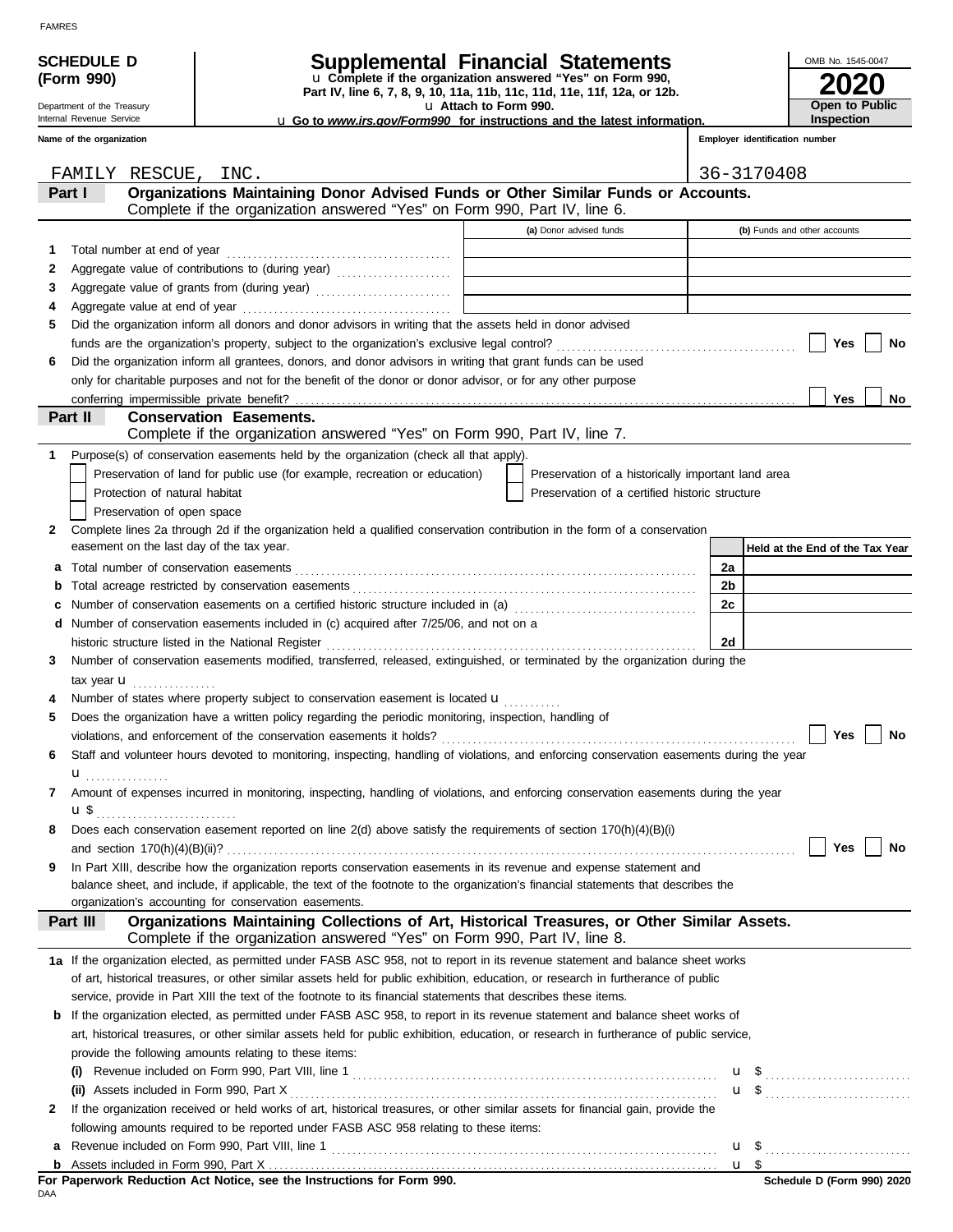|   | Schedule D (Form 990) 2020                                                                                                                                                                                                     | FAMILY RESCUE, INC.     |                          |                         | 36-3170408      |                      |                | Page 2              |
|---|--------------------------------------------------------------------------------------------------------------------------------------------------------------------------------------------------------------------------------|-------------------------|--------------------------|-------------------------|-----------------|----------------------|----------------|---------------------|
|   | Organizations Maintaining Collections of Art, Historical Treasures, or Other Similar Assets (continued)<br>Part III                                                                                                            |                         |                          |                         |                 |                      |                |                     |
|   | 3 Using the organization's acquisition, accession, and other records, check any of the following that make significant use of its<br>collection items (check all that apply):                                                  |                         |                          |                         |                 |                      |                |                     |
| a | Public exhibition                                                                                                                                                                                                              | d                       | Loan or exchange program |                         |                 |                      |                |                     |
| b | Scholarly research                                                                                                                                                                                                             | е                       | Other                    |                         |                 |                      |                |                     |
| c | Preservation for future generations                                                                                                                                                                                            |                         |                          |                         |                 |                      |                |                     |
|   | Provide a description of the organization's collections and explain how they further the organization's exempt purpose in Part                                                                                                 |                         |                          |                         |                 |                      |                |                     |
|   | XIII.                                                                                                                                                                                                                          |                         |                          |                         |                 |                      |                |                     |
| 5 |                                                                                                                                                                                                                                |                         |                          |                         |                 |                      |                |                     |
|   | During the year, did the organization solicit or receive donations of art, historical treasures, or other similar                                                                                                              |                         |                          |                         |                 |                      | Yes            | No.                 |
|   | Part IV<br><b>Escrow and Custodial Arrangements.</b>                                                                                                                                                                           |                         |                          |                         |                 |                      |                |                     |
|   | Complete if the organization answered "Yes" on Form 990, Part IV, line 9, or reported an amount on Form                                                                                                                        |                         |                          |                         |                 |                      |                |                     |
|   | 990, Part X, line 21.                                                                                                                                                                                                          |                         |                          |                         |                 |                      |                |                     |
|   | 1a Is the organization an agent, trustee, custodian or other intermediary for contributions or other assets not<br>included on Form 990, Part X?                                                                               |                         |                          |                         |                 |                      | Yes            | No                  |
|   | b If "Yes," explain the arrangement in Part XIII and complete the following table:                                                                                                                                             |                         |                          |                         |                 |                      |                |                     |
|   |                                                                                                                                                                                                                                |                         |                          |                         |                 |                      | Amount         |                     |
|   |                                                                                                                                                                                                                                |                         |                          |                         |                 |                      |                |                     |
| c | Beginning balance                                                                                                                                                                                                              |                         |                          |                         |                 | 1c                   |                |                     |
|   | Additions during the year contained and according to the year contained and year and according the year contained and according the year contained and according to the year contained and according to the year and according |                         |                          |                         |                 | 1 <sub>d</sub>       |                |                     |
|   |                                                                                                                                                                                                                                |                         |                          |                         |                 | 1е                   |                |                     |
| f |                                                                                                                                                                                                                                |                         |                          |                         |                 | 1f                   |                |                     |
|   |                                                                                                                                                                                                                                |                         |                          |                         |                 |                      | Yes            | <b>No</b>           |
|   |                                                                                                                                                                                                                                |                         |                          |                         |                 |                      |                |                     |
|   | Part V<br><b>Endowment Funds.</b>                                                                                                                                                                                              |                         |                          |                         |                 |                      |                |                     |
|   | Complete if the organization answered "Yes" on Form 990, Part IV, line 10.                                                                                                                                                     |                         |                          |                         |                 |                      |                |                     |
|   |                                                                                                                                                                                                                                | (a) Current year        | (b) Prior year           | (c) Two years back      |                 | (d) Three years back |                | (e) Four years back |
|   | 1a Beginning of year balance                                                                                                                                                                                                   |                         |                          |                         |                 |                      |                |                     |
| b |                                                                                                                                                                                                                                |                         |                          |                         |                 |                      |                |                     |
|   | c Net investment earnings, gains, and                                                                                                                                                                                          |                         |                          |                         |                 |                      |                |                     |
|   | losses                                                                                                                                                                                                                         |                         |                          |                         |                 |                      |                |                     |
| d |                                                                                                                                                                                                                                |                         |                          |                         |                 |                      |                |                     |
| е | Other expenditures for facilities and                                                                                                                                                                                          |                         |                          |                         |                 |                      |                |                     |
|   |                                                                                                                                                                                                                                |                         |                          |                         |                 |                      |                |                     |
| f | Administrative expenses                                                                                                                                                                                                        |                         |                          |                         |                 |                      |                |                     |
|   |                                                                                                                                                                                                                                |                         |                          |                         |                 |                      |                |                     |
| 2 | Provide the estimated percentage of the current year end balance (line 1g, column (a)) held as:                                                                                                                                |                         |                          |                         |                 |                      |                |                     |
|   | a Board designated or quasi-endowment u %                                                                                                                                                                                      |                         |                          |                         |                 |                      |                |                     |
|   | Permanent endowment <b>u</b> %                                                                                                                                                                                                 |                         |                          |                         |                 |                      |                |                     |
| c | Term endowment <b>u</b>                                                                                                                                                                                                        |                         |                          |                         |                 |                      |                |                     |
|   | The percentages on lines 2a, 2b, and 2c should equal 100%.                                                                                                                                                                     |                         |                          |                         |                 |                      |                |                     |
|   | 3a Are there endowment funds not in the possession of the organization that are held and administered for the                                                                                                                  |                         |                          |                         |                 |                      |                |                     |
|   | organization by:                                                                                                                                                                                                               |                         |                          |                         |                 |                      |                | Yes<br>No           |
|   |                                                                                                                                                                                                                                |                         |                          |                         |                 |                      | 3a(i)          |                     |
|   | (ii) Related organizations                                                                                                                                                                                                     |                         |                          |                         |                 |                      | 3a(ii)         |                     |
|   |                                                                                                                                                                                                                                |                         |                          |                         |                 |                      | 3b             |                     |
|   | Describe in Part XIII the intended uses of the organization's endowment funds.                                                                                                                                                 |                         |                          |                         |                 |                      |                |                     |
|   | Part VI<br>Land, Buildings, and Equipment.                                                                                                                                                                                     |                         |                          |                         |                 |                      |                |                     |
|   | Complete if the organization answered "Yes" on Form 990, Part IV, line 11a. See Form 990, Part X, line 10.                                                                                                                     |                         |                          |                         |                 |                      |                |                     |
|   | Description of property                                                                                                                                                                                                        | (a) Cost or other basis |                          | (b) Cost or other basis | (c) Accumulated |                      | (d) Book value |                     |
|   |                                                                                                                                                                                                                                | (investment)            |                          | (other)                 | depreciation    |                      |                |                     |
|   |                                                                                                                                                                                                                                |                         |                          | 99,862                  |                 |                      |                | 99,862              |
|   |                                                                                                                                                                                                                                |                         |                          | 4,497,280               | 2,132,905       |                      |                | 2,364,375           |
|   | c Leasehold improvements                                                                                                                                                                                                       |                         |                          |                         |                 |                      |                |                     |
|   |                                                                                                                                                                                                                                |                         |                          | 998,628                 | 967,691         |                      |                | 30,937              |
|   |                                                                                                                                                                                                                                |                         |                          | 574,507                 | 541,524         |                      |                | 32,983              |
|   |                                                                                                                                                                                                                                |                         |                          |                         |                 | $\mathbf u$          |                | 2,528,157           |
|   |                                                                                                                                                                                                                                |                         |                          |                         |                 |                      |                |                     |

**Schedule D (Form 990) 2020**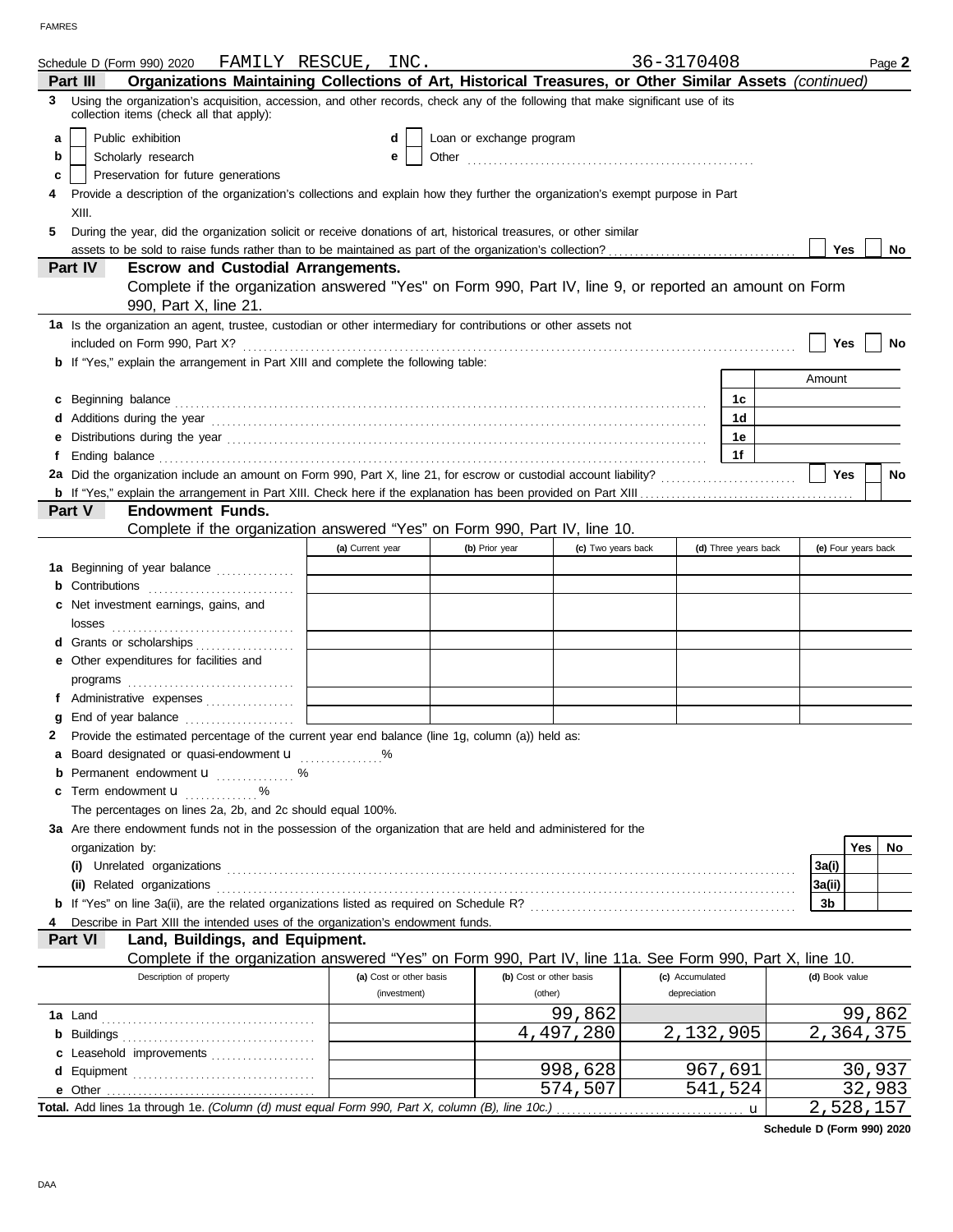DAA

| Schedule D (Form 990) 2020 | FAMILY RESCUE,<br>INC.                                                                                                                               |                | 36-3170408                       | Page 3         |
|----------------------------|------------------------------------------------------------------------------------------------------------------------------------------------------|----------------|----------------------------------|----------------|
| Part VII                   | Investments - Other Securities.                                                                                                                      |                |                                  |                |
|                            | Complete if the organization answered "Yes" on Form 990, Part IV, line 11b. See Form 990, Part X, line 12.                                           |                |                                  |                |
|                            | (a) Description of security or category                                                                                                              | (b) Book value | (c) Method of valuation:         |                |
|                            | (including name of security)                                                                                                                         |                | Cost or end-of-year market value |                |
| (1) Financial derivatives  |                                                                                                                                                      |                |                                  |                |
|                            |                                                                                                                                                      |                |                                  |                |
| $(3)$ Other                |                                                                                                                                                      |                |                                  |                |
|                            |                                                                                                                                                      |                |                                  |                |
| (B)                        |                                                                                                                                                      |                |                                  |                |
|                            |                                                                                                                                                      |                |                                  |                |
|                            |                                                                                                                                                      |                |                                  |                |
| $\ldots$ (E)               |                                                                                                                                                      |                |                                  |                |
| $\ldots$ (F)               |                                                                                                                                                      |                |                                  |                |
| $\ldots$ (G)               |                                                                                                                                                      |                |                                  |                |
| (H)                        |                                                                                                                                                      |                |                                  |                |
|                            | Total. (Column (b) must equal Form 990, Part X, col. (B) line 12.)<br><u></u> <b>u</b>                                                               |                |                                  |                |
| Part VIII                  | Investments - Program Related.                                                                                                                       |                |                                  |                |
|                            | Complete if the organization answered "Yes" on Form 990, Part IV, line 11c. See Form 990, Part X, line 13.                                           |                |                                  |                |
|                            | (a) Description of investment                                                                                                                        | (b) Book value | (c) Method of valuation:         |                |
|                            |                                                                                                                                                      |                | Cost or end-of-year market value |                |
| (1)                        |                                                                                                                                                      |                |                                  |                |
| (2)                        |                                                                                                                                                      |                |                                  |                |
| (3)                        |                                                                                                                                                      |                |                                  |                |
| (4)                        |                                                                                                                                                      |                |                                  |                |
| (5)                        |                                                                                                                                                      |                |                                  |                |
| (6)                        |                                                                                                                                                      |                |                                  |                |
| (7)                        |                                                                                                                                                      |                |                                  |                |
|                            |                                                                                                                                                      |                |                                  |                |
| (8)                        |                                                                                                                                                      |                |                                  |                |
| (9)                        |                                                                                                                                                      |                |                                  |                |
| Part IX                    | <b>Total.</b> (Column (b) must equal Form 990, Part X, col. (B) line 13.) $\ldots \ldots \mathbf{u}$<br>Other Assets.                                |                |                                  |                |
|                            | Complete if the organization answered "Yes" on Form 990, Part IV, line 11d. See Form 990, Part X, line 15.                                           |                |                                  |                |
|                            | (a) Description                                                                                                                                      |                |                                  | (b) Book value |
|                            |                                                                                                                                                      |                |                                  |                |
| (1)                        |                                                                                                                                                      |                |                                  |                |
| (2)                        |                                                                                                                                                      |                |                                  |                |
| (3)                        |                                                                                                                                                      |                |                                  |                |
| (4)                        |                                                                                                                                                      |                |                                  |                |
| (5)                        |                                                                                                                                                      |                |                                  |                |
| (6)                        |                                                                                                                                                      |                |                                  |                |
| (7)                        |                                                                                                                                                      |                |                                  |                |
| (8)                        |                                                                                                                                                      |                |                                  |                |
| (9)                        |                                                                                                                                                      |                |                                  |                |
|                            | Total. (Column (b) must equal Form 990, Part X, col. (B) line 15.)<br>Other Liabilities.                                                             |                | u                                |                |
| Part X                     | Complete if the organization answered "Yes" on Form 990, Part IV, line 11e or 11f. See Form 990, Part X,                                             |                |                                  |                |
|                            | line 25.                                                                                                                                             |                |                                  |                |
| 1.                         | (a) Description of liability                                                                                                                         |                |                                  | (b) Book value |
| (1)                        | Federal income taxes                                                                                                                                 |                |                                  |                |
| (2)                        | SECURITY DEPOSITS                                                                                                                                    |                |                                  | 14,048         |
| (3)                        |                                                                                                                                                      |                |                                  |                |
| (4)                        |                                                                                                                                                      |                |                                  |                |
| (5)                        |                                                                                                                                                      |                |                                  |                |
| (6)                        |                                                                                                                                                      |                |                                  |                |
| (7)                        |                                                                                                                                                      |                |                                  |                |
| (8)                        |                                                                                                                                                      |                |                                  |                |
| (9)                        |                                                                                                                                                      |                |                                  |                |
|                            | Total. (Column (b) must equal Form 990, Part X, col. (B) line 25.)                                                                                   |                | u                                | 14,048         |
|                            | 2. Liability for uncertain tax positions. In Part XIII, provide the text of the footnote to the organization's financial statements that reports the |                |                                  |                |

organization's liability for uncertain tax positions under FASB ASC 740. Check here if the text of the footnote has been provided in Part XIII

X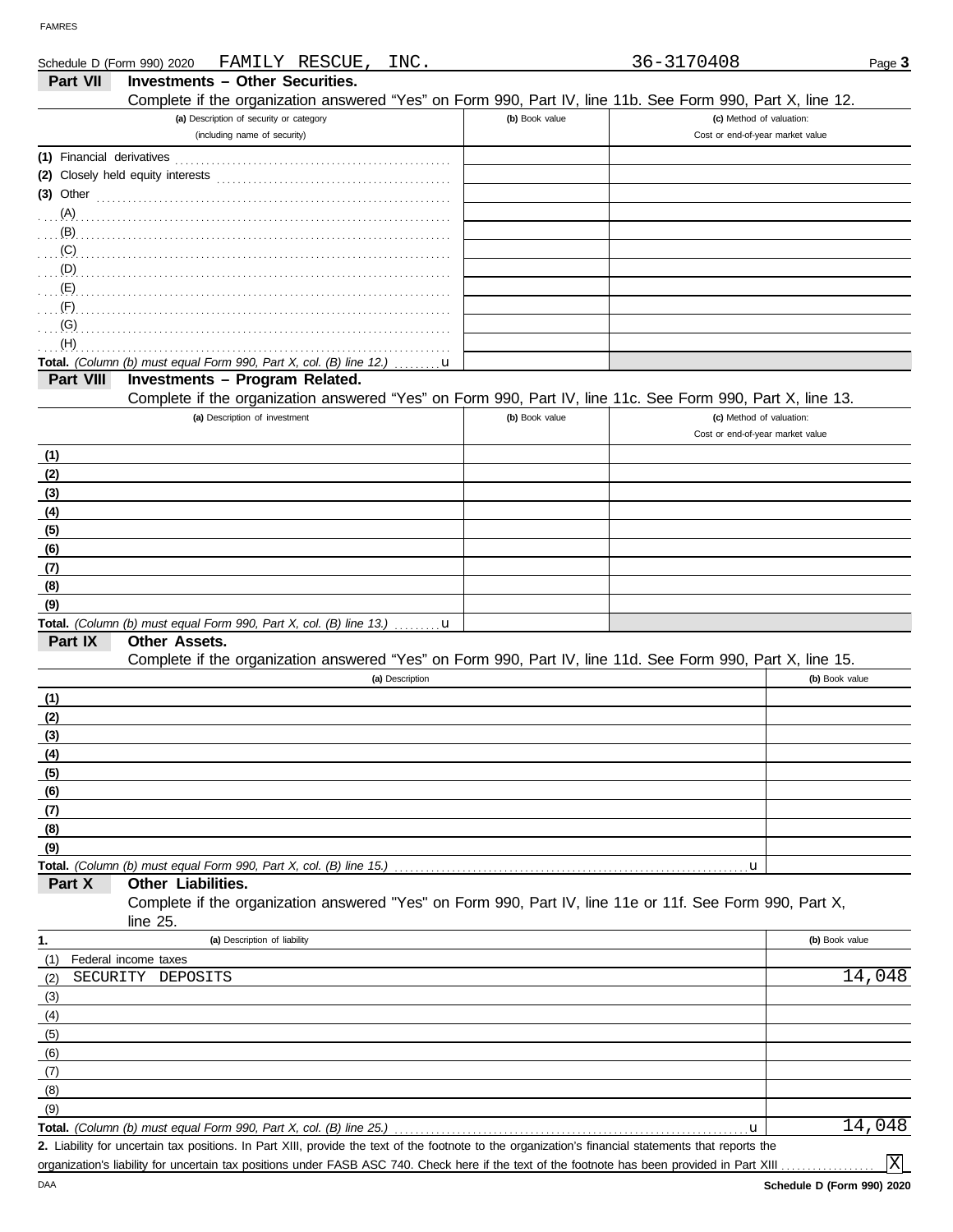|        | FAMILY RESCUE, INC.<br>Schedule D (Form 990) 2020                                                                                                                                                                                                                                |                      | 36-3170408 |              | Page 4           |
|--------|----------------------------------------------------------------------------------------------------------------------------------------------------------------------------------------------------------------------------------------------------------------------------------|----------------------|------------|--------------|------------------|
|        | Reconciliation of Revenue per Audited Financial Statements With Revenue per Return.<br>Part XI                                                                                                                                                                                   |                      |            |              |                  |
|        | Complete if the organization answered "Yes" on Form 990, Part IV, line 12a.                                                                                                                                                                                                      |                      |            |              |                  |
| 1.     |                                                                                                                                                                                                                                                                                  |                      |            | $\mathbf{1}$ | 6,581,396        |
| 2      | Amounts included on line 1 but not on Form 990, Part VIII, line 12:                                                                                                                                                                                                              |                      |            |              |                  |
| а      |                                                                                                                                                                                                                                                                                  | 2a<br>2 <sub>b</sub> | 661,045    |              |                  |
| b      |                                                                                                                                                                                                                                                                                  | 2c                   |            |              |                  |
| c<br>d |                                                                                                                                                                                                                                                                                  | 2d                   |            |              |                  |
| е      | Add lines 2a through 2d [11] Add [12] Add [12] Add lines 2a through 2d [12] Add lines 2a through 2d                                                                                                                                                                              |                      |            | 2е           | 661,045          |
| 3      |                                                                                                                                                                                                                                                                                  |                      |            | 3            | 5,920,351        |
| 4      | Amounts included on Form 990, Part VIII, line 12, but not on line 1:                                                                                                                                                                                                             |                      |            |              |                  |
| а      | Investment expenses not included on Form 990, Part VIII, line 7b [                                                                                                                                                                                                               | 4a                   |            |              |                  |
| b      |                                                                                                                                                                                                                                                                                  | 4 <sub>b</sub>       |            |              |                  |
| c      | Add lines 4a and 4b                                                                                                                                                                                                                                                              |                      |            | 4c           |                  |
|        |                                                                                                                                                                                                                                                                                  |                      |            | 5            | 5,920,351        |
|        | Reconciliation of Expenses per Audited Financial Statements With Expenses per Return.<br>Part XII                                                                                                                                                                                |                      |            |              |                  |
|        | Complete if the organization answered "Yes" on Form 990, Part IV, line 12a.                                                                                                                                                                                                      |                      |            |              |                  |
| 1      | Total expenses and losses per audited financial statements<br>Amounts included on line 1 but not on Form 990, Part IX, line 25:                                                                                                                                                  |                      |            | $\mathbf{1}$ | 5,998,865        |
| 2      |                                                                                                                                                                                                                                                                                  | 2a                   | 661,045    |              |                  |
| а<br>b |                                                                                                                                                                                                                                                                                  | 2 <sub>b</sub>       |            |              |                  |
| c      | Other losses                                                                                                                                                                                                                                                                     | 2c                   |            |              |                  |
| d      |                                                                                                                                                                                                                                                                                  | 2d                   |            |              |                  |
| е      | Add lines 2a through 2d [11] Add [12] Add [12] Add lines 2a through 2d [12] Add lines 2a through 2d [12] Add [12] Add [12] Add [12] Add [12] Add [12] Add [12] Add [12] Add [12] Add [12] Add [12] Add [12] Add [12] Add [12]                                                    |                      |            | 2е           | 661,045          |
| 3      |                                                                                                                                                                                                                                                                                  |                      |            | 3            | 5,337,820        |
| 4      | Amounts included on Form 990, Part IX, line 25, but not on line 1:                                                                                                                                                                                                               |                      |            |              |                  |
| а      |                                                                                                                                                                                                                                                                                  | -4a                  |            |              |                  |
| b      |                                                                                                                                                                                                                                                                                  | 4 <sub>b</sub>       |            |              |                  |
| c      | Add lines 4a and 4b                                                                                                                                                                                                                                                              |                      |            | 4c           |                  |
|        |                                                                                                                                                                                                                                                                                  |                      |            | 5            | 5,337,820        |
|        | Part XIII<br>Supplemental Information.                                                                                                                                                                                                                                           |                      |            |              |                  |
|        | Provide the descriptions required for Part II, lines 3, 5, and 9; Part III, lines 1a and 4; Part IV, lines 1b and 2b; Part V, line 4; Part X, line<br>2; Part XI, lines 2d and 4b; and Part XII, lines 2d and 4b. Also complete this part to provide any additional information. |                      |            |              |                  |
|        | PART X - FIN 48 FOOTNOTE                                                                                                                                                                                                                                                         |                      |            |              |                  |
|        |                                                                                                                                                                                                                                                                                  |                      |            |              |                  |
| THE    | ORGANIZATION HAS ADOPTED ACCOUNTING PRINCIPLES RELATED                                                                                                                                                                                                                           |                      |            |              | TO UNCERTAIN TAX |
|        |                                                                                                                                                                                                                                                                                  |                      |            |              |                  |
|        | POSITIONS AND HAS EVALUATED ITS TAX POSITIONS TAKEN FOR ALL OPEN TAX YEARS.                                                                                                                                                                                                      |                      |            |              |                  |
|        |                                                                                                                                                                                                                                                                                  |                      |            |              |                  |
|        | CURRENTLY, THE 2017, 2018 AND 2019 TAX YEARS ARE OPEN AND SUBJECT TO                                                                                                                                                                                                             |                      |            |              |                  |
|        |                                                                                                                                                                                                                                                                                  |                      |            |              |                  |
|        | EXAMINATION BY THE INTERNAL REVENUE SERVICE, THE ILLINOIS ATTORNEY GENERAL,                                                                                                                                                                                                      |                      |            |              |                  |
|        |                                                                                                                                                                                                                                                                                  |                      |            |              |                  |
|        | AND ILLINOIS DEPARTMENT OF REVENUE. HOWEVER, THE ORGANIZATION IS NOT                                                                                                                                                                                                             |                      |            |              |                  |
|        | CURRENTLY UNDER AUDIT NOR HAS THE ORGANIZATION BEEN CONTACTED BY ANY OF                                                                                                                                                                                                          |                      |            |              |                  |
|        |                                                                                                                                                                                                                                                                                  |                      |            |              |                  |
|        | THESE JURISDICTIONS.                                                                                                                                                                                                                                                             |                      |            |              |                  |
|        |                                                                                                                                                                                                                                                                                  |                      |            |              |                  |
|        |                                                                                                                                                                                                                                                                                  |                      |            |              |                  |
|        |                                                                                                                                                                                                                                                                                  |                      |            |              |                  |
|        | THE ORGANIZATION'S 403(B) RETIREMENT PLAN IS CURRENTLY BEING AUDITED BY THE                                                                                                                                                                                                      |                      |            |              |                  |
|        |                                                                                                                                                                                                                                                                                  |                      |            |              |                  |
|        | UNITED STATES DEPARTMENT OF LABOR (DOL). AS OF THE AUDITOR'S REPORT DATE,                                                                                                                                                                                                        |                      |            |              |                  |
|        |                                                                                                                                                                                                                                                                                  |                      |            |              |                  |
|        | THE DOL HAS NOT NOTIFIED THE ORGANIZATION OF ANY COMPLIANCE ISSUES AND THE                                                                                                                                                                                                       |                      |            |              |                  |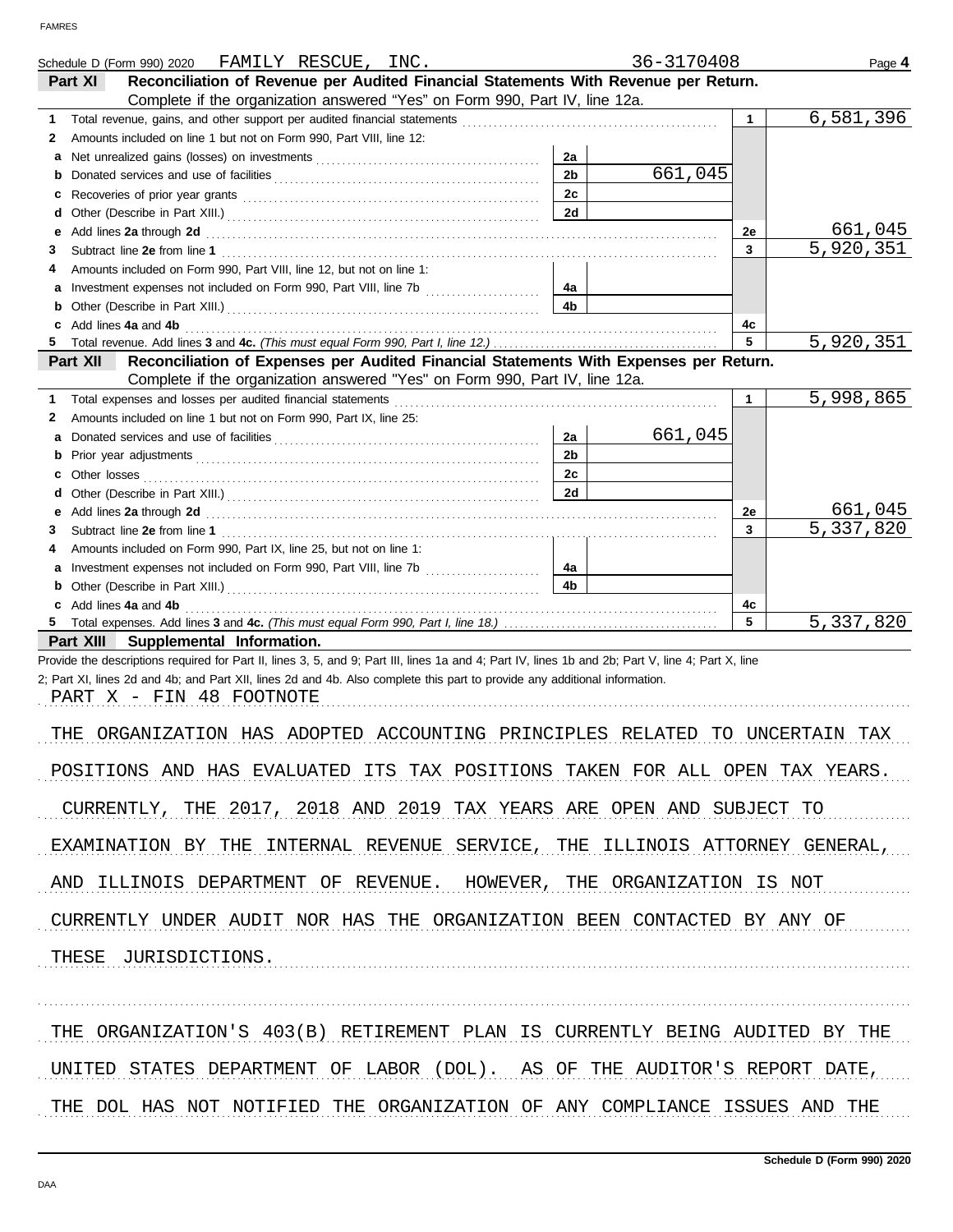| FAMILY RESCUE, INC.<br>Schedule D (Form 990) 2020                        | 36-3170408                                      | Page 5        |
|--------------------------------------------------------------------------|-------------------------------------------------|---------------|
| Supplemental Information (continued)<br>Part XIII                        |                                                 |               |
| ORGANIZATION DOES NOT BELIEVE THERE ARE ANY SIGNIFICANT COMPLIANCE       |                                                 | <b>ISSUES</b> |
| THAT WOULD RESULT IN SIGNIFICANT PENALTIES BEING ASSESSED TO THE         |                                                 |               |
| ORGANIZATION.                                                            |                                                 |               |
| THE ORGANIZATION HAS EVALUATED ITS TAX POSITIONS TAKEN FOR ALL OPEN TAX  |                                                 |               |
| YEARS.<br>BASED ON THE                                                   | EVALUATION OF THE ORGANIZATION'S TAX POSITIONS, |               |
| MANAGEMENT BELIEVES ALL POSITIONS TAKEN WOULD BE UPHELD UNDER AN         |                                                 |               |
| THEREFORE, NO LIABILITY FOR THE EFFECTS OF UNCERTAIN TAX<br>EXAMINATION. |                                                 |               |
| POSITIONS WAS RECORDED ON JUNE 30, 2021.                                 | ANY INTEREST AND PENALTIES                      |               |
| RECOGNIZED AND ASSOCIATED WITH A TAX POSITION WOULD BE CLASSIFIED AS     |                                                 |               |
| MISCELLANEOUS EXPENSES ON<br>THE                                         | ORGANIZATION'S FINANCIAL STATEMENTS.            | NO SUCH       |
| AMOUNTS WERE RECOGNIZED                                                  | IN THE YEARS ENDED JUNE 30, 2021 AND 2020.      |               |
|                                                                          |                                                 |               |
|                                                                          |                                                 |               |
|                                                                          |                                                 |               |
|                                                                          |                                                 |               |
|                                                                          |                                                 |               |
|                                                                          |                                                 |               |
|                                                                          |                                                 |               |
|                                                                          |                                                 |               |
|                                                                          |                                                 |               |
|                                                                          |                                                 |               |
|                                                                          |                                                 |               |
|                                                                          |                                                 |               |
|                                                                          |                                                 |               |
|                                                                          |                                                 |               |
|                                                                          |                                                 |               |
|                                                                          |                                                 |               |
|                                                                          |                                                 |               |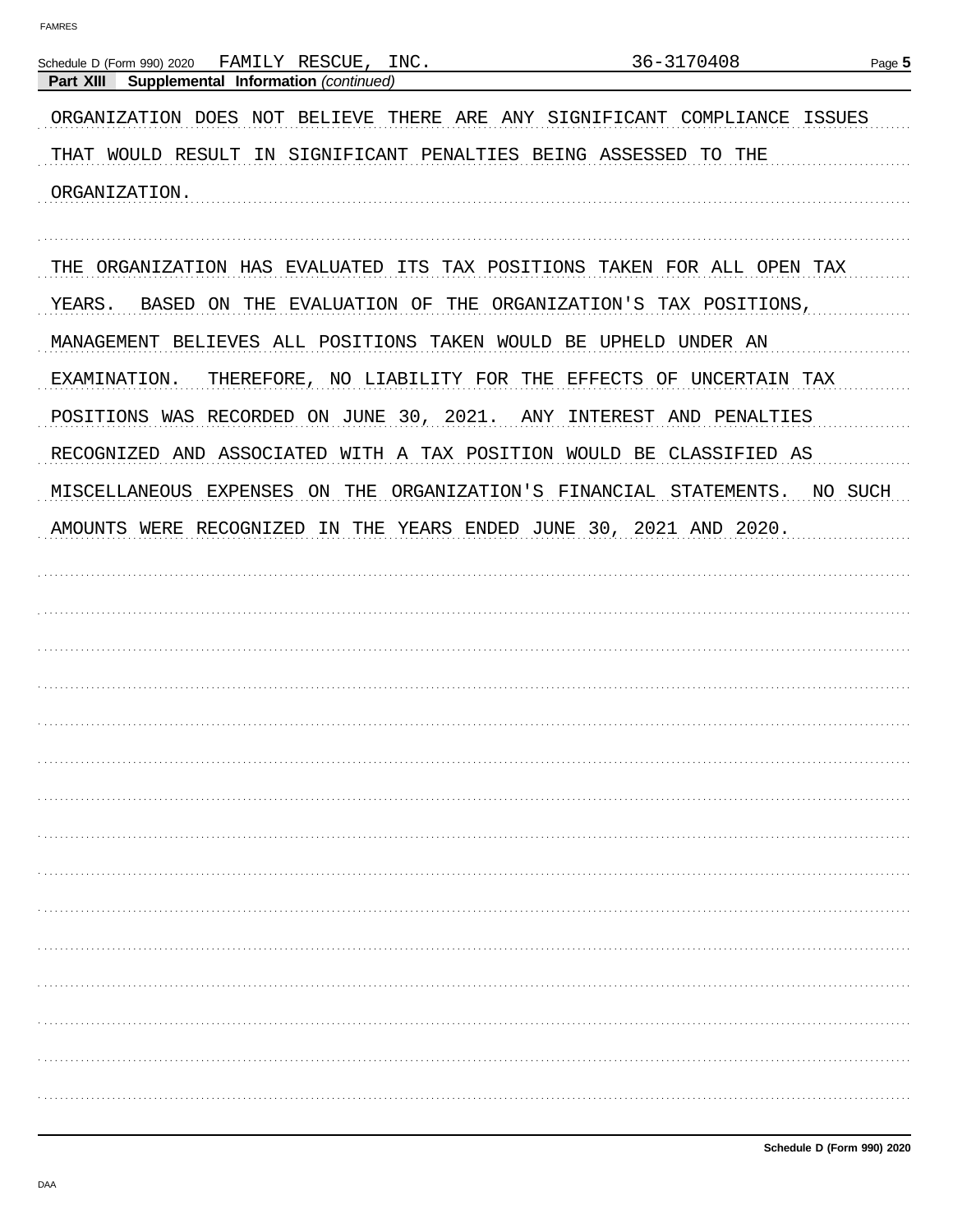|   | <b>SCHEDULE J</b>                                                                   |                                                                                                                     | <b>Compensation Information</b>                                                                                                                                                                                                      | OMB No. 1545-0047          |             |    |
|---|-------------------------------------------------------------------------------------|---------------------------------------------------------------------------------------------------------------------|--------------------------------------------------------------------------------------------------------------------------------------------------------------------------------------------------------------------------------------|----------------------------|-------------|----|
|   | For certain Officers, Directors, Trustees, Key Employees, and Highest<br>(Form 990) |                                                                                                                     |                                                                                                                                                                                                                                      |                            |             |    |
|   |                                                                                     |                                                                                                                     | <b>Compensated Employees</b><br>u Complete if the organization answered "Yes" on Form 990, Part IV, line 23.                                                                                                                         |                            | <b>2020</b> |    |
|   | Department of the Treasury                                                          |                                                                                                                     | u Attach to Form 990.                                                                                                                                                                                                                | Open to Public             | Inspection  |    |
|   | Internal Revenue Service                                                            |                                                                                                                     | <b>uGo to www.irs.gov/Form990 for instructions and the latest information.</b>                                                                                                                                                       |                            |             |    |
|   | Name of the organization                                                            |                                                                                                                     | Employer identification number<br>36-3170408                                                                                                                                                                                         |                            |             |    |
|   | Part I                                                                              | FAMILY RESCUE, INC.<br>Questions Regarding Compensation                                                             |                                                                                                                                                                                                                                      |                            |             |    |
|   |                                                                                     |                                                                                                                     |                                                                                                                                                                                                                                      |                            | Yes         | No |
|   |                                                                                     |                                                                                                                     | 1a Check the appropriate box(es) if the organization provided any of the following to or for a person listed on Form                                                                                                                 |                            |             |    |
|   |                                                                                     |                                                                                                                     | 990, Part VII, Section A, line 1a. Complete Part III to provide any relevant information regarding these items.                                                                                                                      |                            |             |    |
|   | First-class or charter travel<br>Housing allowance or residence for personal use    |                                                                                                                     |                                                                                                                                                                                                                                      |                            |             |    |
|   | Travel for companions                                                               |                                                                                                                     | Payments for business use of personal residence                                                                                                                                                                                      |                            |             |    |
|   |                                                                                     | Tax indemnification and gross-up payments                                                                           | Health or social club dues or initiation fees                                                                                                                                                                                        |                            |             |    |
|   | Discretionary spending account                                                      |                                                                                                                     | Personal services (such as maid, chauffeur, chef)                                                                                                                                                                                    |                            |             |    |
|   |                                                                                     |                                                                                                                     |                                                                                                                                                                                                                                      |                            |             |    |
|   |                                                                                     | <b>b</b> If any of the boxes on line 1a are checked, did the organization follow a written policy regarding payment |                                                                                                                                                                                                                                      |                            |             |    |
|   |                                                                                     | or reimbursement or provision of all of the expenses described above? If "No," complete Part III to                 |                                                                                                                                                                                                                                      | 1b                         |             |    |
|   |                                                                                     |                                                                                                                     | explain <b>contract and the contract of the contract of the contract of the contract of the contract of the contract of the contract of the contract of the contract of the contract of the contract of the contract of the cont</b> |                            |             |    |
| 2 |                                                                                     | Did the organization require substantiation prior to reimbursing or allowing expenses incurred by all               |                                                                                                                                                                                                                                      |                            |             |    |
|   |                                                                                     |                                                                                                                     | directors, trustees, and officers, including the CEO/Executive Director, regarding the items checked on line                                                                                                                         |                            |             |    |
|   |                                                                                     |                                                                                                                     |                                                                                                                                                                                                                                      | 2                          |             |    |
|   |                                                                                     |                                                                                                                     |                                                                                                                                                                                                                                      |                            |             |    |
| 3 |                                                                                     | Indicate which, if any, of the following the organization used to establish the compensation of the                 |                                                                                                                                                                                                                                      |                            |             |    |
|   |                                                                                     |                                                                                                                     | organization's CEO/Executive Director. Check all that apply. Do not check any boxes for methods used by a                                                                                                                            |                            |             |    |
|   |                                                                                     | related organization to establish compensation of the CEO/Executive Director, but explain in Part III.              |                                                                                                                                                                                                                                      |                            |             |    |
|   | Compensation committee                                                              |                                                                                                                     | Written employment contract                                                                                                                                                                                                          |                            |             |    |
|   |                                                                                     | Independent compensation consultant                                                                                 | Compensation survey or study                                                                                                                                                                                                         |                            |             |    |
|   | Form 990 of other organizations                                                     |                                                                                                                     | Approval by the board or compensation committee                                                                                                                                                                                      |                            |             |    |
| 4 |                                                                                     | During the year, did any person listed on Form 990, Part VII, Section A, line 1a, with respect to the filing        |                                                                                                                                                                                                                                      |                            |             |    |
|   | organization or a related organization:                                             |                                                                                                                     |                                                                                                                                                                                                                                      |                            |             |    |
|   |                                                                                     | a Receive a severance payment or change-of-control payment?                                                         |                                                                                                                                                                                                                                      | 4a                         |             | Χ  |
|   |                                                                                     |                                                                                                                     |                                                                                                                                                                                                                                      | 4b                         |             | Χ  |
|   |                                                                                     |                                                                                                                     |                                                                                                                                                                                                                                      | 4c                         |             | Χ  |
|   |                                                                                     |                                                                                                                     | "Yes" to any of lines 4a-c, list the persons and provide the applicable amounts for each item in Part III.                                                                                                                           |                            |             |    |
|   |                                                                                     |                                                                                                                     |                                                                                                                                                                                                                                      |                            |             |    |
|   |                                                                                     | Only section $501(c)(3)$ , $501(c)(4)$ , and $501(c)(29)$ organizations must complete lines 5-9.                    |                                                                                                                                                                                                                                      |                            |             |    |
| 5 |                                                                                     | For persons listed on Form 990, Part VII, Section A, line 1a, did the organization pay or accrue any                |                                                                                                                                                                                                                                      |                            |             |    |
|   | compensation contingent on the revenues of:<br><b>a</b> The organization?           |                                                                                                                     |                                                                                                                                                                                                                                      | 5a                         |             | Χ  |
|   |                                                                                     |                                                                                                                     |                                                                                                                                                                                                                                      | 5b                         |             | X  |
|   | If "Yes" on line 5a or 5b, describe in Part III.                                    |                                                                                                                     |                                                                                                                                                                                                                                      |                            |             |    |
|   |                                                                                     |                                                                                                                     |                                                                                                                                                                                                                                      |                            |             |    |
| 6 |                                                                                     | For persons listed on Form 990, Part VII, Section A, line 1a, did the organization pay or accrue any                |                                                                                                                                                                                                                                      |                            |             |    |
|   |                                                                                     | compensation contingent on the net earnings of:                                                                     |                                                                                                                                                                                                                                      |                            |             |    |
|   | <b>a</b> The organization?                                                          |                                                                                                                     |                                                                                                                                                                                                                                      | 6a                         |             | Χ  |
|   |                                                                                     |                                                                                                                     |                                                                                                                                                                                                                                      | 6b                         |             | X  |
|   | If "Yes" on line 6a or 6b, describe in Part III.                                    |                                                                                                                     |                                                                                                                                                                                                                                      |                            |             |    |
|   |                                                                                     |                                                                                                                     |                                                                                                                                                                                                                                      |                            |             |    |
| 7 |                                                                                     | For persons listed on Form 990, Part VII, Section A, line 1a, did the organization provide any nonfixed             |                                                                                                                                                                                                                                      |                            |             |    |
| 8 |                                                                                     | payments not described on lines 5 and 6? If "Yes," describe in Part III                                             | Were any amounts reported on Form 990, Part VII, paid or accrued pursuant to a contract that was subject                                                                                                                             | 7                          |             | Χ  |
|   |                                                                                     | to the initial contract exception described in Regulations section 53.4958-4(a)(3)? If "Yes," describe              |                                                                                                                                                                                                                                      |                            |             |    |
|   |                                                                                     |                                                                                                                     |                                                                                                                                                                                                                                      | 8                          |             | Χ  |
|   |                                                                                     |                                                                                                                     | $\ $ n Part III $\ $                                                                                                                                                                                                                 |                            |             |    |
| 9 |                                                                                     | If "Yes" on line 8, did the organization also follow the rebuttable presumption procedure described in              |                                                                                                                                                                                                                                      |                            |             |    |
|   |                                                                                     |                                                                                                                     |                                                                                                                                                                                                                                      | 9                          |             |    |
|   |                                                                                     | For Paperwork Reduction Act Notice, see the Instructions for Form 990.                                              |                                                                                                                                                                                                                                      | Schedule J (Form 990) 2020 |             |    |

DAA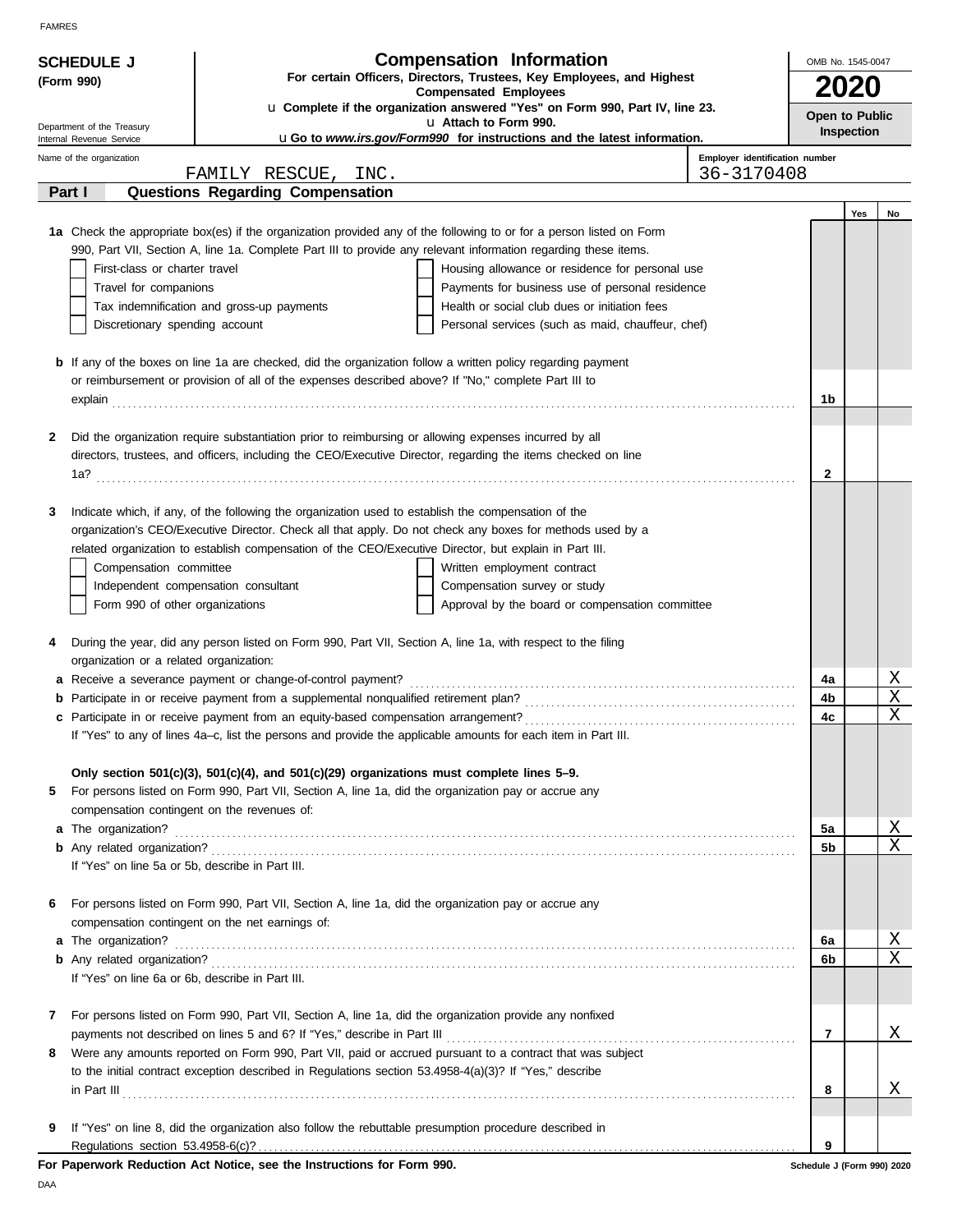Schedule J (Form 990) 2020 FAMILY RESCUE, INC.

### Part II Officers, Directors, Trustees, Key Employees, and Highest Compensated Employees. Use duplicate copies if additional space is needed.

36-3170408

For each individual whose compensation must be reported on Schedule J, report compensation from the organization on row (i) and from related organizations, described in the instructions, on row (ii). Do not list any individuals that aren't listed on Form 990, Part VII.

Note: The sum of columns (B)(i)-(iii) for each listed individual must equal the total amount of Form 990, Part VII, Section A, line 1a, applicable column (D) and (E) amounts for that individual.

|                      |                          | (B) Breakdown of W-2 and/or 1099-MISC compensation |                                           | (C) Retirement and<br>(D) Nontaxable |          | (E) Total of columns | (F) Compensation                                           |  |
|----------------------|--------------------------|----------------------------------------------------|-------------------------------------------|--------------------------------------|----------|----------------------|------------------------------------------------------------|--|
| (A) Name and Title   | (i) Base<br>compensation | (ii) Bonus & incentive<br>compensation             | (iii) Other<br>reportable<br>compensation | other deferred<br>compensation       | benefits | $(B)(i)$ - $(D)$     | in column (B) reported<br>as deferred on prior<br>Form 990 |  |
| JOYCE COFFEE<br>(i)  | 155,915                  | C                                                  |                                           | 3,390                                | $\Omega$ | 159,305              | $\mathsf{O}\xspace$<br>$\ddotsc$                           |  |
| 1 CEO EXECUTIVE DIR. | $\Omega$                 |                                                    |                                           |                                      | O        | ∩                    | 0                                                          |  |
| -li                  |                          |                                                    |                                           |                                      |          |                      |                                                            |  |
|                      |                          |                                                    |                                           |                                      |          |                      |                                                            |  |
| l.                   |                          |                                                    |                                           |                                      |          |                      |                                                            |  |
| -0                   |                          |                                                    |                                           |                                      |          |                      |                                                            |  |
|                      |                          |                                                    |                                           |                                      |          |                      |                                                            |  |
| (i)                  |                          |                                                    |                                           |                                      |          |                      |                                                            |  |
| 5                    | $\sim$                   |                                                    |                                           |                                      |          |                      |                                                            |  |
| -li                  |                          |                                                    |                                           |                                      |          |                      |                                                            |  |
| 6                    |                          |                                                    |                                           |                                      |          |                      |                                                            |  |
| l (i                 |                          |                                                    |                                           |                                      |          |                      |                                                            |  |
| $\overline{7}$       |                          |                                                    |                                           |                                      |          |                      |                                                            |  |
|                      |                          |                                                    |                                           |                                      |          |                      |                                                            |  |
|                      | 1.1.1.1                  |                                                    |                                           |                                      |          |                      |                                                            |  |
|                      |                          |                                                    |                                           |                                      |          |                      |                                                            |  |
|                      |                          |                                                    |                                           |                                      |          |                      |                                                            |  |
|                      |                          |                                                    |                                           |                                      |          |                      |                                                            |  |
| 10                   |                          |                                                    |                                           |                                      |          |                      |                                                            |  |
| (i)                  |                          |                                                    |                                           |                                      |          |                      |                                                            |  |
| 11                   |                          |                                                    |                                           |                                      |          |                      |                                                            |  |
| -G                   |                          |                                                    |                                           |                                      |          |                      |                                                            |  |
| 12                   |                          |                                                    |                                           |                                      |          |                      |                                                            |  |
| -Ci                  |                          |                                                    |                                           |                                      |          |                      |                                                            |  |
| 13                   |                          |                                                    |                                           |                                      |          |                      |                                                            |  |
| l.                   |                          |                                                    |                                           |                                      |          |                      |                                                            |  |
| 14                   |                          |                                                    |                                           |                                      |          |                      |                                                            |  |
| -G                   |                          |                                                    |                                           |                                      |          |                      |                                                            |  |
| 15                   |                          |                                                    |                                           |                                      |          |                      |                                                            |  |
| -li                  |                          |                                                    |                                           |                                      |          |                      |                                                            |  |
| 16                   |                          |                                                    |                                           |                                      |          |                      |                                                            |  |
|                      |                          |                                                    |                                           |                                      |          |                      |                                                            |  |

Schedule J (Form 990) 2020

Page 2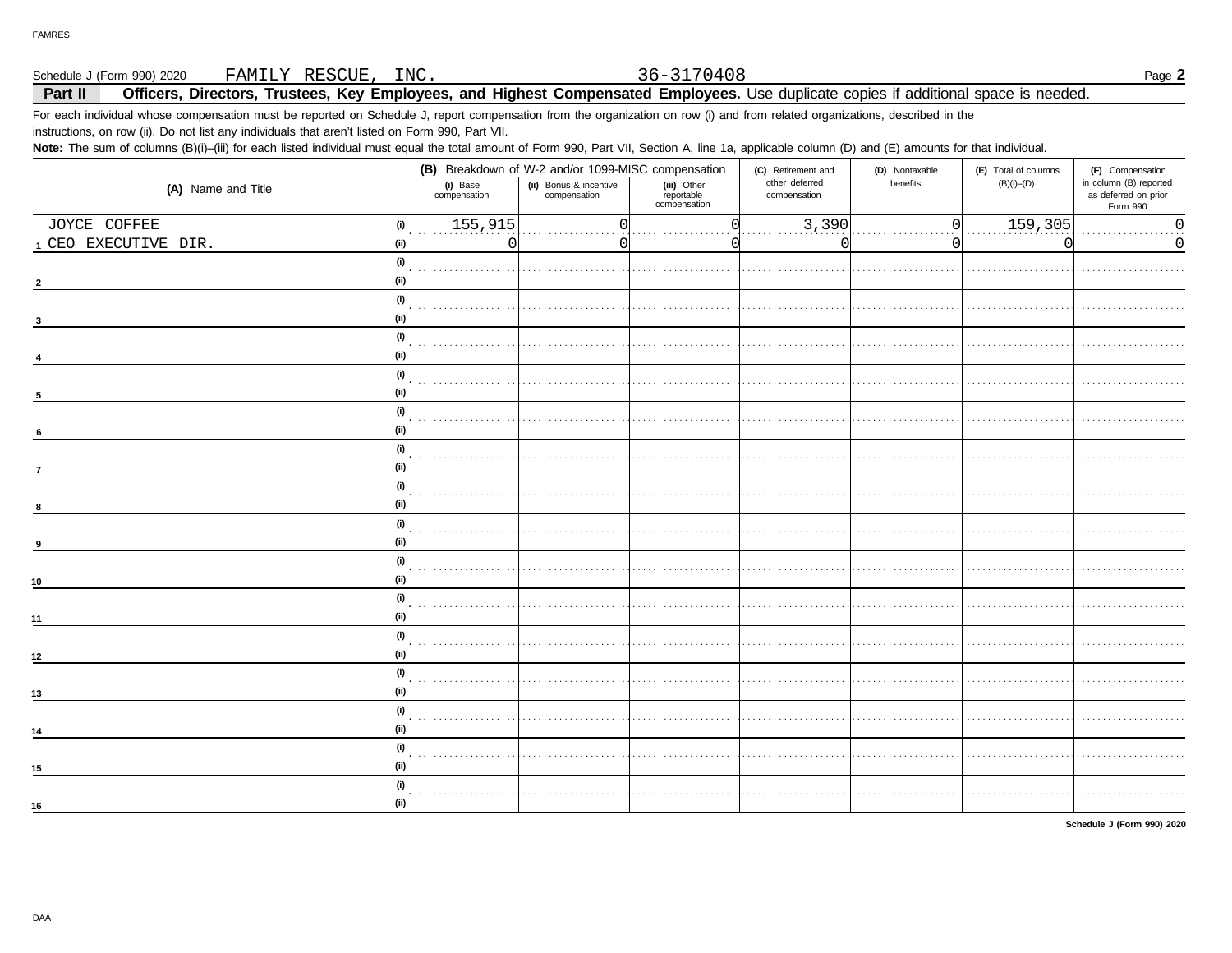|          |                                 |                          | Schedule J (Form 990) 2020 FAMILY RESCUE, INC. |  | 36-3170408                                                                                                                                                                 |  | Page 3                     |
|----------|---------------------------------|--------------------------|------------------------------------------------|--|----------------------------------------------------------------------------------------------------------------------------------------------------------------------------|--|----------------------------|
| Part III |                                 | Supplemental Information |                                                |  |                                                                                                                                                                            |  |                            |
|          |                                 |                          |                                                |  | Provide the information, explanation, or descriptions required for Part I, lines 1a, 1b, 3, 4a, 4b, 4c, 5a, 5b, 6a, 6b, 7, and 8, and for Part II. Also complete this part |  |                            |
|          | for any additional information. |                          |                                                |  |                                                                                                                                                                            |  |                            |
|          |                                 |                          |                                                |  |                                                                                                                                                                            |  |                            |
|          |                                 |                          |                                                |  |                                                                                                                                                                            |  |                            |
|          |                                 |                          |                                                |  |                                                                                                                                                                            |  |                            |
|          |                                 |                          |                                                |  |                                                                                                                                                                            |  |                            |
|          |                                 |                          |                                                |  |                                                                                                                                                                            |  |                            |
|          |                                 |                          |                                                |  |                                                                                                                                                                            |  |                            |
|          |                                 |                          |                                                |  |                                                                                                                                                                            |  |                            |
|          |                                 |                          |                                                |  |                                                                                                                                                                            |  |                            |
|          |                                 |                          |                                                |  |                                                                                                                                                                            |  |                            |
|          |                                 |                          |                                                |  |                                                                                                                                                                            |  |                            |
|          |                                 |                          |                                                |  |                                                                                                                                                                            |  |                            |
|          |                                 |                          |                                                |  |                                                                                                                                                                            |  |                            |
|          |                                 |                          |                                                |  |                                                                                                                                                                            |  |                            |
|          |                                 |                          |                                                |  |                                                                                                                                                                            |  |                            |
|          |                                 |                          |                                                |  |                                                                                                                                                                            |  |                            |
|          |                                 |                          |                                                |  |                                                                                                                                                                            |  |                            |
|          |                                 |                          |                                                |  |                                                                                                                                                                            |  |                            |
|          |                                 |                          |                                                |  |                                                                                                                                                                            |  |                            |
|          |                                 |                          |                                                |  |                                                                                                                                                                            |  |                            |
|          |                                 |                          |                                                |  |                                                                                                                                                                            |  |                            |
|          |                                 |                          |                                                |  |                                                                                                                                                                            |  |                            |
|          |                                 |                          |                                                |  |                                                                                                                                                                            |  |                            |
|          |                                 |                          |                                                |  |                                                                                                                                                                            |  |                            |
|          |                                 |                          |                                                |  |                                                                                                                                                                            |  |                            |
|          |                                 |                          |                                                |  |                                                                                                                                                                            |  |                            |
|          |                                 |                          |                                                |  |                                                                                                                                                                            |  |                            |
|          |                                 |                          |                                                |  |                                                                                                                                                                            |  |                            |
|          |                                 |                          |                                                |  |                                                                                                                                                                            |  |                            |
|          |                                 |                          |                                                |  |                                                                                                                                                                            |  |                            |
|          |                                 |                          |                                                |  |                                                                                                                                                                            |  |                            |
|          |                                 |                          |                                                |  |                                                                                                                                                                            |  |                            |
|          |                                 |                          |                                                |  |                                                                                                                                                                            |  |                            |
|          |                                 |                          |                                                |  |                                                                                                                                                                            |  |                            |
|          |                                 |                          |                                                |  |                                                                                                                                                                            |  |                            |
|          |                                 |                          |                                                |  |                                                                                                                                                                            |  |                            |
|          |                                 |                          |                                                |  |                                                                                                                                                                            |  |                            |
|          |                                 |                          |                                                |  |                                                                                                                                                                            |  | Schedule J (Form 990) 2020 |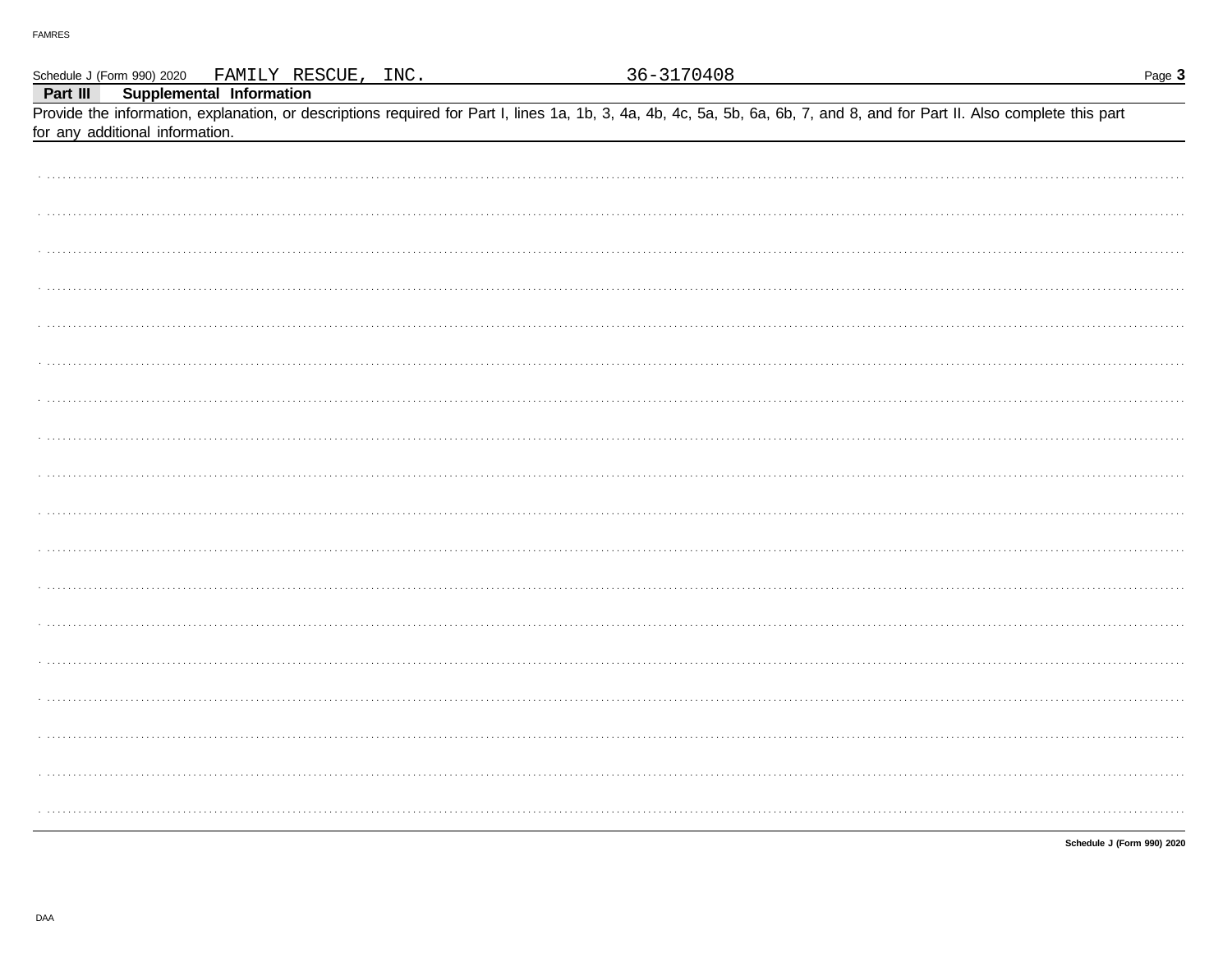|  | <b>FAMRES</b> |
|--|---------------|
|  |               |

| <b>SCHEDULE M</b>                                                                                           |                                                                                                                                                                                                                                                                                                                                                                                                                                                                                                                                                                                         |                                                                                                                       |                                                 |                                                                             |    | OMB No. 1545-0047                                     |            |          |  |
|-------------------------------------------------------------------------------------------------------------|-----------------------------------------------------------------------------------------------------------------------------------------------------------------------------------------------------------------------------------------------------------------------------------------------------------------------------------------------------------------------------------------------------------------------------------------------------------------------------------------------------------------------------------------------------------------------------------------|-----------------------------------------------------------------------------------------------------------------------|-------------------------------------------------|-----------------------------------------------------------------------------|----|-------------------------------------------------------|------------|----------|--|
|                                                                                                             | (Form 990)                                                                                                                                                                                                                                                                                                                                                                                                                                                                                                                                                                              | <b>Noncash Contributions</b><br>La Complete if the organizations answered "Yes" on Form 990, Part IV, lines 29 or 30. |                                                 |                                                                             |    |                                                       |            |          |  |
|                                                                                                             | Department of the Treasury                                                                                                                                                                                                                                                                                                                                                                                                                                                                                                                                                              | LI Attach to Form 990.                                                                                                |                                                 |                                                                             |    | <b>Open To Public</b>                                 |            |          |  |
| <b>u</b> Go to www.irs.gov/Form990 for instructions and the latest information.<br>Internal Revenue Service |                                                                                                                                                                                                                                                                                                                                                                                                                                                                                                                                                                                         |                                                                                                                       |                                                 |                                                                             |    | Inspection<br>Employer identification number          |            |          |  |
|                                                                                                             | Name of the organization<br>FAMILY RESCUE,                                                                                                                                                                                                                                                                                                                                                                                                                                                                                                                                              |                                                                                                                       |                                                 |                                                                             |    |                                                       |            |          |  |
|                                                                                                             | <b>Types of Property</b><br>Part I                                                                                                                                                                                                                                                                                                                                                                                                                                                                                                                                                      |                                                                                                                       | INC.                                            |                                                                             |    | 36-3170408                                            |            |          |  |
|                                                                                                             |                                                                                                                                                                                                                                                                                                                                                                                                                                                                                                                                                                                         | (a)                                                                                                                   | (b)                                             | (c)                                                                         |    | (d)                                                   |            |          |  |
|                                                                                                             |                                                                                                                                                                                                                                                                                                                                                                                                                                                                                                                                                                                         | Check if<br>applicable                                                                                                | Number of contributions or<br>items contributed | Noncash contribution<br>amounts reported on<br>Form 990, Part VIII, line 1g |    | Method of determining<br>noncash contribution amounts |            |          |  |
| 1                                                                                                           | Art - Works of art                                                                                                                                                                                                                                                                                                                                                                                                                                                                                                                                                                      |                                                                                                                       |                                                 |                                                                             |    |                                                       |            |          |  |
| 2                                                                                                           | Art - Historical treasures                                                                                                                                                                                                                                                                                                                                                                                                                                                                                                                                                              |                                                                                                                       |                                                 |                                                                             |    |                                                       |            |          |  |
| 3                                                                                                           | Art - Fractional interests                                                                                                                                                                                                                                                                                                                                                                                                                                                                                                                                                              |                                                                                                                       |                                                 |                                                                             |    |                                                       |            |          |  |
| 4                                                                                                           | Books and publications                                                                                                                                                                                                                                                                                                                                                                                                                                                                                                                                                                  |                                                                                                                       |                                                 |                                                                             |    |                                                       |            |          |  |
| 5                                                                                                           | Clothing and household                                                                                                                                                                                                                                                                                                                                                                                                                                                                                                                                                                  |                                                                                                                       |                                                 |                                                                             |    |                                                       |            |          |  |
|                                                                                                             |                                                                                                                                                                                                                                                                                                                                                                                                                                                                                                                                                                                         | X                                                                                                                     |                                                 | 280,745 FMV                                                                 |    |                                                       |            |          |  |
| 6                                                                                                           | Cars and other vehicles                                                                                                                                                                                                                                                                                                                                                                                                                                                                                                                                                                 |                                                                                                                       |                                                 |                                                                             |    |                                                       |            |          |  |
| 7                                                                                                           | Boats and planes                                                                                                                                                                                                                                                                                                                                                                                                                                                                                                                                                                        |                                                                                                                       |                                                 |                                                                             |    |                                                       |            |          |  |
| 8                                                                                                           | Intellectual property                                                                                                                                                                                                                                                                                                                                                                                                                                                                                                                                                                   |                                                                                                                       |                                                 |                                                                             |    |                                                       |            |          |  |
| 9                                                                                                           | Securities - Publicly traded                                                                                                                                                                                                                                                                                                                                                                                                                                                                                                                                                            |                                                                                                                       |                                                 |                                                                             |    |                                                       |            |          |  |
| 10                                                                                                          | Securities - Closely held stock                                                                                                                                                                                                                                                                                                                                                                                                                                                                                                                                                         |                                                                                                                       |                                                 |                                                                             |    |                                                       |            |          |  |
| 11                                                                                                          | Securities - Partnership, LLC,                                                                                                                                                                                                                                                                                                                                                                                                                                                                                                                                                          |                                                                                                                       |                                                 |                                                                             |    |                                                       |            |          |  |
|                                                                                                             | or trust interests                                                                                                                                                                                                                                                                                                                                                                                                                                                                                                                                                                      |                                                                                                                       |                                                 |                                                                             |    |                                                       |            |          |  |
| 12                                                                                                          | Securities - Miscellaneous                                                                                                                                                                                                                                                                                                                                                                                                                                                                                                                                                              |                                                                                                                       |                                                 |                                                                             |    |                                                       |            |          |  |
| 13                                                                                                          | Qualified conservation                                                                                                                                                                                                                                                                                                                                                                                                                                                                                                                                                                  |                                                                                                                       |                                                 |                                                                             |    |                                                       |            |          |  |
|                                                                                                             | contribution - Historic                                                                                                                                                                                                                                                                                                                                                                                                                                                                                                                                                                 |                                                                                                                       |                                                 |                                                                             |    |                                                       |            |          |  |
|                                                                                                             | structures                                                                                                                                                                                                                                                                                                                                                                                                                                                                                                                                                                              |                                                                                                                       |                                                 |                                                                             |    |                                                       |            |          |  |
| 14                                                                                                          | Qualified conservation                                                                                                                                                                                                                                                                                                                                                                                                                                                                                                                                                                  |                                                                                                                       |                                                 |                                                                             |    |                                                       |            |          |  |
| 15                                                                                                          | Real estate - Residential                                                                                                                                                                                                                                                                                                                                                                                                                                                                                                                                                               |                                                                                                                       |                                                 |                                                                             |    |                                                       |            |          |  |
| 16                                                                                                          | Real estate - Commercial                                                                                                                                                                                                                                                                                                                                                                                                                                                                                                                                                                |                                                                                                                       |                                                 |                                                                             |    |                                                       |            |          |  |
| 17                                                                                                          | Real estate - Other                                                                                                                                                                                                                                                                                                                                                                                                                                                                                                                                                                     |                                                                                                                       |                                                 |                                                                             |    |                                                       |            |          |  |
| 18                                                                                                          | Collectibles                                                                                                                                                                                                                                                                                                                                                                                                                                                                                                                                                                            |                                                                                                                       |                                                 |                                                                             |    |                                                       |            |          |  |
| 19                                                                                                          | Food inventory                                                                                                                                                                                                                                                                                                                                                                                                                                                                                                                                                                          | X                                                                                                                     | 1                                               | 155,566                                                                     |    |                                                       |            |          |  |
| 20                                                                                                          | Drugs and medical supplies                                                                                                                                                                                                                                                                                                                                                                                                                                                                                                                                                              |                                                                                                                       |                                                 |                                                                             |    |                                                       |            |          |  |
| 21                                                                                                          | Taxidermy                                                                                                                                                                                                                                                                                                                                                                                                                                                                                                                                                                               |                                                                                                                       |                                                 |                                                                             |    |                                                       |            |          |  |
| 22                                                                                                          | Historical artifacts                                                                                                                                                                                                                                                                                                                                                                                                                                                                                                                                                                    |                                                                                                                       |                                                 |                                                                             |    |                                                       |            |          |  |
| 23                                                                                                          | Scientific specimens <b>CONSTRANGERS</b>                                                                                                                                                                                                                                                                                                                                                                                                                                                                                                                                                |                                                                                                                       |                                                 |                                                                             |    |                                                       |            |          |  |
| 24                                                                                                          | Archeological artifacts                                                                                                                                                                                                                                                                                                                                                                                                                                                                                                                                                                 |                                                                                                                       |                                                 |                                                                             |    |                                                       |            |          |  |
| 25                                                                                                          | $\begin{minipage}{.4\linewidth} \begin{minipage}{.4\linewidth} \begin{minipage}{.4\linewidth} \begin{minipage}{.4\linewidth} \end{minipage} \end{minipage} \begin{minipage}{.4\linewidth} \begin{minipage}{.4\linewidth} \begin{minipage}{.4\linewidth} \begin{minipage}{.4\linewidth} \end{minipage} \end{minipage} \end{minipage} \begin{minipage}{.4\linewidth} \begin{minipage}{.4\linewidth} \begin{minipage}{.4\linewidth} \begin{minipage}{.4\linewidth} \end{minipage} \end{minipage} \end{minipage} \begin{minipage}{.4\linewidth} \begin{minipage}{.$<br>Other $\mathbf{u}$ ( |                                                                                                                       |                                                 |                                                                             |    |                                                       |            |          |  |
| 26                                                                                                          | Other $\mathbf{u}$ (SUPPLIES $\ldots$ )                                                                                                                                                                                                                                                                                                                                                                                                                                                                                                                                                 | Χ                                                                                                                     | $\mathbf 1$                                     | 22,837                                                                      |    |                                                       |            |          |  |
| 27                                                                                                          | Other <b>u</b> (PROFESNL SRVC )                                                                                                                                                                                                                                                                                                                                                                                                                                                                                                                                                         | Χ                                                                                                                     | $\mathbf{1}$                                    | 201,897                                                                     |    |                                                       |            |          |  |
| 28                                                                                                          | Other $\mathbf{u}$ (                                                                                                                                                                                                                                                                                                                                                                                                                                                                                                                                                                    |                                                                                                                       |                                                 |                                                                             |    |                                                       |            |          |  |
| 29                                                                                                          | Number of Forms 8283 received by the organization during the tax year for contributions for                                                                                                                                                                                                                                                                                                                                                                                                                                                                                             |                                                                                                                       |                                                 |                                                                             |    |                                                       |            |          |  |
|                                                                                                             | which the organization completed Form 8283, Part IV, Donee Acknowledgement [ [ [ [ [ ] ]                                                                                                                                                                                                                                                                                                                                                                                                                                                                                                |                                                                                                                       |                                                 |                                                                             | 29 |                                                       |            |          |  |
|                                                                                                             |                                                                                                                                                                                                                                                                                                                                                                                                                                                                                                                                                                                         |                                                                                                                       |                                                 |                                                                             |    |                                                       | <b>Yes</b> | No       |  |
| 30a                                                                                                         | During the year, did the organization receive by contribution any property reported in Part I, lines 1 through                                                                                                                                                                                                                                                                                                                                                                                                                                                                          |                                                                                                                       |                                                 |                                                                             |    |                                                       |            |          |  |
|                                                                                                             | 28, that it must hold for at least three years from the date of the initial contribution, and which isn't required                                                                                                                                                                                                                                                                                                                                                                                                                                                                      |                                                                                                                       |                                                 |                                                                             |    |                                                       |            |          |  |
|                                                                                                             |                                                                                                                                                                                                                                                                                                                                                                                                                                                                                                                                                                                         |                                                                                                                       |                                                 |                                                                             |    | 30a                                                   |            | Χ        |  |
| b                                                                                                           | If "Yes," describe the arrangement in Part II.                                                                                                                                                                                                                                                                                                                                                                                                                                                                                                                                          |                                                                                                                       |                                                 |                                                                             |    |                                                       |            |          |  |
| 31                                                                                                          | Does the organization have a gift acceptance policy that requires the review of any nonstandard                                                                                                                                                                                                                                                                                                                                                                                                                                                                                         |                                                                                                                       |                                                 |                                                                             |    | 31                                                    |            | Χ        |  |
|                                                                                                             | contributions?<br>Does the organization hire or use third parties or related organizations to solicit, process, or sell noncash                                                                                                                                                                                                                                                                                                                                                                                                                                                         |                                                                                                                       |                                                 |                                                                             |    |                                                       |            |          |  |
| 32a                                                                                                         | contributions?                                                                                                                                                                                                                                                                                                                                                                                                                                                                                                                                                                          |                                                                                                                       |                                                 |                                                                             |    | 32a                                                   |            | <u>X</u> |  |
|                                                                                                             | If "Yes," describe in Part II.                                                                                                                                                                                                                                                                                                                                                                                                                                                                                                                                                          |                                                                                                                       |                                                 |                                                                             |    |                                                       |            |          |  |

**33** If the organization didn't report an amount in column (c) for a type of property for which column (a) is checked, describe in Part II.

**For Paperwork Reduction Act Notice, see the Instructions for Form 990. Schedule M (Form 990) 2020**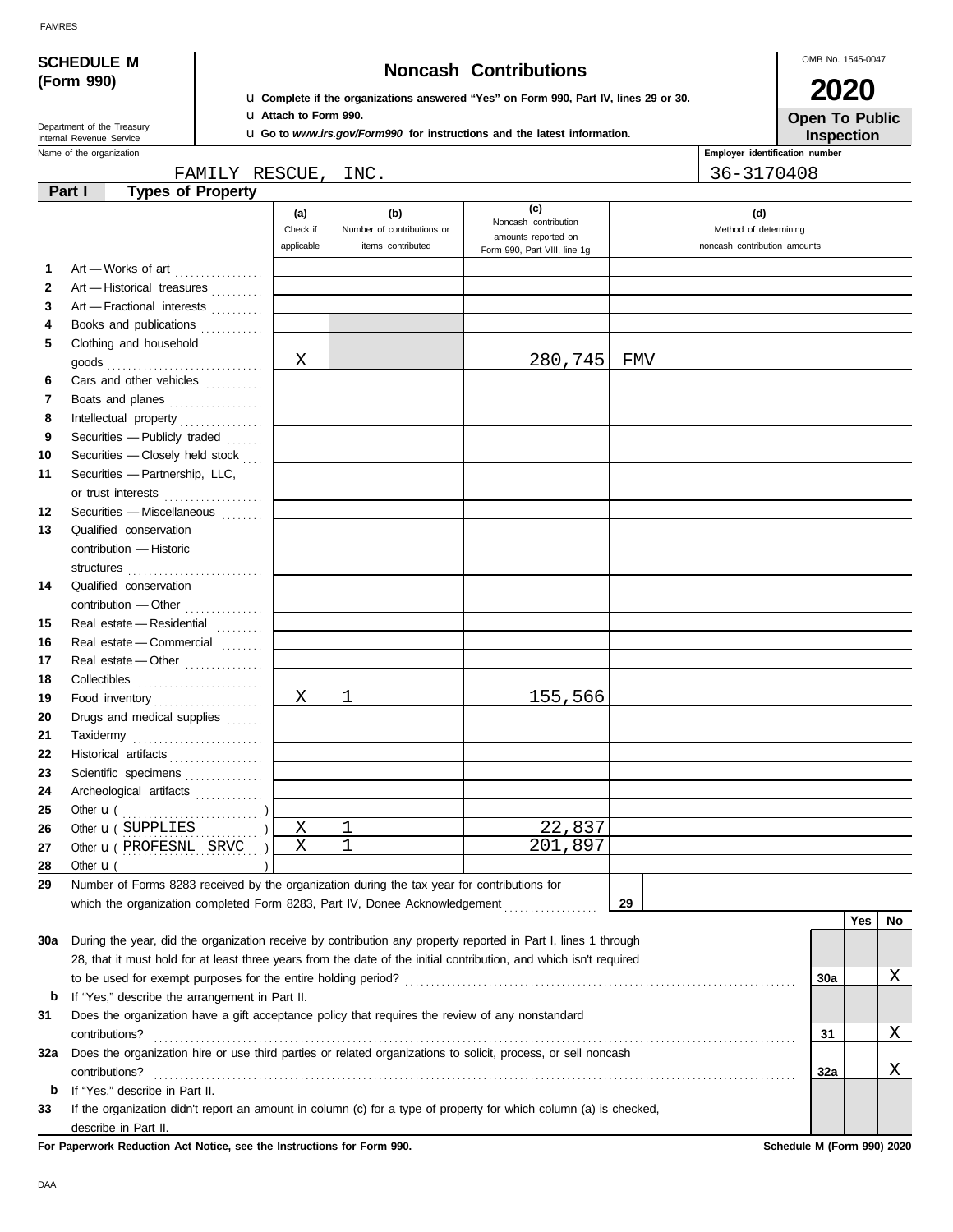|         | Schedule M (Form 990) 2020 FAMILY RESCUE, INC.                                    |  |  | 36-3170408                                                                                                                                                                                                                   | Page $2$ |
|---------|-----------------------------------------------------------------------------------|--|--|------------------------------------------------------------------------------------------------------------------------------------------------------------------------------------------------------------------------------|----------|
| Part II | or a combination of both. Also complete this part for any additional information. |  |  | Supplemental Information. Provide the information required by Part I, lines 30b, 32b, and 33, and whether<br>the organization is reporting in Part I, column (b), the number of contributions, the number of items received, |          |
|         |                                                                                   |  |  |                                                                                                                                                                                                                              |          |
|         |                                                                                   |  |  |                                                                                                                                                                                                                              |          |
|         |                                                                                   |  |  |                                                                                                                                                                                                                              |          |
|         |                                                                                   |  |  |                                                                                                                                                                                                                              |          |
|         |                                                                                   |  |  |                                                                                                                                                                                                                              |          |
|         |                                                                                   |  |  |                                                                                                                                                                                                                              |          |
|         |                                                                                   |  |  |                                                                                                                                                                                                                              |          |
|         |                                                                                   |  |  |                                                                                                                                                                                                                              |          |
|         |                                                                                   |  |  |                                                                                                                                                                                                                              |          |
|         |                                                                                   |  |  |                                                                                                                                                                                                                              |          |
|         |                                                                                   |  |  |                                                                                                                                                                                                                              |          |
|         |                                                                                   |  |  |                                                                                                                                                                                                                              |          |
|         |                                                                                   |  |  |                                                                                                                                                                                                                              |          |
|         |                                                                                   |  |  |                                                                                                                                                                                                                              |          |
|         |                                                                                   |  |  |                                                                                                                                                                                                                              |          |
|         |                                                                                   |  |  |                                                                                                                                                                                                                              |          |
|         |                                                                                   |  |  |                                                                                                                                                                                                                              |          |
|         |                                                                                   |  |  |                                                                                                                                                                                                                              |          |
|         |                                                                                   |  |  |                                                                                                                                                                                                                              |          |
|         |                                                                                   |  |  |                                                                                                                                                                                                                              |          |
|         |                                                                                   |  |  |                                                                                                                                                                                                                              |          |
|         |                                                                                   |  |  |                                                                                                                                                                                                                              |          |
|         |                                                                                   |  |  |                                                                                                                                                                                                                              |          |
|         |                                                                                   |  |  |                                                                                                                                                                                                                              |          |
|         |                                                                                   |  |  |                                                                                                                                                                                                                              |          |
|         |                                                                                   |  |  |                                                                                                                                                                                                                              |          |
|         |                                                                                   |  |  |                                                                                                                                                                                                                              |          |
|         |                                                                                   |  |  |                                                                                                                                                                                                                              |          |
|         |                                                                                   |  |  |                                                                                                                                                                                                                              |          |
|         |                                                                                   |  |  |                                                                                                                                                                                                                              |          |
|         |                                                                                   |  |  |                                                                                                                                                                                                                              |          |
|         |                                                                                   |  |  |                                                                                                                                                                                                                              |          |
|         |                                                                                   |  |  |                                                                                                                                                                                                                              |          |
|         |                                                                                   |  |  |                                                                                                                                                                                                                              |          |
|         |                                                                                   |  |  |                                                                                                                                                                                                                              |          |
|         |                                                                                   |  |  |                                                                                                                                                                                                                              |          |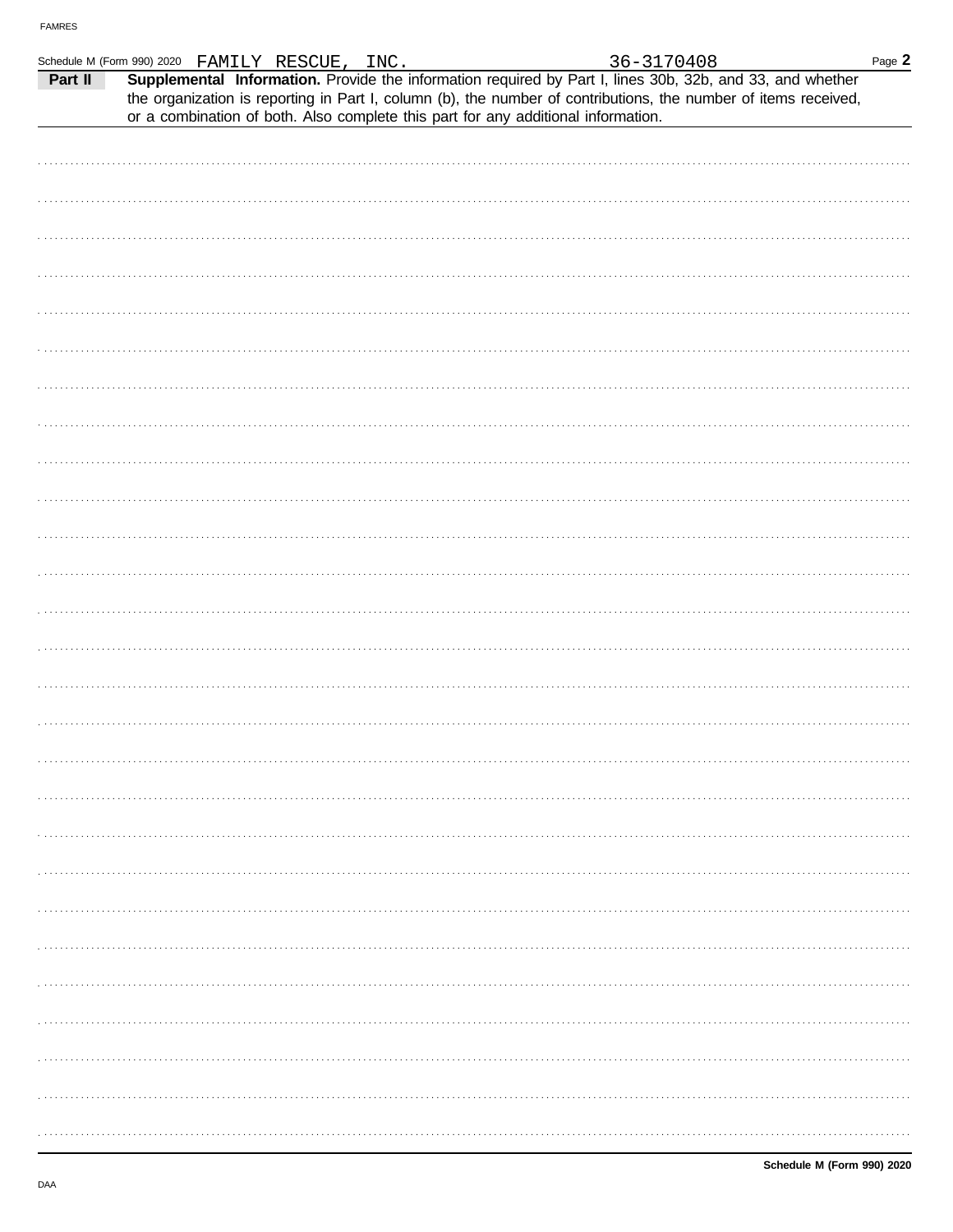| <b>SCHEDULE O</b> |  |                      |
|-------------------|--|----------------------|
|                   |  | (Form 990 or 990-EZ) |

Department of the Treasury Internal Revenue Service

### Supplemental Information to Form 990 or 990-EZ

Complete to provide information for responses to specific questions on Form 990 or 990-EZ or to provide any additional information. u Attach to Form 990 or 990-EZ. u Go to www.irs.gov/Form990 for the latest information.

OMB No 1545-0047 2020

**Open to Public** Inspection

Name of the organization

FAMILY RESCUE. INC. Employer identification number 36-3170408

FORM 990 - ORGANIZATION'S MISSION FAMILY RESCUE, INC. A NOT-FOR-PROFIT ORGANIZATION, IS DEDICATED TO ALLEVIATING DOMESTIC VIOLENCE IN THE CHICAGO COMMUNITY BY PROVIDING COMPREHENSIVE SUPPORT SERVICES AND SHELTER TO VICTIMS OF DOMESTIC VIOLENCE, ENGAGING IN SYSTEMIC ADVOCACY TO PROMOTE FUTURE CHANGE, AND ENCOURAGING PREVENTION THROUGH COMMUNITY EDUCATION. THE ORGANIZATION MAINTAINS A SHELTER, A TRANSITIONAL HOUSING FACILITY, A COURT ADVOCACY PROGRAM, AND A DAY-CARE CENTER AND OFFERS COUNSELING, ADVOCACY, OUTREACH AND INTERVENTION SERVICES IN CHICAGO, ILLINOIS. FORM 990, PART III, LINE 4A - FIRST ACCOMPLISHMENT ROSENTHAL FAMILY LODGE PROVIDED SAFE REFUGE AND SUPPORT SERVICES FOR VICTIMS OF DOMESTIC VIOLENCE AND THEIR CHILDREN WHO WERE FLEEING DOMESTIC VIOLENCE. IN FISCAL YEAR 21 THE PROGRAM SERVED 208 CLIENTS: 104 ADULTS; AND 104 CHILDREN. MAJOR ACCOMPLISHMENTS OF THE PROGRAM INCLUDED 76% OF RESIDENTS RELOCATED TO PERMANENT HOUSING, AND 76% OF THEM WERE STILL PERMANTLY HOUSED AFTER 6 MONTHS; 60% LEFT THE PROGRAM WITH INCOME OF FINANCIAL RESOURCES; AND 98% OF THE ADULT CLIENTS IN SHELTER COMPLETED SAFETY PLANNING WITH ADVOCATE, 94% OF CHILDREN WERE ENROLLED IN SCHOOL WITHIN ONE WEEK OF ENTERING SHELTER; 81% OF THE CHILDREN HAD FEWER BEHAVIORAL AND EMOTIONAL PROBLEMS FROM PROGRAM ENTRY TO EXIT; AND 63% OF PARENTS REPORTED THAT THEY HAD LEARNED MORE ABOUT THEIR CHILD'S NEEDS AND HOW TO BETTER SUPPORT THEIR CHILD'S GROWTH AND DEVELOPMENT.

FORM 990, PART III, LINE 4B - SECOND ACCOMPLISHMENT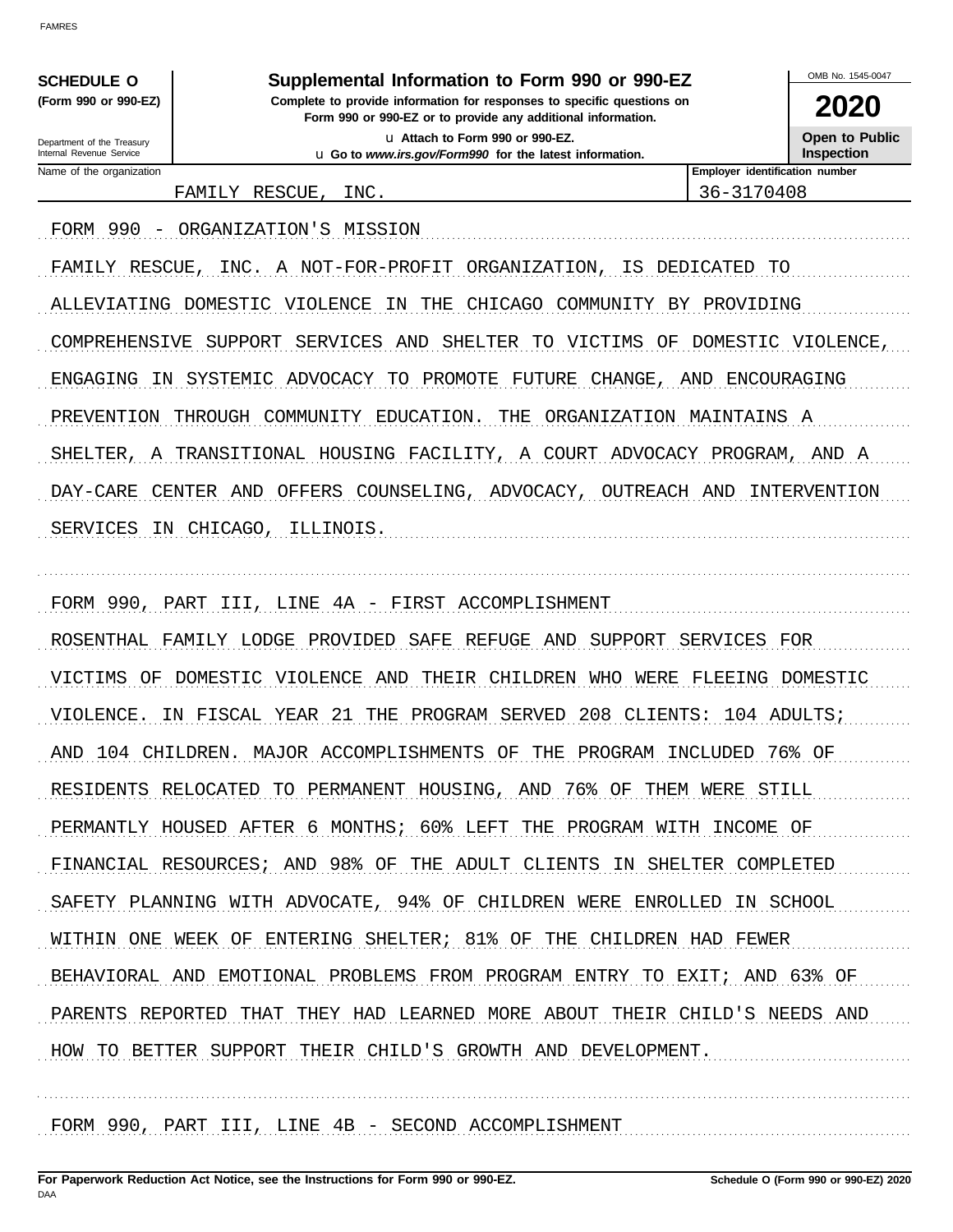Name of the organization

RIDGELAND APARTMENTS AND DAY CARE (CHILDREN'S) PROGRAM, PROVIDES A SAFE AND SUPPORTIVE LIVING ENVIRONMENT THAT PROMOTES EFFECTIVE CHANGE IN LIFESTYLE FOR HOMELESS SURVIVORS OF DOMESTIC VIOLENCE WITH CHILDREN. IN FY'21 THE PROGRAM SERVED 91 CLIENTS: 27 ADULTS AND 64 CHILDREN. MAJOR ACCOMPLISHMENTS OF THE PROGRAM WERE: 100% OF THE FAMILIES TRANSITIONED TO PERMANENT HOUSING AFTER THEIR TENURE WITH PROGRAM; 80% HAD MAINTAINED OR INCREASED THEIR INCOME FROM ENTRY TO EXIT; 94% OF THE CHILDREN WERE ENROLLED IN SCHOOL WITHIN ONE WEEK OF PROGRAM ENTRY TO EXIT; 88% OF PARENTS REPORTED THAT THEY HAD LEARNED MORE ABOUT THEIR CHILD'S NEEDS AND HOW TO BETTER SUPPORT THEIR CHILD'S GROWTH AND DEVELOPMENT; AND 81% OF THE CHILDREN AGES SIX YEARS AND UP HAD COME TO UNDERSTAND THAT THE ABUSE EXPERIENCED WITHIN THE FAMILY WAS NOT THEIR FAULT.

FORM 990, PART III, LINE 4D - ALL OTHER ACCOMPLISHMENTS THE NEW HEIGHTS APARTMENTS PROVIDES SCATTERED SITE TRANSITIONAL AND RAPID RE-HOUSING APARTMENTS FOR HOMELESS VICTIMS/FAMILIES OF DOMESTIC VIOLENCE. THE NEW HEIGHTS PROGRAM PROVIDES SAFE AND SUPPORTIVE HOUSING THAT PROMOTES SELF-SUFFICIENCY FOR CLIENTS TO OBTAIN PERMANENT HOUSING. IN FY'21 THE NEW HEIGHTS PROGRAM SERVED 58 CLIENTS: 54 ADULTS AND 4 CHILDREN. MAJOR ACCOMPLISHMENTS OF THE PROGRAM WERE: 100% OF THEIR CLIENT COMPLETED SAFETY PLANS; 100% OF THEIR CLIENTS REMAINED IN TRANSITIONAL HOUSING FOR 1 YEAR OR LONGER; AND 100% OF CHILDREN WHO PARTICIPATED IN ENHANCED CLINICAL SERVICES SHOWED IMPROVEMENT IN EMOTIONAL/BEHAVIORAL ISSUES.

THE LEGAL ADVOCACY PROGRAM ASSISTED VICTIMS OF DOMESTIC VIOLENCE IN ACCESSING THE LEGAL SYSTEM AND OTHER SUPPORT SERVICES TO ADDRESS THE VIOLENCE THEY HAD EXPERIENCED. THE PROGRAM ALSO ENGAGED IN PROACTIVE

PAGE 1 OF 4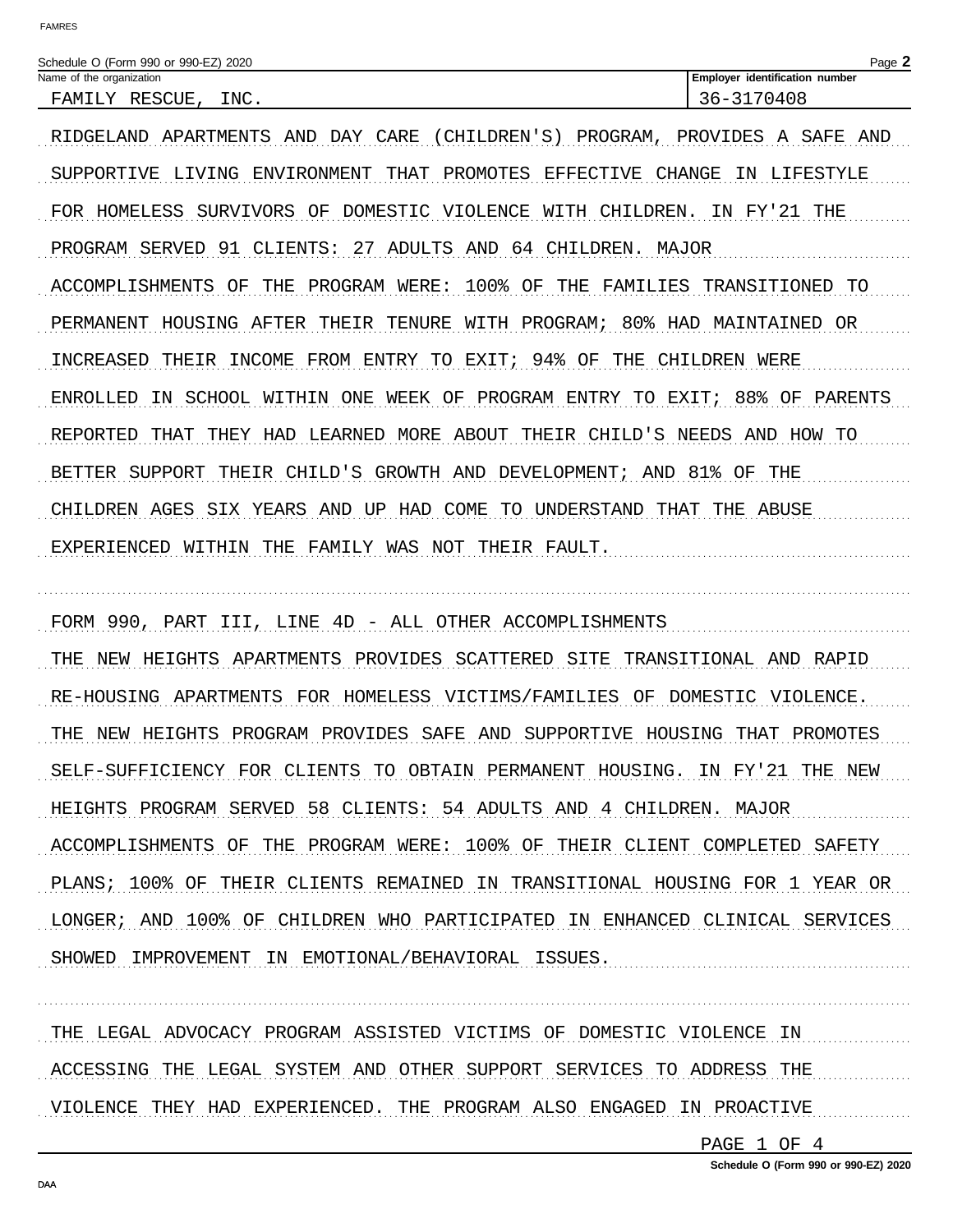| Schedule O (Form 990 or 990-EZ) 2020<br>$P$ age. |      |                                      |  |  |
|--------------------------------------------------|------|--------------------------------------|--|--|
| Name of the organization                         |      | identification<br>Employer<br>number |  |  |
| RESCUE<br>$\tau$<br>FAMTT                        | INC. | ∟40 ك≀<br>: $\sim$ $-$               |  |  |

OUTREACH VICTIMS WHO MIGHT NOT OTHERWISE HAVE SOUGHT ASSISTANCE FROM OTHER THAN THE POLICE. IN FY'21 THE PROGRAM SERVED 1,013 ADULT CLIENTS; FIELDED 3,571 CRISIS CALLS; ASSISTED 593 CLIENTS IN OBTAINING ORDERS OF PROTECTION; ASSISTED 95% OF CLIENTS IN DEVELOPING SERVICE PLANS AND 95% IN DEVELOPING SAFETY PLANS.

FORM 990, PART VI, LINE 11B - ORGANIZATION'S PROCESS TO REVIEW FORM 990 THE TAX PREPARER SUBMITS A COPY OF THE FORM 990 AND ALL RELATED SCHEDULES TO THE TOP FINANCIAL OFFICIAL FOR INTITIAL REVIEW, WHO THEN SUBMITS IT TO THE TOP MANAGEMEET OFFICIAL FOR REVIEW AND DISCUSSION. THEY SUBMIT THE FORM 990 TO THE AUDIT/FINANCE COMMITTEE FOR REVIEW. ONCE ALL REVIEW CHANGES HAVE BEEN MADE THE 990 GETS FORWARDED TO EACH BOARD MEMBER ONE WEEK PRIOR TO SCHEDULING A BOARD OF DIRECTOR MEETING. AT THE BOARD OF DIRECTOR MEETING, THE FORM 990 OFFICIALLY IS PRESENTED TO THE BOARD. AFTER REVIEW AND DISCUSSION, THE BOARD OF DIRECTORS VOTE WHETHER TO APPROVE THE FORM 990. THE FORM 990 IS PROVIDED TO EACH VOTING MEMBER OF THE ORGANIZATION'S GOVERNING BODY.

FORM 990, PART VI, LINE 12C - ENFORCEMENT OF CONFLICTS POLICY ALL FAMILY RESCUE REPRESENTATIVES (EMPLOYEES, DIRECTORS, AGENTS, BOARD MEMBERS AND/OR VOLUNTEERS) ARE COVERED UNDER THE CONFLICT OF INTEREST POLICY.

CONFLICT OF INTEREST STATEMENTS ARE REQUIRED TO BE COMPLETED ANNUALLY BY EACH REPRESENTATIVE. THROUGHOUT THE YEAR, FAMILY RESCUE REQUIRES EACH REPRESENTATIVE TO IMMEDIATELY NOTIFY THE TOP MANAGEMENT OFFICIAL OF ANY ACTUAL, POTENTIAL OR APPARENT CONFLICT OF INTEREST. THE TOP MANAGEMENT

PAGE 2 OF 4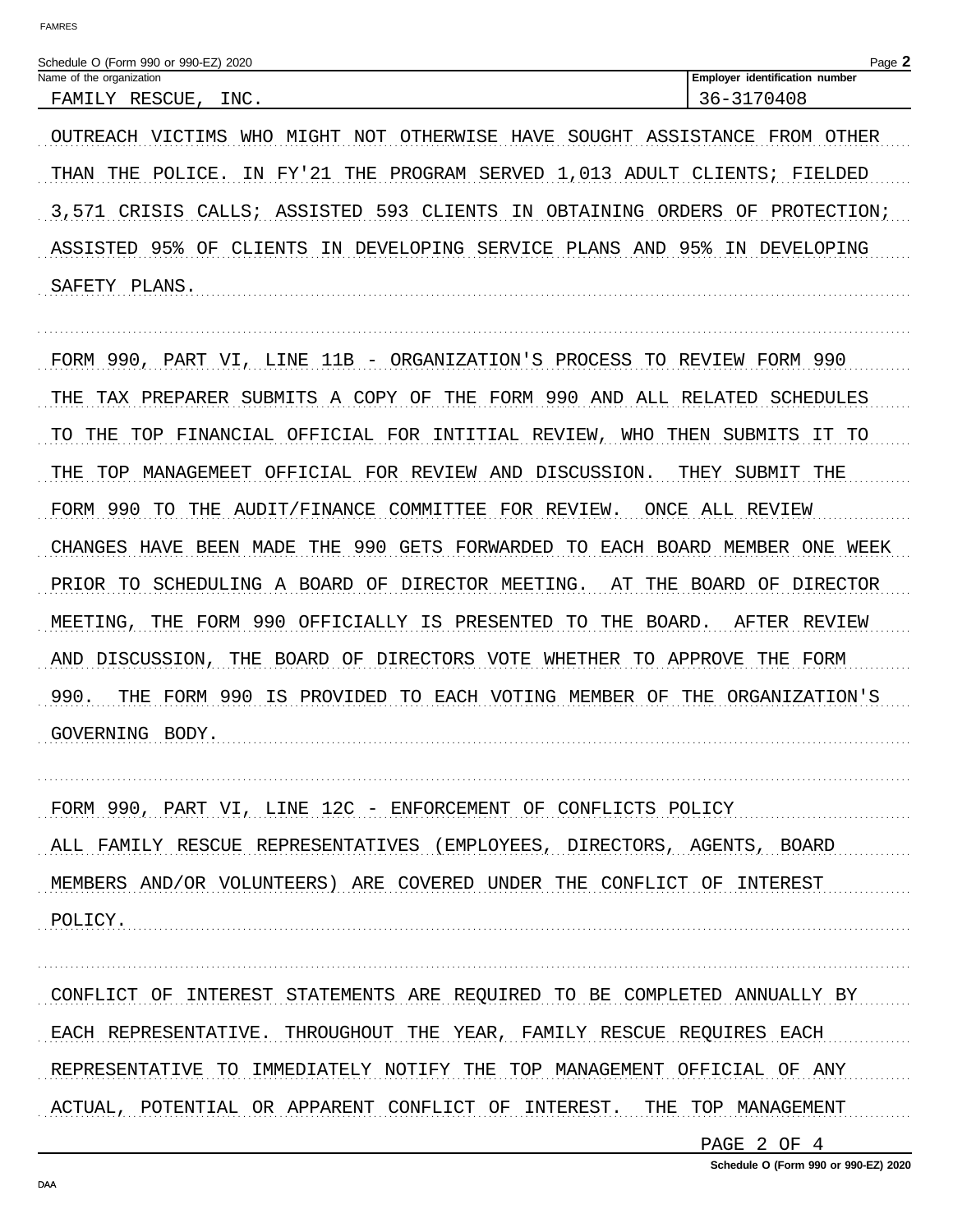| Schedule O (Form 990 or 990-EZ) 2020                                                                                                                                                                                                | Page 2                                       |
|-------------------------------------------------------------------------------------------------------------------------------------------------------------------------------------------------------------------------------------|----------------------------------------------|
| Name of the organization<br>FAMILY RESCUE,<br>INC.                                                                                                                                                                                  | Employer identification number<br>36-3170408 |
| OFFICIAL WILL DETERMINE<br>THE APPROPRIATE RESOLUTION OR OTHER COURSE OF<br>ACTION.                                                                                                                                                 |                                              |
| POTENTIAL OR APPARENT CONFLICT OF<br>ANY ACTUAL,<br>MANAGEMENT OFFICIAL OR BOARD OF DIRECTORS SHALL BE RESOLVED AS FOLLOWS:                                                                                                         | INTEREST DISCLOSED TO THE TOP                |
| SHALL BE RESPONSIBLE FOR MAKING ALL DECISIONS<br>-THE<br>FINANCE<br>COMMITTEE<br>CONCERNING RESOLUTIONS OF<br>CONFLICTS<br>INVOLVING DIRECTORS,<br>DIRECTOR AND OTHER MEMBERS OF SENIOR MANAGEMENT.                                 | THE<br>EXECUTIVE                             |
| -THE CHAIR OF THE COMMITTEE SHALL BE RESPONSIBLE FOR MAKING ALL DECISIONS<br>CONCERNING RESOLUTIONS OF CONFLICTS<br>INVOLVING FINANCE COMMITTEE                                                                                     | MEMBERS.                                     |
| -THE CHAIR OF THE BOARD SHALL BE RESPONSIBLE FOR MAKING ALL DECISIONS<br>CONCERNING RESOLUTIONS OF THE CONFLICT INVOLVING THE CHAIR OF<br>COMMITTEE.                                                                                | THE FINANCE                                  |
| -ANY BOARD MEMBER WHO HAS A CONFLICT MUST RECUSE THEMSELVES FROM VOTING ON<br>THE RELATED ISSUES.                                                                                                                                   |                                              |
| -THE TOP MANAGEMENT OFFICIAL SHALL BE RESPONSIBLE FOR MAKING ALL DECISIONS<br>CONCERNING RESOLUTIONS OF CONFLICTS INVOLVING REPRESENTATIVES BELOW THE<br>SENIOR MANAGEMENT LEVEL, SUBJECT TO THE APPROVAL OF THE FINANCE COMMITTEE. |                                              |
| FORM 990, PART VI, LINE 15A - COMPENSATION PROCESS FOR TOP OFFICIAL<br>THE BOARD OF DIRECTOR IS RESPONSIBLE FOR HIRING AND EVALUATING OFFICERS AND<br>KEY EMPLOYEES. FAMILY RESCUE PERFORMS WAGE COMPARABILITY STUDIES EVERY        |                                              |

PAGE 3 OF 4

Schedule O (Form 990 or 990-EZ) 2020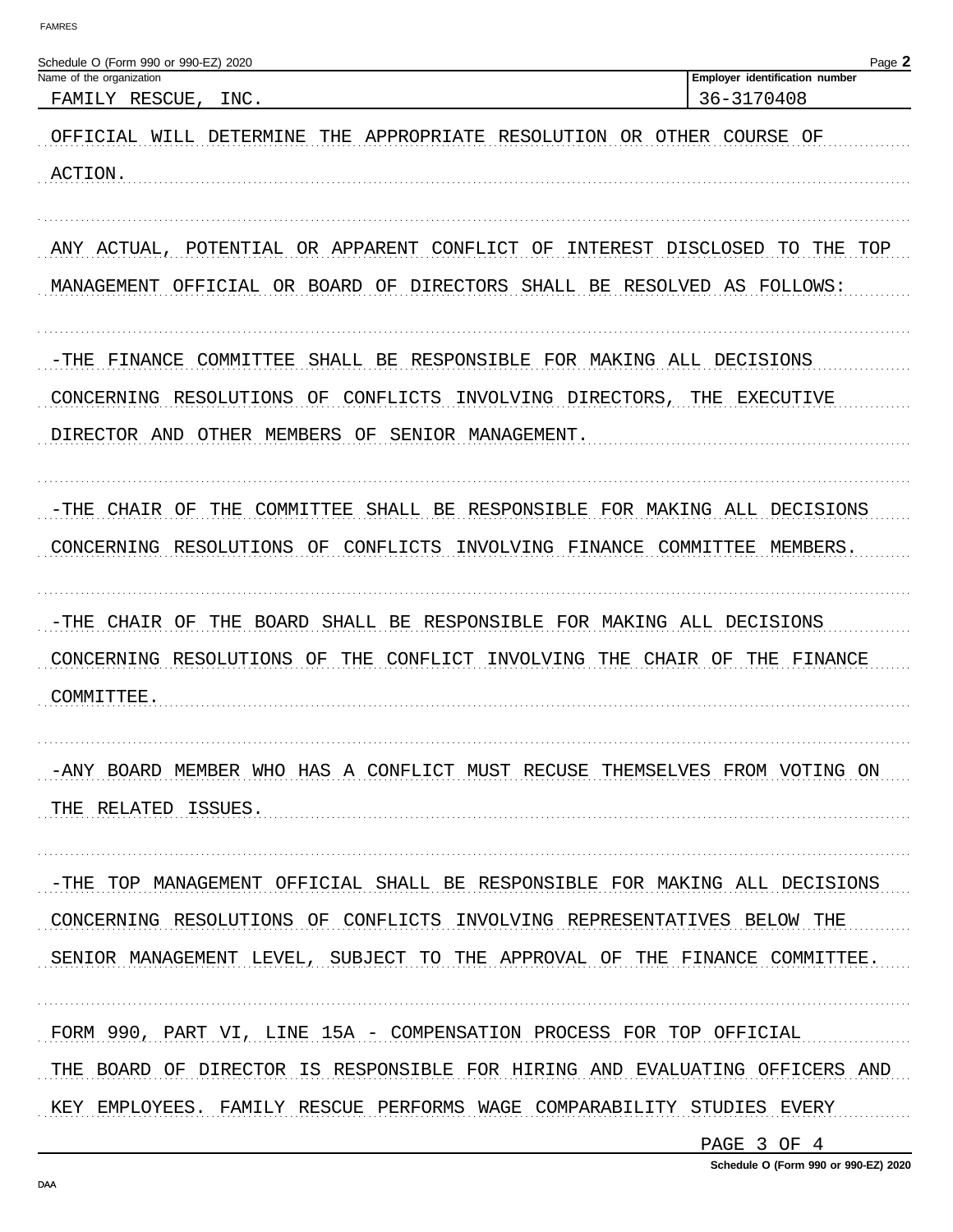| Schedule O (Form 990 or 990-EZ) 2020                                           | Page 2                         |
|--------------------------------------------------------------------------------|--------------------------------|
| Name of the organization                                                       | Employer identification number |
| FAMILY RESCUE,<br>INC.                                                         | 36-3170408                     |
| THREE YEARS TO<br>ENSURE<br>THE<br>SALARY AND WAGE<br>STRUCTURE<br>IS          | SIMILAR TO OTHER               |
| ORGANIZATIONS OF LIKE<br>SIZE AND EMPLOYEES BASED<br>THE<br>AREA.<br>IN        |                                |
|                                                                                |                                |
| MOST RECENT<br>COMPARABILITY STUDY WAS COMPLETED IN JUNE<br>THE                | 2017.                          |
|                                                                                |                                |
|                                                                                |                                |
| FORM 990, PART VI, LINE 15B - COMPENSATION PROCESS FOR OFFICERS                |                                |
| OFFICIAL IS RESPONSIBLE FOR HIRING AND EVALUATING THE<br>THE<br>TOP MANAGEMENT |                                |
| THE<br>ORGANIZATION.<br>THE<br>TOP MANAGEMENT<br>DEPARTMENT<br>HEADS OF        | OFFICIAL ALSO HAS              |
| AUTHORITY TO DETERMINE<br>INDIVIDUAL SALARY LEVELS WITHIN<br>THE               | SALARY<br>THE                  |
| SCALE APPROVED BY THE<br>BOARD OF DIRECTORS.<br>ADMINISTRATION                 | FAMILY<br>RESCUE               |
| PERFORMS<br>COMPARABILITY STUDIES<br>EVERY THREE YEARS<br>WAGE<br>TO.          | ENSURE<br>SALARY<br>THE        |
| IS SIMILAR TO OTHER ORGANIZATIONS OF LIKE<br>WAGE<br>STRUCTURE<br>AND          | SIZE AND                       |
| EMPLOYEES BASED<br>IN THE AREA.                                                |                                |
|                                                                                |                                |
|                                                                                |                                |
| MOST RECENT<br>COMPARABILITY STUDY WAS COMPLETED<br>IN JUNE 2017.<br>THE       |                                |
|                                                                                |                                |
| FORM 990, PART VI,<br>19 - GOVERNING DOCUMENTS DISCLOSURE EXPLANATION<br>LINE  |                                |
| THE GOVERNING DOCUMENTS, THE CONFLICT OF INTEREST POLICY, AND THE FINANCIAL    |                                |
| STATEMENTS ARE MADE AVAILABLE TO THE GENERAL PUBLIC UPON REQUEST AT THE        |                                |
| ADMINISTRATION OFFICE.                                                         |                                |
|                                                                                |                                |
|                                                                                |                                |
|                                                                                |                                |
|                                                                                |                                |
|                                                                                |                                |
|                                                                                |                                |
|                                                                                |                                |
|                                                                                |                                |
|                                                                                | PAGE 4 OF 4                    |
|                                                                                |                                |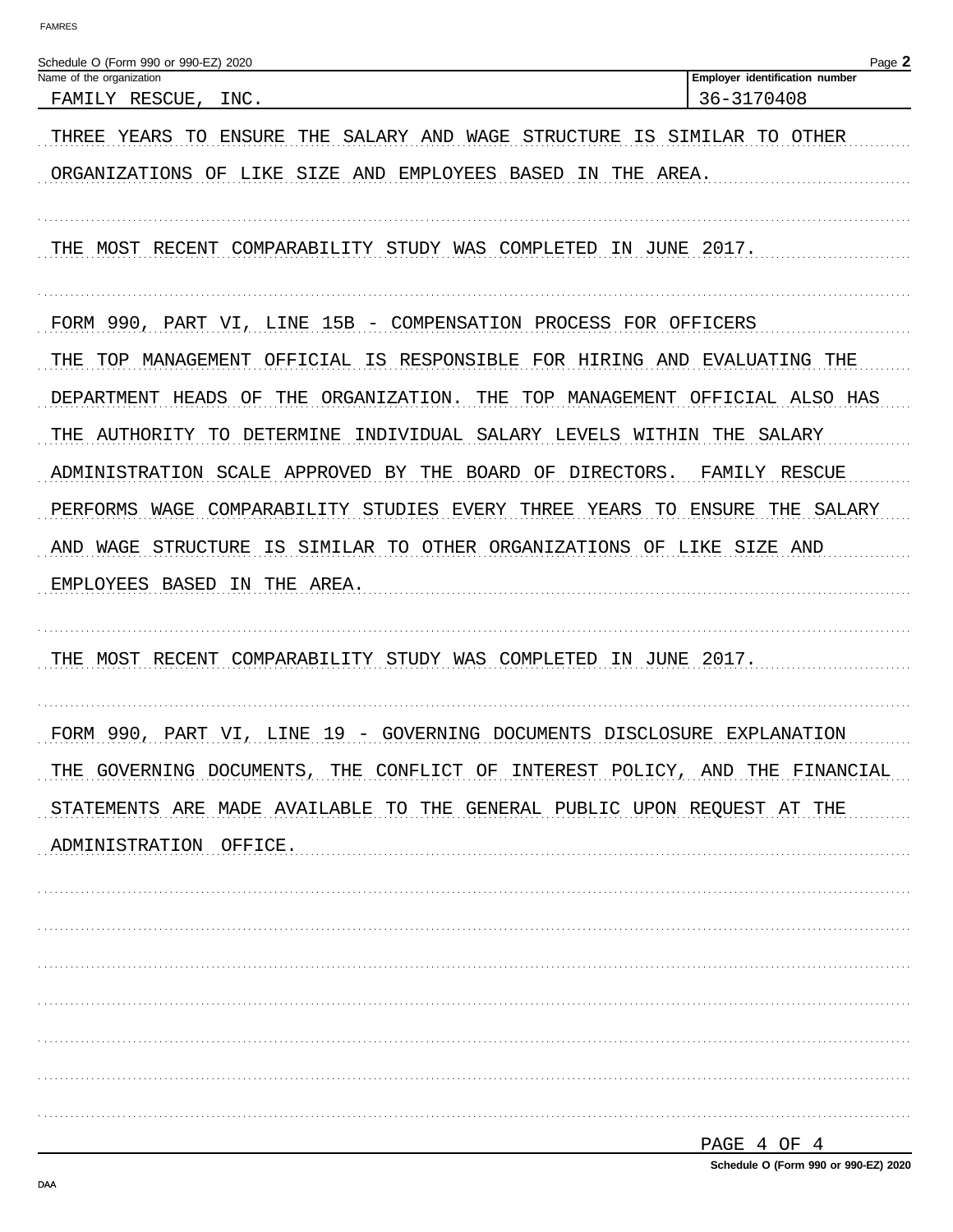|                                            |                                                                                                |                                                                                                                                                                                                                                     |                    | OMB No. 1545-0047                                           |  |  |  |  |
|--------------------------------------------|------------------------------------------------------------------------------------------------|-------------------------------------------------------------------------------------------------------------------------------------------------------------------------------------------------------------------------------------|--------------------|-------------------------------------------------------------|--|--|--|--|
| Form 990-T                                 | <b>Exempt Organization Business Income Tax Return</b><br>(and proxy tax under section 6033(e)) |                                                                                                                                                                                                                                     |                    |                                                             |  |  |  |  |
|                                            |                                                                                                | For calendar year 2020 or other tax year beginning $07/01/20$ , and ending $06/30/21$                                                                                                                                               |                    |                                                             |  |  |  |  |
| Department of the Treasury                 |                                                                                                | <b>uGo</b> to www.irs.gov/Form990T for instructions and the latest information.                                                                                                                                                     |                    | Open to Public Inspection<br>for $501(c)(3)$                |  |  |  |  |
| Internal Revenue Service                   |                                                                                                | $\mu$ Do not enter SSN numbers on this form as it may be made public if your organization is a 501(c)(3).                                                                                                                           |                    | Organizations Only                                          |  |  |  |  |
| Check box if<br>address changed.           |                                                                                                | D Employer identification number                                                                                                                                                                                                    |                    |                                                             |  |  |  |  |
| в<br>Exempt under section                  | Print                                                                                          | FAMILY RESCUE, INC.                                                                                                                                                                                                                 |                    | 36-3170408                                                  |  |  |  |  |
| IX.<br>501( $C$ )(<br>3 <sub>1</sub>       | or                                                                                             | Number, street, and room or suite no. If a P.O. box, see instructions.                                                                                                                                                              |                    | E Group exemption number                                    |  |  |  |  |
| 408(e)<br>220(e)                           | Type                                                                                           | P.O. BOX 17528                                                                                                                                                                                                                      | (see instructions) |                                                             |  |  |  |  |
|                                            |                                                                                                | City or town, state or province, country, and ZIP or foreign postal code                                                                                                                                                            |                    |                                                             |  |  |  |  |
| 408A<br>530(a)                             |                                                                                                | IL 60617<br><b>CHICAGO</b>                                                                                                                                                                                                          | F.                 | Check box if                                                |  |  |  |  |
| 529(a)<br>529A                             |                                                                                                | 4,485,477                                                                                                                                                                                                                           |                    | an amended return.                                          |  |  |  |  |
| Check organization type <b>u</b><br>G.     |                                                                                                | $ {\rm X} $<br>501(c) corporation<br>$401(a)$ trust<br>Other trust<br>$501(c)$ trust                                                                                                                                                |                    | Applicable reinsurance entity                               |  |  |  |  |
| Check if filing only to $\mathbf u$<br>н.  |                                                                                                | Claim a refund shown on Form 2439<br>Claim credit from Form 8941                                                                                                                                                                    |                    |                                                             |  |  |  |  |
|                                            |                                                                                                |                                                                                                                                                                                                                                     |                    |                                                             |  |  |  |  |
|                                            |                                                                                                |                                                                                                                                                                                                                                     |                    |                                                             |  |  |  |  |
| Κ                                          |                                                                                                | During the tax year, was the corporation a subsidiary in an affiliated group or a parent-subsidiary controlled group?                                                                                                               |                    | $\overline{\mathbf{x}}$<br>Yes<br><b>No</b><br>$\mathbf{u}$ |  |  |  |  |
|                                            |                                                                                                | If "Yes," enter the name and identifying number of the parent corporation                                                                                                                                                           |                    |                                                             |  |  |  |  |
| u                                          |                                                                                                |                                                                                                                                                                                                                                     |                    |                                                             |  |  |  |  |
| The books are in care of <b>u</b>          |                                                                                                | ELIZABETH ROA                                                                                                                                                                                                                       |                    | Telephone number $\mathbf{u}$ 773-375-1918                  |  |  |  |  |
| Part I                                     |                                                                                                | <b>Total Unrelated Business Taxable income</b>                                                                                                                                                                                      |                    |                                                             |  |  |  |  |
| 1                                          |                                                                                                | Total of unrelated business taxable income computed from all unrelated trades or businesses (see                                                                                                                                    |                    |                                                             |  |  |  |  |
|                                            |                                                                                                | instructions)                                                                                                                                                                                                                       |                    | 1<br>$\overline{2}$                                         |  |  |  |  |
| 2                                          |                                                                                                | Reserved <b>Markoving and Construction Construction</b> and the construction of the construction of the construction of the construction of the construction of the construction of the construction of the construction of the con |                    | $\mathbf{3}$                                                |  |  |  |  |
| 3<br>4                                     |                                                                                                |                                                                                                                                                                                                                                     |                    | 4                                                           |  |  |  |  |
| 5                                          |                                                                                                |                                                                                                                                                                                                                                     |                    | 5                                                           |  |  |  |  |
| 6                                          |                                                                                                |                                                                                                                                                                                                                                     |                    | 0<br>6                                                      |  |  |  |  |
| 7                                          |                                                                                                | Total of unrelated business taxable income before specific deduction and section 199A deduction.                                                                                                                                    |                    |                                                             |  |  |  |  |
| Subtract line 6 from line 5                |                                                                                                |                                                                                                                                                                                                                                     |                    | 7                                                           |  |  |  |  |
| 8                                          |                                                                                                |                                                                                                                                                                                                                                     |                    | 1,000<br>8                                                  |  |  |  |  |
| 9                                          |                                                                                                |                                                                                                                                                                                                                                     |                    | 9                                                           |  |  |  |  |
| 10                                         |                                                                                                |                                                                                                                                                                                                                                     |                    | 1,000<br>10 <sup>1</sup>                                    |  |  |  |  |
| 11                                         |                                                                                                | Unrelated business taxable income. Subtract line 10 from line 7. If line 10 is greater than line 7,                                                                                                                                 |                    |                                                             |  |  |  |  |
|                                            |                                                                                                |                                                                                                                                                                                                                                     |                    | $\Omega$<br>11                                              |  |  |  |  |
| <b>Tax Computation</b><br>Part II          |                                                                                                |                                                                                                                                                                                                                                     |                    |                                                             |  |  |  |  |
| 1                                          |                                                                                                |                                                                                                                                                                                                                                     |                    | $\left( \right)$<br>1                                       |  |  |  |  |
| 2                                          |                                                                                                | Trusts taxable at trust rates. See instructions for tax computation. Income tax on the amount on                                                                                                                                    |                    |                                                             |  |  |  |  |
| Part I, line 11 from:                      | Tax rate schedule or<br>$\mathbf{2}$                                                           |                                                                                                                                                                                                                                     |                    |                                                             |  |  |  |  |
| 3                                          | Proxy tax. See instructions<br>3                                                               |                                                                                                                                                                                                                                     |                    |                                                             |  |  |  |  |
| 4                                          |                                                                                                | Other tax amounts. See instructions contains and according to the state of the state of the state of the state of the state of the state of the state of the state of the state of the state of the state of the state of the       |                    | 4                                                           |  |  |  |  |
| Alternative minimum tax (trusts only)<br>5 |                                                                                                |                                                                                                                                                                                                                                     |                    | 5                                                           |  |  |  |  |
| 6                                          |                                                                                                |                                                                                                                                                                                                                                     |                    | 6                                                           |  |  |  |  |
| 7                                          |                                                                                                |                                                                                                                                                                                                                                     |                    | $\overline{7}$                                              |  |  |  |  |

**For Paperwork Reduction Act Notice, see instructions.**

Form **990-T** (2020)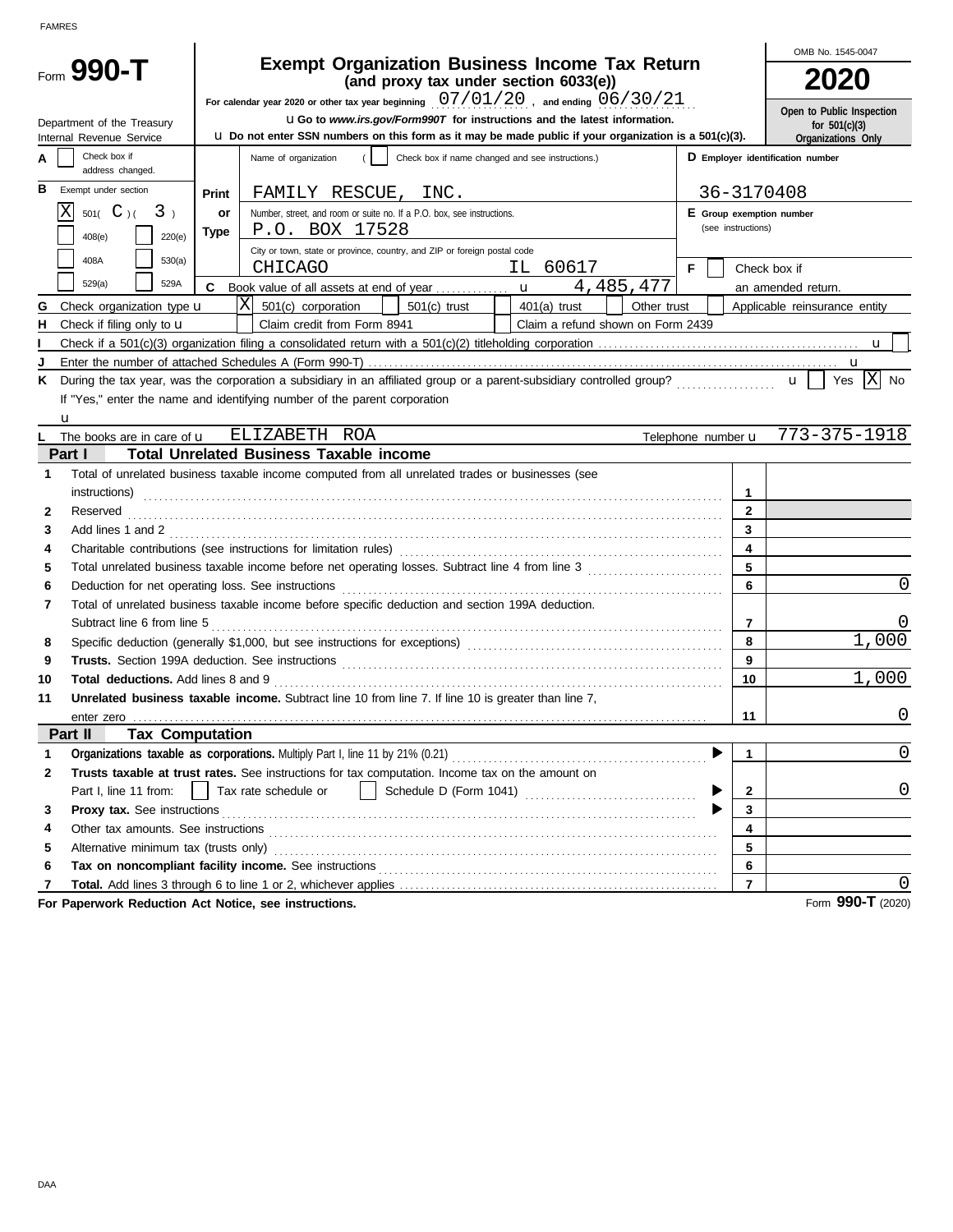| <b>FAMRES</b>   |                                                                                                                                                                            |                                                |                |                                                                                         |            |   |
|-----------------|----------------------------------------------------------------------------------------------------------------------------------------------------------------------------|------------------------------------------------|----------------|-----------------------------------------------------------------------------------------|------------|---|
|                 | FAMILY RESCUE, INC.<br>Form 990-T (2020)                                                                                                                                   | 36-3170408                                     |                |                                                                                         | Page 2     |   |
|                 | <b>Tax and Payments</b><br>Part III                                                                                                                                        |                                                |                |                                                                                         |            |   |
| 1a              | Foreign tax credit (corporations attach Form 1118; trusts attach Form 1116)                                                                                                | 1a                                             |                |                                                                                         |            |   |
| b               | Other credits (see instructions)                                                                                                                                           | 1 <sub>b</sub>                                 |                |                                                                                         |            |   |
| c               |                                                                                                                                                                            | 1 <sub>c</sub>                                 |                |                                                                                         |            |   |
| d               |                                                                                                                                                                            | 1 <sub>d</sub>                                 |                |                                                                                         |            |   |
| е               |                                                                                                                                                                            |                                                | 1e             |                                                                                         |            |   |
| 2               | Subtract line 1e from Part II, line 7                                                                                                                                      |                                                | $\mathbf{2}$   |                                                                                         |            |   |
| 3               | Form 4255   Form 8611   Form 8697  <br>Other taxes. Check if from:                                                                                                         | Form 8866                                      |                |                                                                                         |            |   |
|                 |                                                                                                                                                                            |                                                | 3              |                                                                                         |            |   |
| 4               | Total tax. Add lines 2 and 3 (see instructions).     Check if includes tax previously deferred under                                                                       |                                                |                |                                                                                         |            |   |
|                 |                                                                                                                                                                            | $\mathbf{u}$ and $\mathbf{u}$ and $\mathbf{u}$ | 4              |                                                                                         |            | 0 |
| 5               |                                                                                                                                                                            |                                                | 5              |                                                                                         |            |   |
| 6а              |                                                                                                                                                                            | 6а                                             |                |                                                                                         |            |   |
| b               | 2020 estimated tax payments. Check if section 643(g) election applies $\mathbf{u}$                                                                                         | 6b l                                           |                |                                                                                         |            |   |
| c               | Tax deposited with Form 8868                                                                                                                                               | 6с                                             |                |                                                                                         |            |   |
| d               | Foreign organizations: Tax paid or withheld at source (see instructions)                                                                                                   | 6d                                             |                |                                                                                         |            |   |
| е               |                                                                                                                                                                            | 6e                                             |                |                                                                                         |            |   |
| f               | Credit for small employer health insurance premiums (attach Form 8941)                                                                                                     | 6f                                             |                |                                                                                         |            |   |
| g               | Other credits, adjustments, and payments:  <br>Form 2439 ________________________                                                                                          |                                                |                |                                                                                         |            |   |
|                 | Form 4136                                                                                                                                                                  | 6g                                             |                |                                                                                         |            |   |
| 7               |                                                                                                                                                                            |                                                | $\overline{7}$ |                                                                                         |            |   |
| 8               |                                                                                                                                                                            | $\mathbf{u}$                                   | 8              |                                                                                         |            |   |
| 9               |                                                                                                                                                                            |                                                | 9<br>u         |                                                                                         |            | 0 |
| 10              |                                                                                                                                                                            |                                                | 10<br>u        |                                                                                         |            |   |
| 11              | Enter the amount of line 10 you want: Credited to 2021 estimated tax u                                                                                                     | Refunded u                                     | 11             |                                                                                         |            |   |
|                 | Part IV<br>Statements Regarding Certain Activities and Other Information (see instructions)                                                                                |                                                |                |                                                                                         |            |   |
|                 |                                                                                                                                                                            |                                                |                |                                                                                         | Yes<br>No  |   |
| 1               | At any time during the 2020 calendar year, did the organization have an interest in or a signature or other authority                                                      |                                                |                |                                                                                         |            |   |
|                 | over a financial account (bank, securities, or other) in a foreign country? If "Yes," the organization may have to file                                                    |                                                |                |                                                                                         |            |   |
|                 | FinCEN Form 114, Report of Foreign Bank and Financial Accounts. If "Yes," enter the name of the foreign country                                                            |                                                |                |                                                                                         |            |   |
|                 | here $\mathbf u$<br>During the tax vear, did the organization receive a distribution from, or was it the grantor of, or transferor to, a                                   |                                                |                |                                                                                         | Χ          |   |
| 2               |                                                                                                                                                                            |                                                |                |                                                                                         | Χ          |   |
|                 | foreign trust?<br>If "Yes," see instructions for other forms the organization may have to file.                                                                            |                                                |                |                                                                                         |            |   |
| 3               |                                                                                                                                                                            | u \$                                           |                |                                                                                         |            |   |
| 4a              | Did the organization change its method of accounting? (see instructions)                                                                                                   |                                                |                |                                                                                         | Χ          |   |
|                 | "If 4a is "Yes," has the organization described the change on Form 990, 990-EZ, 990-PF, or Form 1128? If "No,"                                                             |                                                |                |                                                                                         |            |   |
|                 | explain in Part V                                                                                                                                                          |                                                |                |                                                                                         |            |   |
|                 | Part V<br>Supplemental Information                                                                                                                                         |                                                |                |                                                                                         |            |   |
|                 | Provide the explanation required by Part IV, line 4b. Also, provide any other additional information. See instructions.                                                    |                                                |                |                                                                                         |            |   |
|                 |                                                                                                                                                                            |                                                |                |                                                                                         |            |   |
|                 |                                                                                                                                                                            |                                                |                |                                                                                         |            |   |
|                 | Under penalties of perjury, I declare that I have examined this return, including accompanying schedules and statements, and to the best of my knowledge and belief, it is |                                                |                |                                                                                         |            |   |
| Sign            | true, correct, and complete. Declaration of preparer (other than taxpayer) is based on all information of which preparer has any knowledge.                                |                                                |                | May the IRS discuss this return<br>with the preparer shown below<br>(see instructions)? |            |   |
| Here            | u<br><b>U</b> PRESIDENT                                                                                                                                                    |                                                |                |                                                                                         |            |   |
|                 | Signature of officer<br>Date<br>Title                                                                                                                                      |                                                |                | Yes                                                                                     | No         |   |
|                 | Preparer's signature<br>Print/Type preparer's name                                                                                                                         | Date                                           | Check          | PTIN<br>if                                                                              |            |   |
| Paid            | BRETT MOELLER                                                                                                                                                              |                                                | self-employed  | P00704970                                                                               |            |   |
| Preparer        | GASPARDO<br>&<br>LLC<br>O'NEILL<br>Firm's name                                                                                                                             |                                                | Firm's EIN     |                                                                                         | 36-2646009 |   |
| <b>Use Only</b> | S<br>EVERETT BLVD UNIT<br>208<br>19070                                                                                                                                     |                                                |                |                                                                                         |            |   |
|                 | 60448<br>MOKENA,<br>ΙL<br>Firm's address                                                                                                                                   |                                                | Phone no.      | 708-478-2900                                                                            |            |   |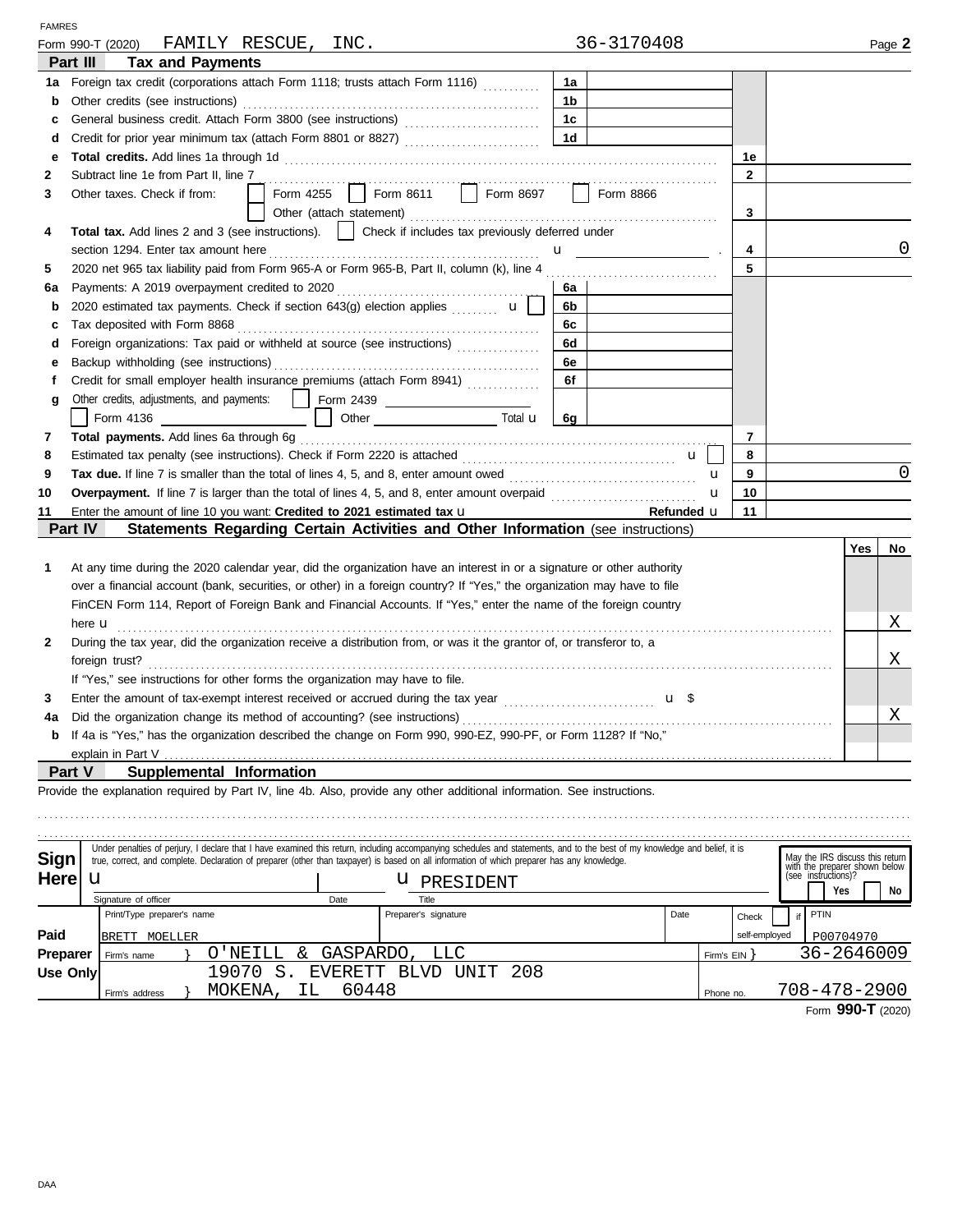| For Office Use Only<br>PMT# | <b>ILLINOIS CHARITABLE ORGANIZATION ANNUAL REPORT</b><br>Attorney General KWAME RAOUL State of Illinois<br>Charitable Trust Bureau, 100 West Randolph                                           |                 |                                                 |                    | Form AG990-IL<br>Revised 1/19                             |
|-----------------------------|-------------------------------------------------------------------------------------------------------------------------------------------------------------------------------------------------|-----------------|-------------------------------------------------|--------------------|-----------------------------------------------------------|
|                             | 11th Floor, Chicago, Illinois 60601                                                                                                                                                             |                 | CO#                                             | 01012607           |                                                           |
| <b>AMT</b>                  | Report for the Fiscal Period:                                                                                                                                                                   |                 | lΧ                                              | Copy of IRS Return | Check all items attached:                                 |
| <b>INIT</b>                 | 07/01/2020<br>Beginning                                                                                                                                                                         |                 | lx<br>Make Checks<br>Payable to<br>the Illinois | Copy of Form IFC   | <b>Audited Financial Statements</b>                       |
|                             | 06/30/2021<br>& Ending                                                                                                                                                                          |                 | X <br>Charity<br><b>Bureau Fund</b>             |                    | \$15.00 Annual Report Filing Fee                          |
|                             | DAY<br><b>MO</b><br>Federal ID # 36-3170408                                                                                                                                                     | <b>YR</b>       |                                                 |                    | \$100.00 Late Report Filing Fee<br>DAY<br><b>MO</b><br>YR |
|                             | ΙX<br>Are contributions to the organization tax deductible?<br>Yes<br>No                                                                                                                        |                 | Date Organization was created:                  |                    | 10/16/1981                                                |
| <b>LEGAL</b>                |                                                                                                                                                                                                 |                 | Year-end<br>amounts                             |                    |                                                           |
| <b>NAME</b><br><b>MAIL</b>  | FAMILY RESCUE,<br>INC.                                                                                                                                                                          |                 | A) ASSETS                                       | $A)$ \$            | 4,485,477                                                 |
| ADDRESS                     | P.O. BOX 17528                                                                                                                                                                                  |                 | <b>B) LIABILITIES</b>                           | $B)$ \$            | 1,588,269                                                 |
| CITY, STATE                 | CHICAGO<br>ΙL                                                                                                                                                                                   |                 |                                                 |                    |                                                           |
| ZIP CODE                    | 60617                                                                                                                                                                                           |                 | C) NET ASSETS                                   | $C)$ \$            | 2,897,208                                                 |
|                             | I. SUMMARY OF ALL REVENUE ITEMS DURING THE YEAR:                                                                                                                                                |                 | <b>PERCENTAGE</b>                               |                    | <b>AMOUNT</b>                                             |
|                             | D) PUBLIC SUPPORT, CONTRIBUTIONS & PROGRAM SERVICE REV. (GROSS AMTS.)                                                                                                                           |                 | 19%                                             | $D)$ \$            | 1,134,656                                                 |
|                             | E) GOVERNMENT GRANTS & MEMBERSHIP DUES                                                                                                                                                          |                 | 80%                                             | $E)$ \$            | 4,725,884                                                 |
|                             | F) OTHER REVENUES                                                                                                                                                                               |                 | 1%                                              | $F)$ \$            | 59,811                                                    |
|                             | G) TOTAL REVENUE, INCOME AND CONTRIBUTIONS RECEIVED (ADD D, E, & F)                                                                                                                             |                 | 100%                                            | $G)$ \$            | 5,920,351                                                 |
|                             | II. SUMMARY OF ALL EXPENDITURES DURING THE YEAR:                                                                                                                                                |                 |                                                 |                    |                                                           |
|                             | H) OPERATING CHARITABLE PROGRAM EXPENSE                                                                                                                                                         |                 | 83%                                             | $H)$ \$            | 4,422,179                                                 |
|                             | I) EDUCATION PROGRAM SERVICE EXPENSE                                                                                                                                                            |                 | %                                               | $I)$ \$            |                                                           |
|                             | J) TOTAL CHARITABLE PROGRAM SERVICE EXPENSE (ADD H & I)                                                                                                                                         |                 | 83%                                             | $J)$ \$            | 4,422,179                                                 |
| J1).                        | JOINT COSTS ALLOCATED TO PROGRAM SERVICES (INCLUDED IN J):                                                                                                                                      | \$              |                                                 |                    |                                                           |
| K)                          | <b>GRANTS TO OTHER CHARITABLE ORGANIZATIONS</b>                                                                                                                                                 |                 | %                                               | $K)$ \$            |                                                           |
|                             | L) TOTAL CHARITABLE PROGRAM SERVICE EXPENDITURE (ADD J & K)                                                                                                                                     |                 | 83%                                             | $L)$ \$            | 4, 422, 179                                               |
|                             | M) MANAGEMENT AND GENERAL EXPENSE                                                                                                                                                               |                 | 16%                                             | $M)$ \$            | 849,757                                                   |
|                             | N) FUNDRAISING EXPENSE                                                                                                                                                                          |                 | 1%                                              | N) \$              | 65,884                                                    |
|                             | O) TOTAL EXPENDITURES THIS PERIOD (ADD L, M, & N)                                                                                                                                               |                 | 100%                                            | $O)$ \$            | 5,337,820                                                 |
|                             | III. SUMMARY OF ALL PAID FUNDRAISER AND CONSULTANT ACTIVITIES:<br>(Attach Attorney General Report of Individual Fundraising Campaign- Form IFC. One for each PFR.)<br>PROFESSIONAL FUNDRAISERS: |                 |                                                 |                    |                                                           |
|                             | P) TOTAL AMOUNT RAISED BY PAID PROFESSIONAL FUNDRAISERS                                                                                                                                         |                 | 100%                                            | $P)$ \$            |                                                           |
|                             | Q) TOTAL FUNDRAISERS FEES AND EXPENSES                                                                                                                                                          |                 | %                                               | $Q$ ) \$           |                                                           |
|                             | R) NET RECEIVED BY THE CHARITY (P MINUS Q=R)                                                                                                                                                    |                 | %                                               | $R)$ \$            |                                                           |
|                             | PROFESSIONAL FUNDRAISING CONSULTANTS:                                                                                                                                                           |                 |                                                 |                    |                                                           |
|                             | S) TOTAL AMOUNT PAID TO PROFESSIONAL FUNDRAISING CONSULTANTS                                                                                                                                    |                 |                                                 | $S)$ \$            |                                                           |
|                             | IV. COMPENSATION TO THE (3) HIGHEST PAID PERSONS DURING THE YEAR:                                                                                                                               |                 |                                                 |                    |                                                           |
|                             | T) NAME, TITLE: JOYCE COFFEE                                                                                                                                                                    | TOP MGMNT OFFCL |                                                 | $T)$ \$            | 155,915                                                   |
|                             | U) NAME, TITLE: LATREECE SANDERS                                                                                                                                                                | DEVLP DEPT HEAD |                                                 | $U)$ \$            | 88,691                                                    |
|                             | V) NAME, TITLE: ELIZABETH ROA                                                                                                                                                                   |                 | DIRECTOR OF FINANCE                             | $V)$ \$            | 74,207<br>List on back side of instructions               |
|                             | <b>V. CHARITABLE PROGRAM DESCRIPTION:</b> CHARITABLE PROGRAM (3 HIGHEST BY \$ EXPENDED) CODE CATEGORIES                                                                                         |                 |                                                 |                    | CODE                                                      |
|                             | W) DESCRIPTION:<br>DAY CARE CENTERS                                                                                                                                                             |                 |                                                 | $W)$ #             | 110                                                       |
|                             | X) DESCRIPTION:<br>WOMEN SHELTER                                                                                                                                                                |                 |                                                 | $X)$ #             | 133                                                       |
|                             | Y) DESCRIPTION:<br>LEGAL SERVICES AND LEGAL AID                                                                                                                                                 |                 |                                                 | $Y)$ #             | 090                                                       |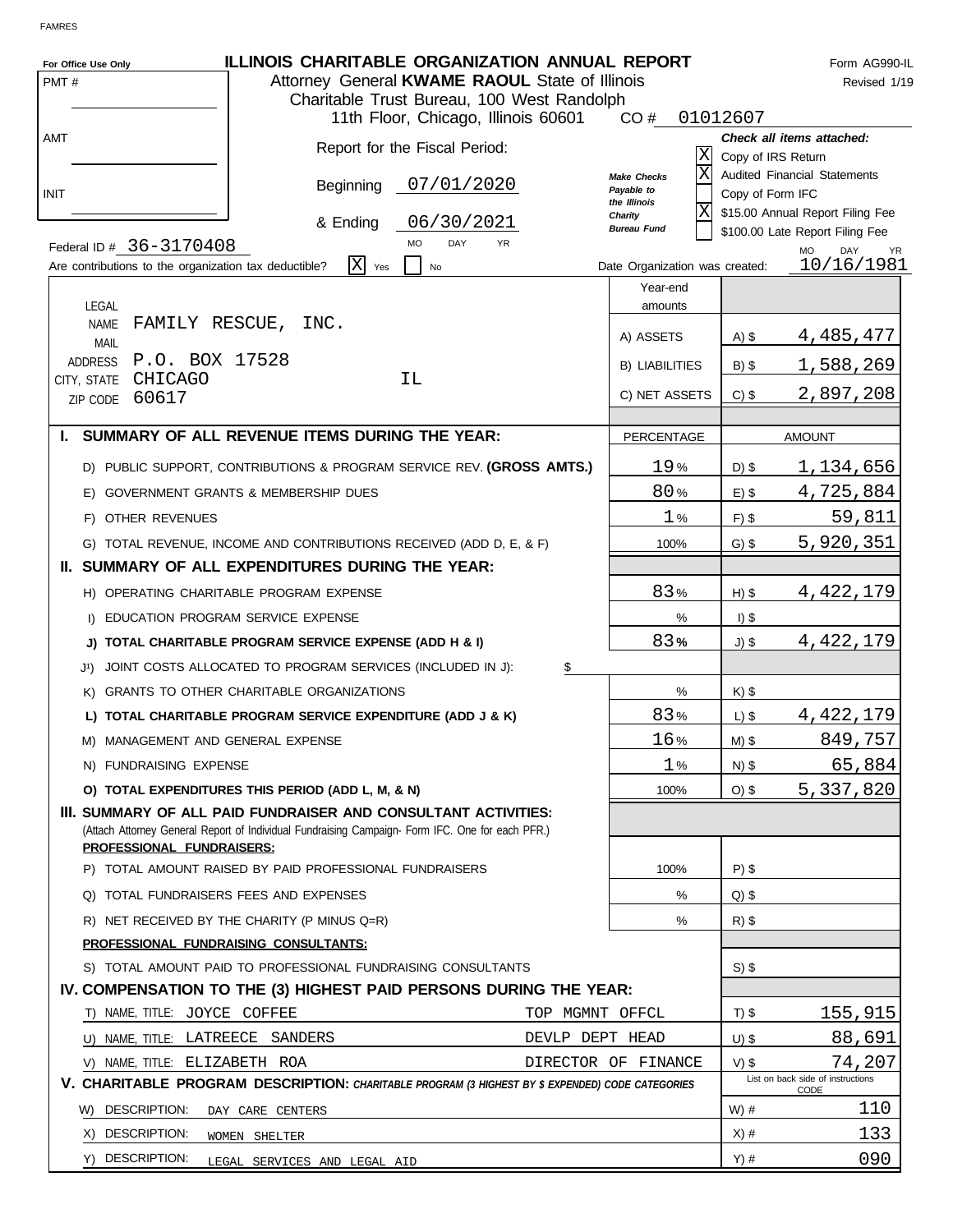|  |                                            |  | FAMILY RESCUE, INC. 36-3170408                                              |              |                                                                                                                                                                                          |                                                                                                                                                                                                                                                                                                                                                                                                                                           |              |     | Form AG990-IL, Page 2 |   |
|--|--------------------------------------------|--|-----------------------------------------------------------------------------|--------------|------------------------------------------------------------------------------------------------------------------------------------------------------------------------------------------|-------------------------------------------------------------------------------------------------------------------------------------------------------------------------------------------------------------------------------------------------------------------------------------------------------------------------------------------------------------------------------------------------------------------------------------------|--------------|-----|-----------------------|---|
|  |                                            |  |                                                                             |              | IF THE ANSWER TO ANY OF THE FOLLOWING IS YES, ATTACH A DETAILED EXPLANATION:                                                                                                             |                                                                                                                                                                                                                                                                                                                                                                                                                                           |              |     | YES   NO              |   |
|  |                                            |  |                                                                             |              |                                                                                                                                                                                          | 1. WAS THE ORGANIZATION THE SUBJECT OF ANY COURT ACTION, FINE, PENALTY OR JUDGMENT?                                                                                                                                                                                                                                                                                                                                                       |              | 1.  |                       | X |
|  |                                            |  | EVER BEEN CONVICTED BY ANY COURT OF ANY MISDEMEANOR INVOLVING THE MISUSE OR |              | 2. HAS THE ORGANIZATION OR A CURRENT DIRECTOR, TRUSTEE, OFFICER OR EMPLOYEE THEREOF,                                                                                                     |                                                                                                                                                                                                                                                                                                                                                                                                                                           |              |     |                       | X |
|  |                                            |  |                                                                             |              |                                                                                                                                                                                          |                                                                                                                                                                                                                                                                                                                                                                                                                                           |              | 2.  |                       |   |
|  |                                            |  |                                                                             |              | 3. DID THE ORGANIZATION MAKE A GRANT AWARD OR CONTRIBUTION TO ANY ORGANIZATION IN WHICH<br>IN WHICH ANY OF ITS OFFICERS, DIRECTORS OR TRUSTEES HAS A MATERIAL FINANCIAL INTEREST; OR DID | ANY OF ITS OFFICERS, DIRECTORS OR TRUSTEES OWNS AN INTEREST; OR WAS IT A PARTY TO ANY TRANSACTION                                                                                                                                                                                                                                                                                                                                         |              |     |                       |   |
|  |                                            |  |                                                                             |              |                                                                                                                                                                                          | ANY OFFICER, DIRECTOR OR TRUSTEE RECEIVE ANYTHING OF VALUE NOT REPORTED AS COMPENSATION?                                                                                                                                                                                                                                                                                                                                                  |              | 3.  |                       | Χ |
|  |                                            |  |                                                                             |              | 4. HAS THE ORGANIZATION INVESTED IN ANY CORPORATE STOCK IN WHICH ANY OFFICER, DIRECTOR OR                                                                                                |                                                                                                                                                                                                                                                                                                                                                                                                                                           |              | 4.  |                       | Χ |
|  |                                            |  |                                                                             |              | 5. IS ANY PROPERTY OF THE ORGANIZATION HELD IN THE NAME OF OR COMMINGLED WITH THE                                                                                                        |                                                                                                                                                                                                                                                                                                                                                                                                                                           |              |     |                       |   |
|  |                                            |  |                                                                             |              |                                                                                                                                                                                          | PROPERTY OF ANY OTHER PERSON OR ORGANIZATION? Material and according the contract of any other person or organization?                                                                                                                                                                                                                                                                                                                    |              | 5.  |                       | Χ |
|  |                                            |  |                                                                             |              |                                                                                                                                                                                          | 6. DID THE ORGANIZATION USE THE SERVICES OF A PROFESSIONAL FUNDRAISER? (ATTACH FORM IFC)                                                                                                                                                                                                                                                                                                                                                  |              | 6.  |                       | X |
|  |                                            |  |                                                                             |              | 7a. DID THE ORGANIZATION ALLOCATE THE COST OF ANY SOLICITATION, MAILING, ADVERTISEMENT OR                                                                                                |                                                                                                                                                                                                                                                                                                                                                                                                                                           |              | 7.  |                       | X |
|  |                                            |  |                                                                             |              |                                                                                                                                                                                          | 7b. IF "YES", ENTER (i) THE AGGREGATE AMOUNT OF THESE JOINT COSTS \$ [Noting the solution of the state of the state of the state of the state of the state of the state of the state of the state of the state of the state of<br>ALLOCATED TO PROGRAM SERVICES \$ __________________; (iii) THE AMOUNT ALLOCATED TO MANAGEMENT<br>AND GENERAL \$ ____________________; AND (iv) THE AMOUNT ALLOCATED TO FUNDRAISING \$ _________________ |              |     |                       |   |
|  |                                            |  |                                                                             |              | 8. DID THE ORGANIZATION EXPEND ITS RESTRICTED FUNDS FOR PURPOSES OTHER THAN RESTRICTED                                                                                                   |                                                                                                                                                                                                                                                                                                                                                                                                                                           |              | 8.  |                       | X |
|  |                                            |  |                                                                             |              |                                                                                                                                                                                          | 9. HAS THE ORGANIZATION EVER BEEN REFUSED REGISTRATION OR HAD ITS REGISTRATION OR TAX EXEMPTION<br>SUSPENDED OR REVOKED BY ANY GOVERNMENTAL AGENCY? Material and according to the subsequent of the SUSPENDED OR REVOKED BY ANY GOVERNMENTAL AGENCY?                                                                                                                                                                                      |              | 9.  |                       | Χ |
|  |                                            |  | MISAPPROPRIATION, COMMINGLING OR MISUSE OF ORGANIZATIONAL FUNDS?            |              | 10. WAS THERE OR DO YOU HAVE ANY KNOWLEDGE OF ANY KICKBACK, BRIBE, OR ANY THEFT, DEFALCATION                                                                                             |                                                                                                                                                                                                                                                                                                                                                                                                                                           |              | 10. |                       | X |
|  |                                            |  |                                                                             |              |                                                                                                                                                                                          | 11. LIST THE NAME AND ADDRESS OF THE FINANCIAL INSTITUTIONS WHERE THE ORGANIZATION MAINTAINS ITS                                                                                                                                                                                                                                                                                                                                          |              |     |                       |   |
|  | THREE LARGEST ACCOUNTS:<br>SEE STATEMENT 1 |  |                                                                             |              |                                                                                                                                                                                          |                                                                                                                                                                                                                                                                                                                                                                                                                                           |              |     |                       |   |
|  |                                            |  |                                                                             |              |                                                                                                                                                                                          |                                                                                                                                                                                                                                                                                                                                                                                                                                           |              |     |                       |   |
|  |                                            |  |                                                                             |              |                                                                                                                                                                                          |                                                                                                                                                                                                                                                                                                                                                                                                                                           |              |     |                       |   |
|  |                                            |  | 12. NAME AND TELEPHONE NUMBER OF CONTACT PERSON:                            | JOYCE COFFEE |                                                                                                                                                                                          |                                                                                                                                                                                                                                                                                                                                                                                                                                           |              |     |                       |   |
|  |                                            |  |                                                                             |              |                                                                                                                                                                                          |                                                                                                                                                                                                                                                                                                                                                                                                                                           | 773-375-1918 |     |                       |   |

### **ALL ATTACHMENTS MUST ACCOMPANY THIS REPORT - SEE INSTRUCTIONS**

UNDER PENALTY OF PERJURY, I (WE) THE UNDERSIGNED DECLARE AND CERTIFY THAT I (WE) HAVE EXAMINED THIS ANNUAL REPORT AND THE ATTACHED DOCUMENTS, INCLUDING ALL THE SCHEDULES AND STATEMENTS, AND THE FACTS THEREIN STATED ARE TRUE AND COMPLETE AND FILED WITH THE ILLINOIS ATTORNEY GENERAL FOR THE PURPOSE OF HAVING THE PEOPLE OF THE STATE OF ILLINOIS RELY THEREUPON. I HEREBY FURTHER AUTHORIZE AND AGREE TO SUBMIT MYSELF AND THE REGISTRANT HEREBY TO THE JURISDICTION OF THE STATE OF ILLINOIS.

|                                  |                                 | DAVID | OFFENBERG                         |                  |             |
|----------------------------------|---------------------------------|-------|-----------------------------------|------------------|-------------|
| BE SURE TO INCLUDE ALL FEES DUE: |                                 |       | PRESIDENT OF TRUSTEE (PRINT NAME) | <b>SIGNATURE</b> | DATE        |
|                                  | 1.) REPORTS ARE DUE WITHIN SIX  |       |                                   |                  |             |
|                                  | MONTHS OF YOUR FISCAL YEAR END. |       | JOYCE COFFEE                      |                  |             |
| 2.1                              | FOR FEES DUE SEE INSTRUCTIONS.  |       | TREASURER OF TRUSTEE (PRINT NAME) | <b>SIGNATURE</b> | <b>DATE</b> |
| 3.                               | REPORTS THAT ARE LATE OR        |       |                                   |                  |             |
|                                  | INCOMPLETE ARE SUBJECT TO A     |       |                                   |                  |             |
|                                  | \$100.00 PENALTY.               | BRETT | MOELLER                           |                  |             |
|                                  |                                 |       | <b>PREPARER (PRINT NAME)</b>      | <b>SIGNATURE</b> | DATE        |